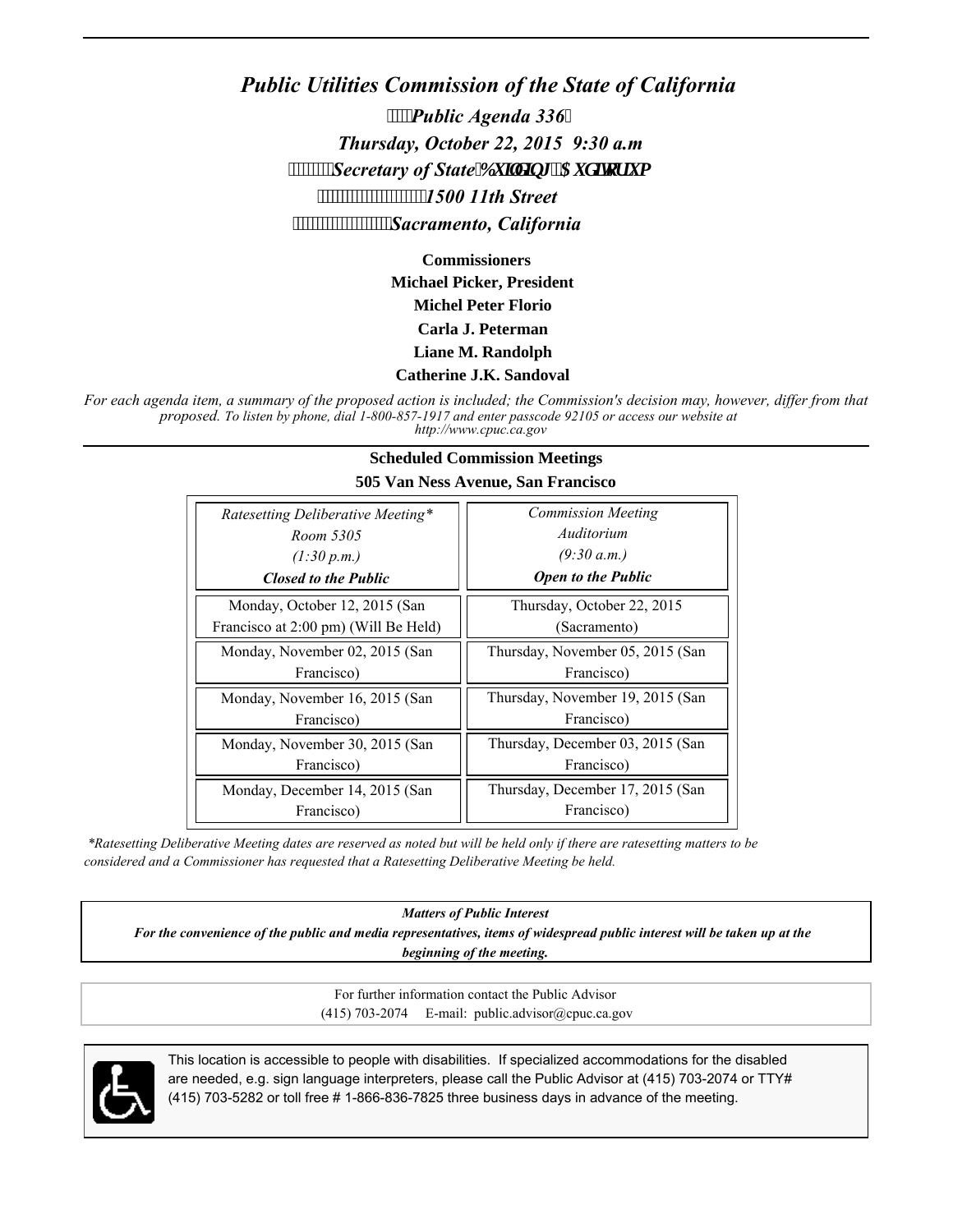#### **PUBLIC COMMENT**

**The following items are not subject to public comment: PUBLIC CONTINUIST Agenda 3365**<br> **PUBLIC CONTINUIST All items on the closed session agenda.**<br> **•** 8, 30, 35 *wblic Agenda 3365*<br> **The following items are not subjec**<br> **•** All items on the closed session<br> **•** 8, 30, 35<br> **Public Comment:** 

- 
- 

#### **Public Comment:**

#### **Consent Agenda**

*Items shown on the Consent Agenda will be taken up and voted on as a group in one of the first items of business of each Commission meeting. Items may be removed from the Consent Agenda for discussion on the Regular Agenda at the request of any Commissioner prior to the meeting.*

#### **Consent Agenda - Orders and Resolutions**

#### 1 **Preliminary Categorizations and Hearing Determinations for**  [14285] **Recently Filed Formal Applications**

Res ALJ 176-3365

#### **PROPOSED OUTCOME:**

® Ratification of preliminary determination of category for proceedings initiated by application. The preliminary determinations are pursuant to Rule 7.1 of the Commission's Rules of Practice and Procedure.

#### **ESTIMATED COST:**

® None.

<http://docs.cpuc.ca.gov/SearchRes.aspx?docformat=ALL&docid=155212910>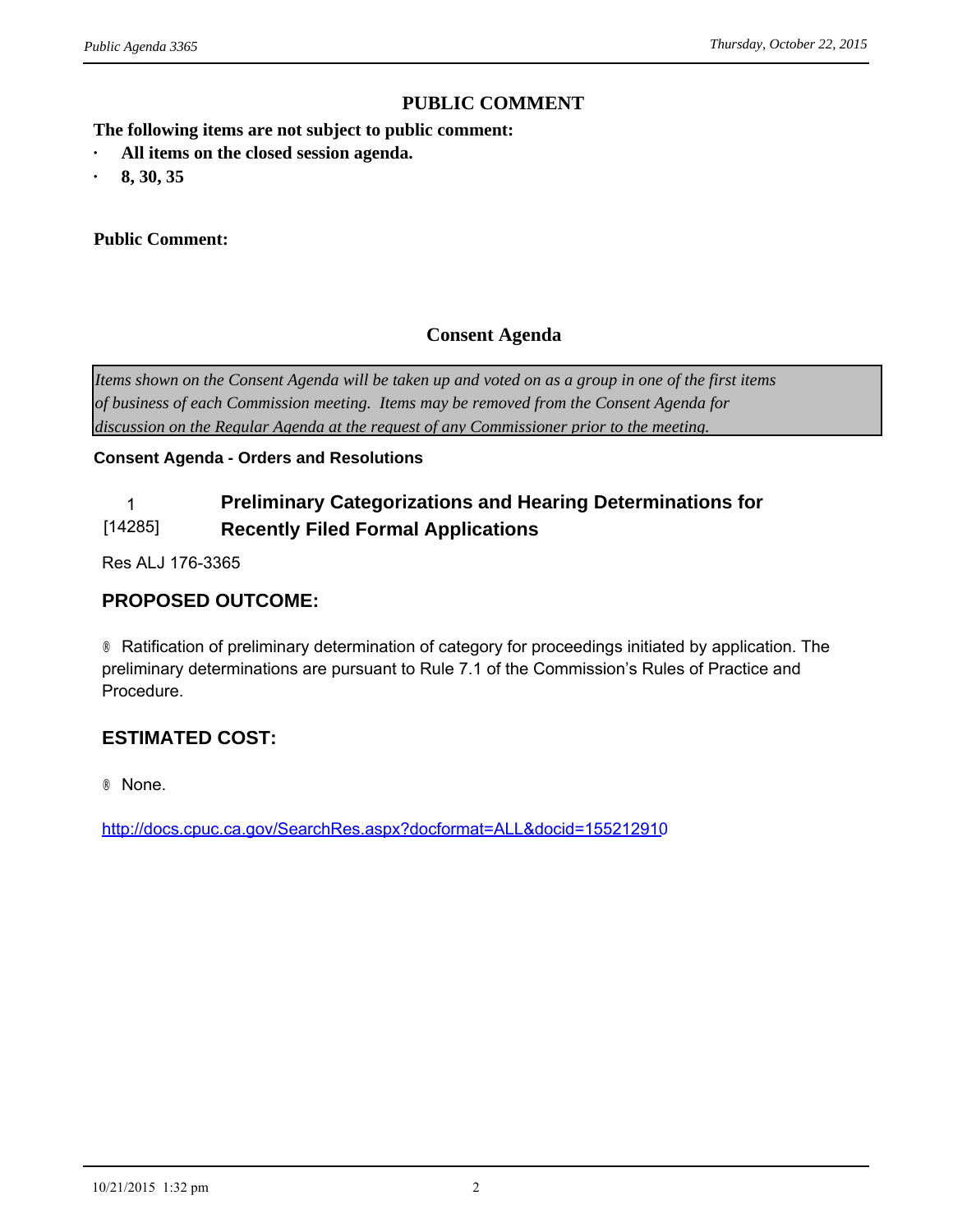#### 2 **Settlement of Complaint Regarding AT&T California's Basic**  [14083] **and Lifeline Rates for Residential Wireline Telephone Service**

C13-12-005

The Utility Reform Network vs. Pacific Bell Telephone Company D/B/A/ AT&T California.

#### **PROPOSED OUTCOME:**

® Approves settlement capping AT&T California's rate increases for basic residential telephone services until January 1, 2021.

® Closes the proceeding.

#### **SAFETY CONSIDERATIONS:**

® None -- proceeding concerns rates only.

#### **ESTIMATED COST:**

® Limits rate increases for customers of AT&T California through January 1, 2021.

(Comr Picker - Judge Bemesderfer) <http://docs.cpuc.ca.gov/SearchRes.aspx?docformat=ALL&docid=155044786>

*Pub. Util. Code §1701.1 -- This proceeding is categorized as Ratesetting.*

Agenda 3360, Item 18 7/23/2015 (Staff); Agenda 3362, Item 2 8/27/2015 (Staff); Agenda 3364, Item 2 10/1/2015 (Staff)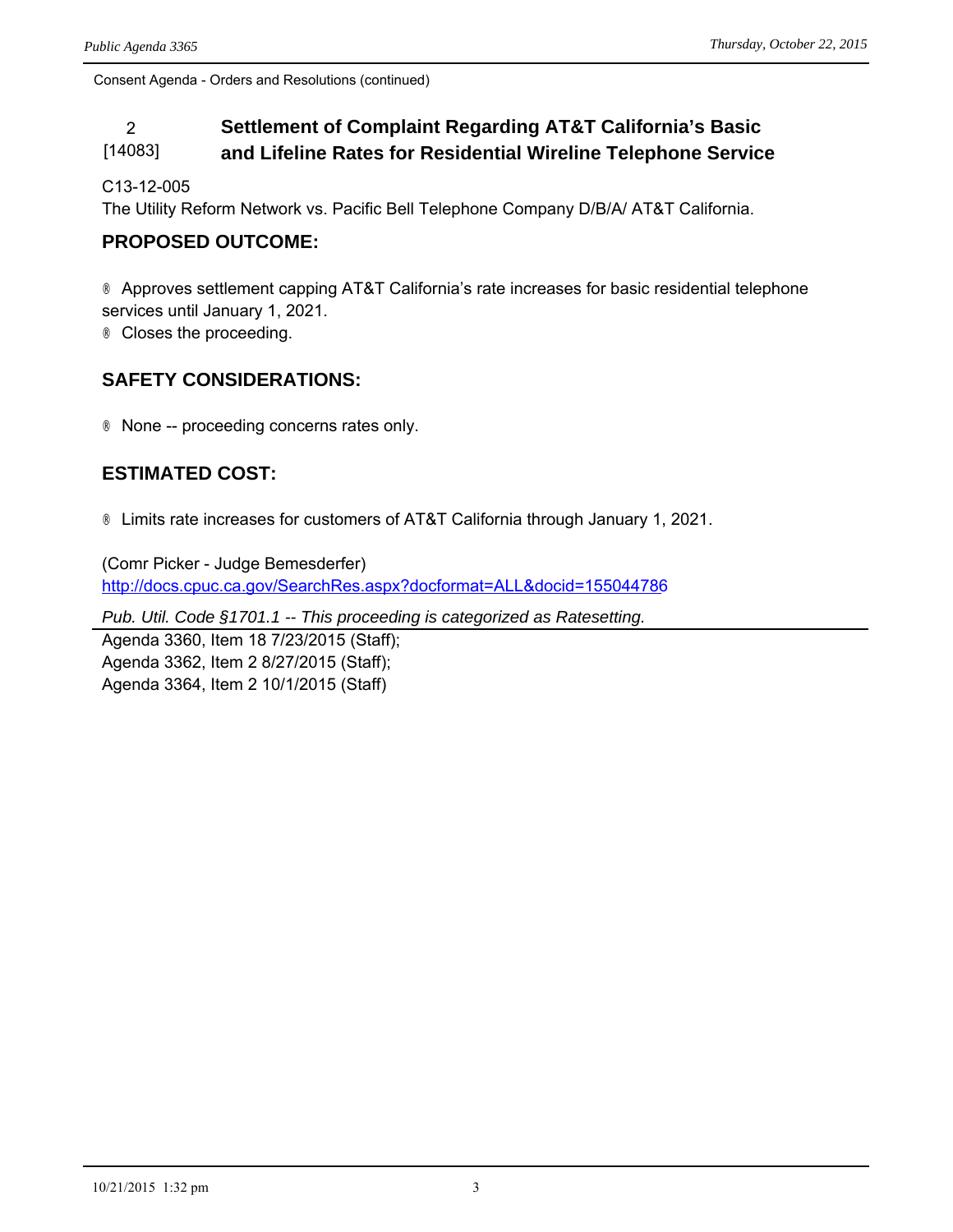#### 3 **Revising the Greenhouse Gas Emission Factor to Determine**  [14144] **Eligibility to Participate in the Self Generation Incentive Program Pursuant to Public Utilities Code Section 379.6(b)(2) as Amended by Senate Bill 861**

#### R12-11-005

Order Instituting Rulemaking Regarding Policies, Procedures and Rules for the California Solar Initiative, the Self-Generation Incentive Program and Other Distributed Generation Issues.

#### **PROPOSED OUTCOME:**

® Updates the greenhouse gas emission factor that determines eligibility to participate in the Self Generation Incentive Program (SGIP).

® Rulemaking 12-11-005 remains open.

#### **SAFETY CONSIDERATIONS:**

® There are no safety considerations raised by this decision.

#### **ESTIMATED COST:**

® There are no cost impacts associated with this decision and no change to SGIP costs under § 379.6(b)(2).

(Comr Picker - Judge DeAngelis) <http://docs.cpuc.ca.gov/SearchRes.aspx?docformat=ALL&docid=154463491>

*Pub. Util. Code § 311 – This item was mailed for Public Comment. Pub. Util. Code §1701.1 -- This proceeding is categorized as Quasi-Legislative.* Agenda 3361, Item 18 8/13/2015 (Staff);

Agenda 3362, Item 5 8/27/2015 (Staff); Agenda 3363, Item 2 9/17/2015 (Staff)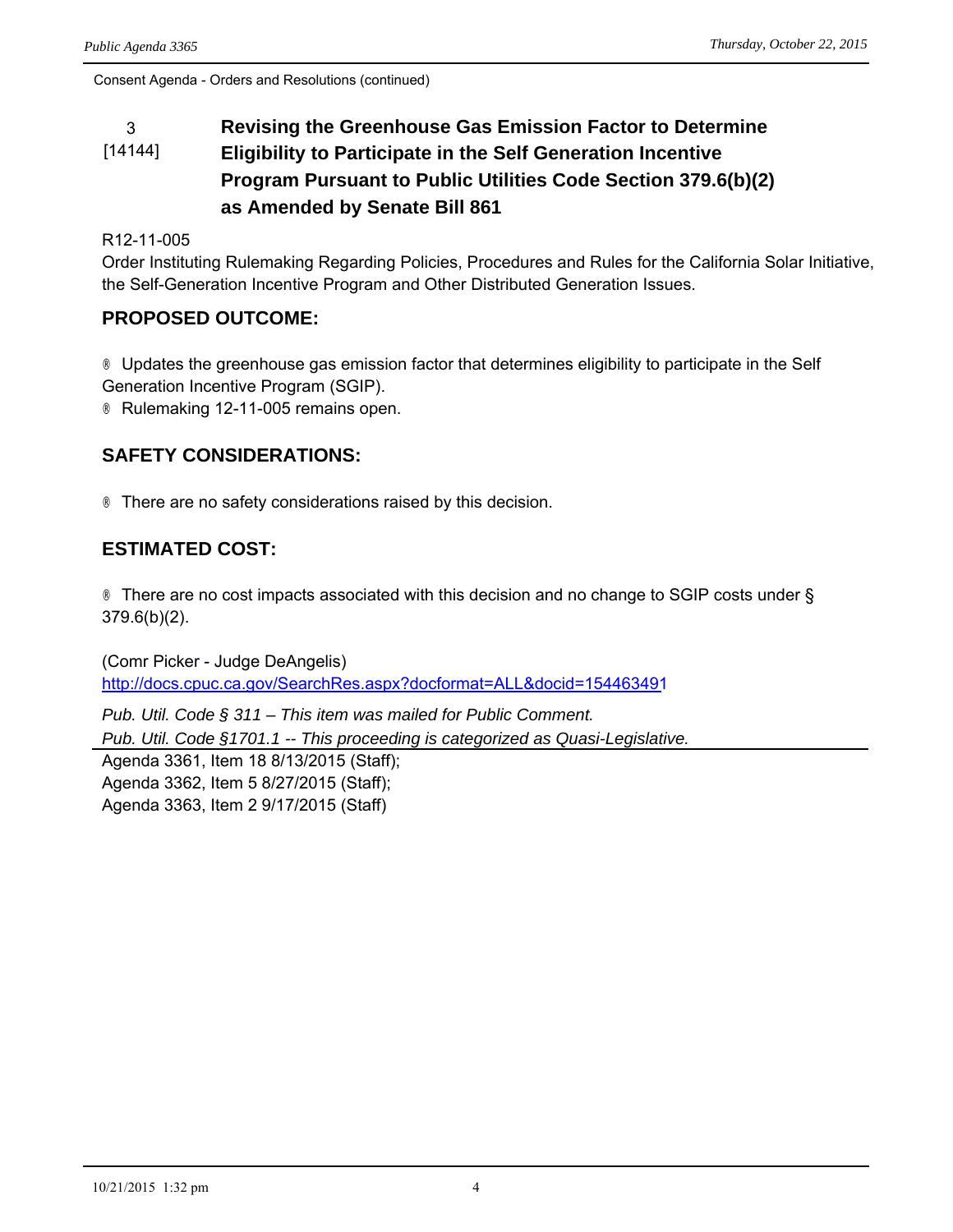#### 4 **Energy Efficiency Goals for 2016 and Beyond and Energy**  [14226] **Efficiency Rolling Portfolio Mechanics**

R13-11-005

Order Instituting Rulemaking Concerning Energy Efficiency Rolling Portfolios, Policies, Programs, Evaluation, and Related Issues.

#### **PROPOSED OUTCOME:**

® Adopts goals for ratepayer-funded energy efficiency programs for 2016, updates forecast savings values for some energy efficiency measures and establishes process for reviewing and updating energy efficiency portfolios, spending, and underlying metrics.

#### **SAFETY CONSIDERATIONS:**

® None as a result of this decision.

#### **ESTIMATED COST:**

® No change to the ratepayer-funded energy efficiency program budgets.

(Comr Peterman - Judge Edmister) <http://docs.cpuc.ca.gov/SearchRes.aspx?docformat=ALL&docid=155245255>

*Pub. Util. Code § 311 – This item was mailed for Public Comment. Pub. Util. Code §1701.1 -- This proceeding is categorized as Ratesetting.* Agenda 3363, Item 19 9/17/2015 (Staff); Agenda 3364, Item 4 10/1/2015 (Peterman)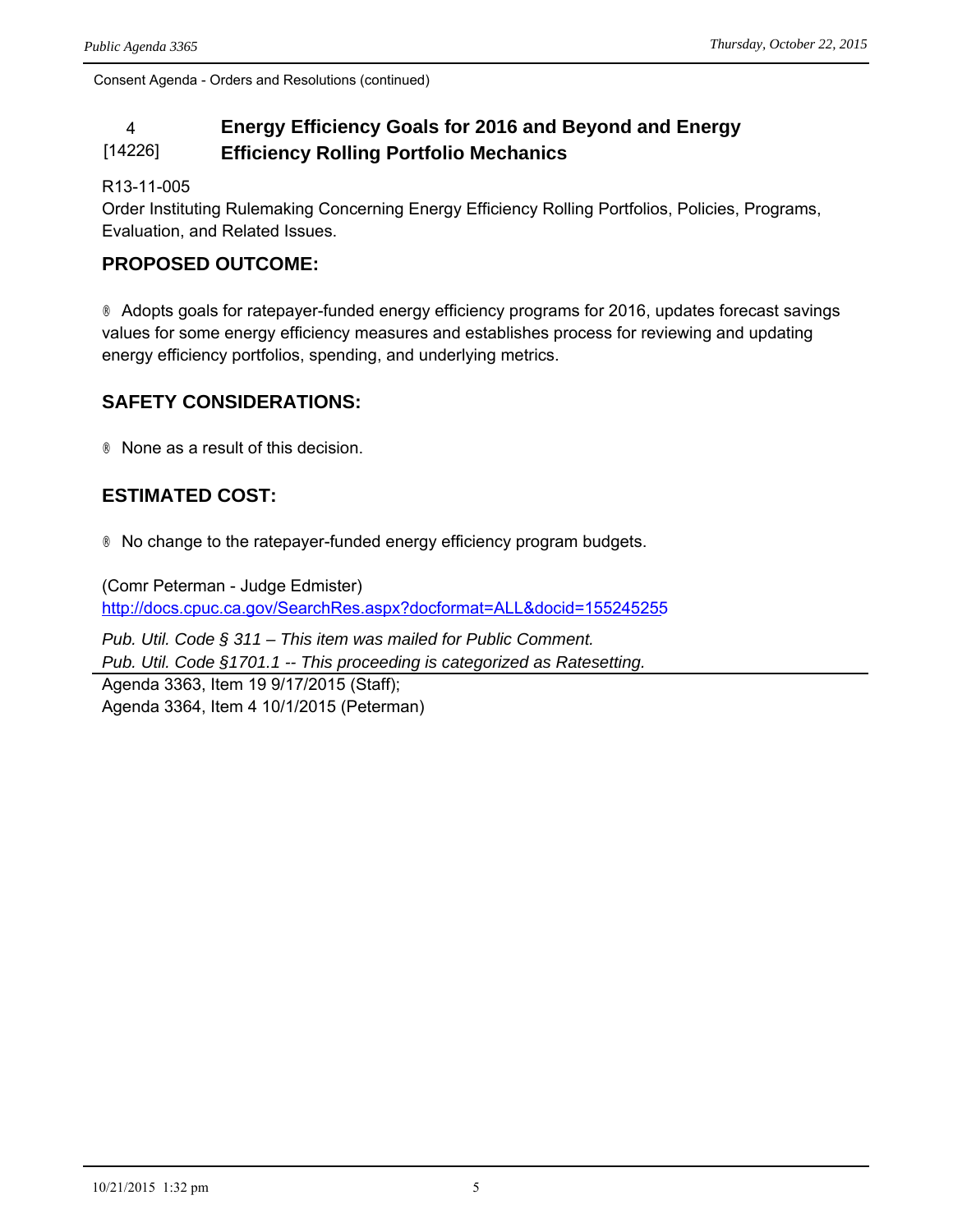#### 5 **Decertifies Wireline Carriers for Failure to Report Intrastate**  [14227] **Revenue and Pay Resulting Public Purpose Program Surcharges and User Fees**

Res T-17489

### **PROPOSED OUTCOME:**

® Either brings carriers current on reporting revenue and in compliance regarding public purpose programs payments or decertifies carriers who remain out of compliance.

### **SAFETY CONSIDERATIONS:**

® This resolution bears no significant impact on safety issues. However, the collecting of past due surcharge and user fee amounts ensures the viability of public programs and the reliability of telecommunication services.

## **ESTIMATED COST:**

® No cost.

<http://docs.cpuc.ca.gov/SearchRes.aspx?docformat=ALL&docid=155042117>

*Pub. Util. Code § 311 – This item was mailed for Public Comment.*

Agenda 3363, Item 20 9/17/2015 (Staff); Agenda 3364, Item 5 10/1/2015 (Staff)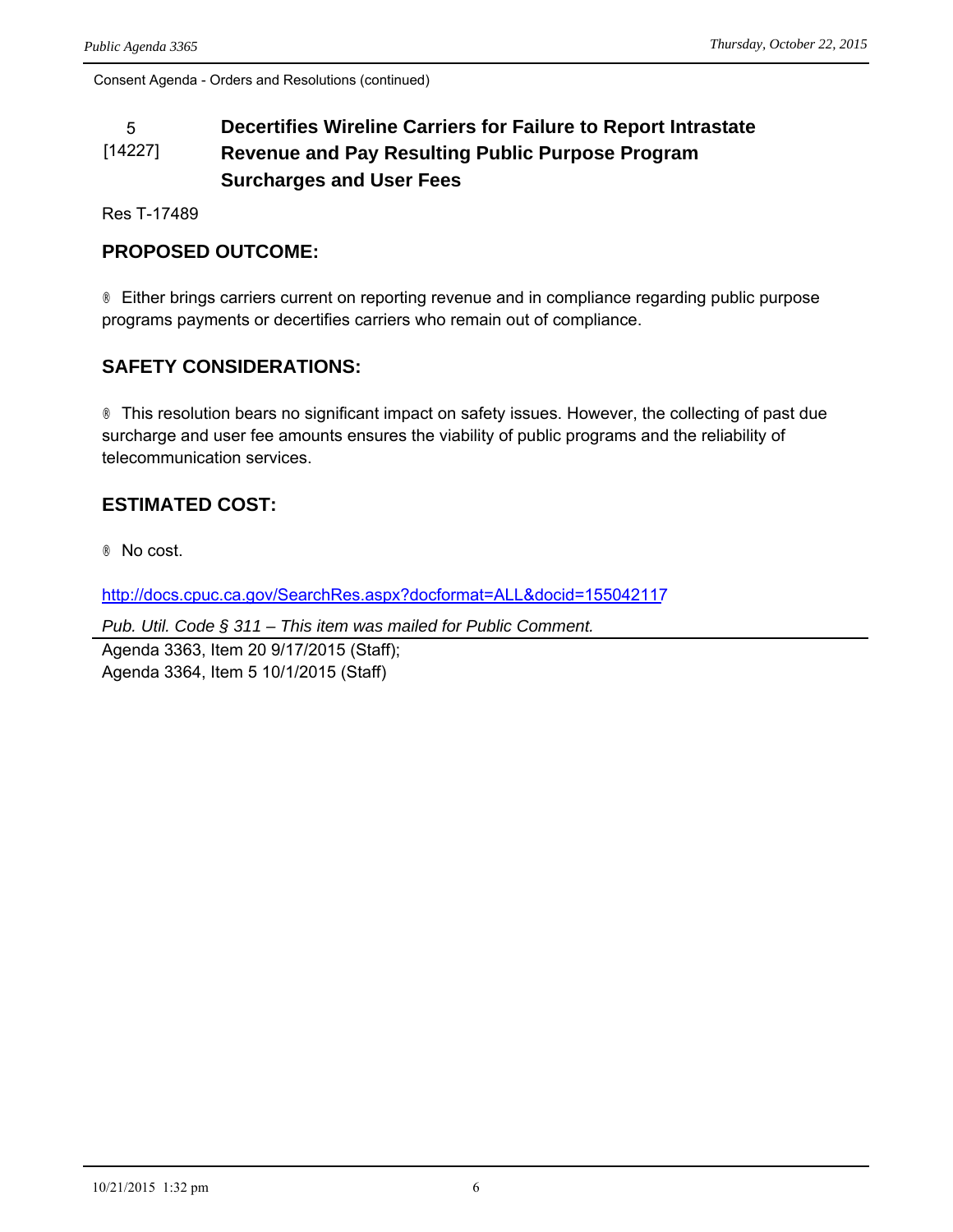#### 6 **San Diego Gas and Electric Company Requests Approval to**  [14246] **Relocate Three Electric Lines from the Middle of Sycamore Landfill to the Perimeter of the Landfill**

Res E-4735, Advice Letter No. 2720-E filed on March 27, 2015 - Related matters.

## **PROPOSED OUTCOME:**

® Approves San Diego Gas & Electric Company's (SDG&E) Notice of Construction filed pursuant to General Order 131-D that proposes the relocation of three electric lines from the middle of Sycamore Landfill to the perimeter of the landfill (Proposed Project).

## **SAFETY CONSIDERATIONS:**

® SDG&E is required to comply with all applicable federal and state safety requirements during construction and operation of the proposed electric lines.

® Safety considerations include the potential for increased fire risk during construction and operation of the Proposed Project, interference with aircraft operations due to the height of the proposed structures, and effects from Electromagnetic Fields.

® Helicopters would not be used to construct the Proposed Project.

## **ESTIMATED COST:**

® \$17.2 million.

® Sycamore Landfill, Inc. will pay \$2.8 million of the estimated \$17.2 million project construction cost pursuant to a 2006 settlement agreement with SDG&E.

<http://docs.cpuc.ca.gov/SearchRes.aspx?docformat=ALL&docid=155032634>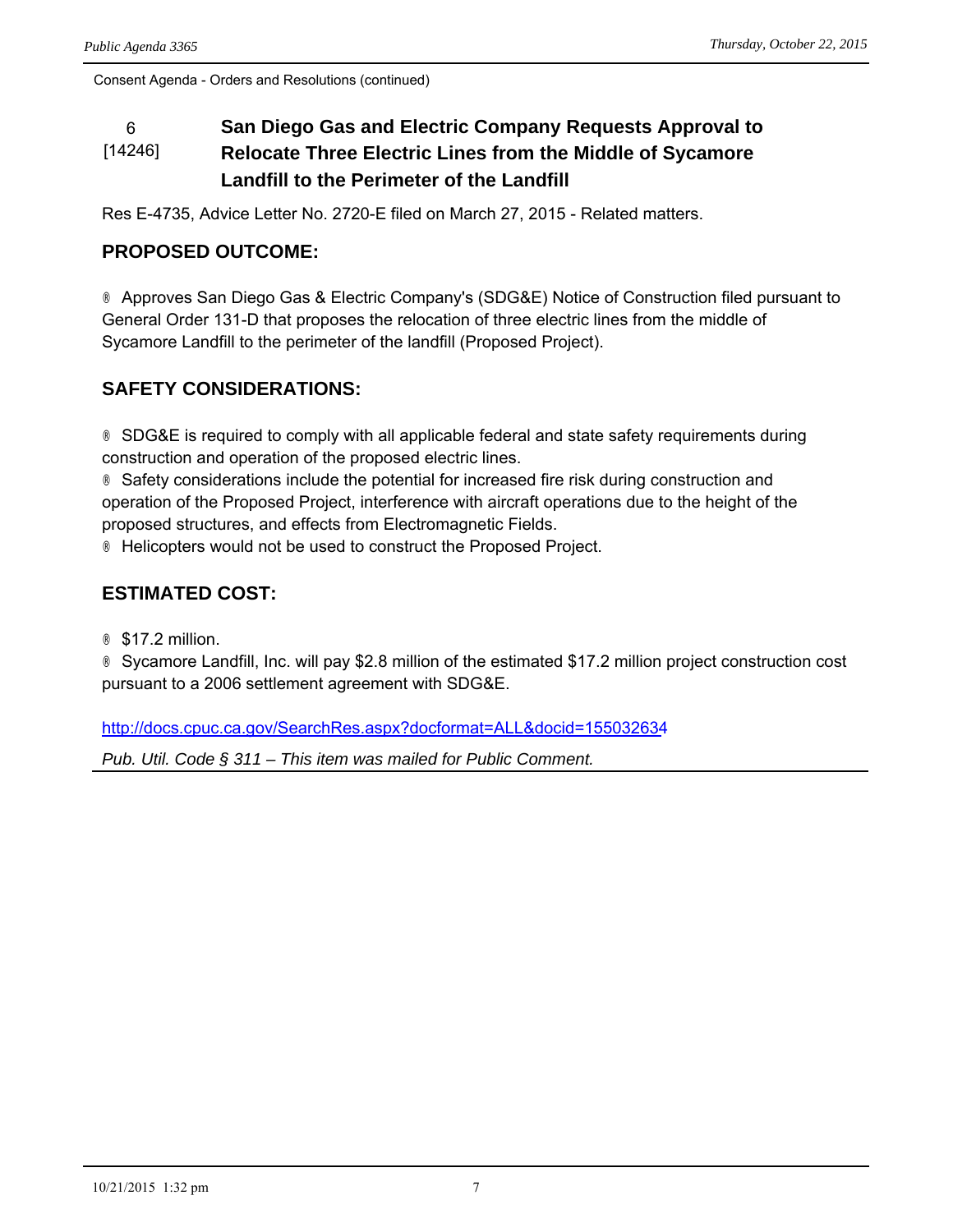#### 7 **San Gabriel Valley Water Company's Rate Base Offset**  [14280] **Revenue Increase to Produce an Increase in Gross Annual Revenue to its Los Angeles County Division**

Res W-5063, Advice Letter No. 456 filed on February 6, 2015 - Related matters.

#### **PROPOSED OUTCOME:**

® Authorizes San Gabriel Valley Water Company to file a supplement to Advice Letter 456 incorporating the revised rate schedules attached to this resolution as Appendix A. ® The effective date of the revised schedules shall be five days after the date of filing.

### **SAFETY CONSIDERATIONS:**

® The resolution provides adequate revenues to the utility so that it can provide safe and reliable water service to its customers. The water served by the utility meets all applicable water quality standards set forth by the State Water Resources Control Board.

### **ESTIMATED COST:**

® \$297,349 or an increase of 0.44%.

<http://docs.cpuc.ca.gov/SearchRes.aspx?docformat=ALL&docid=155106874>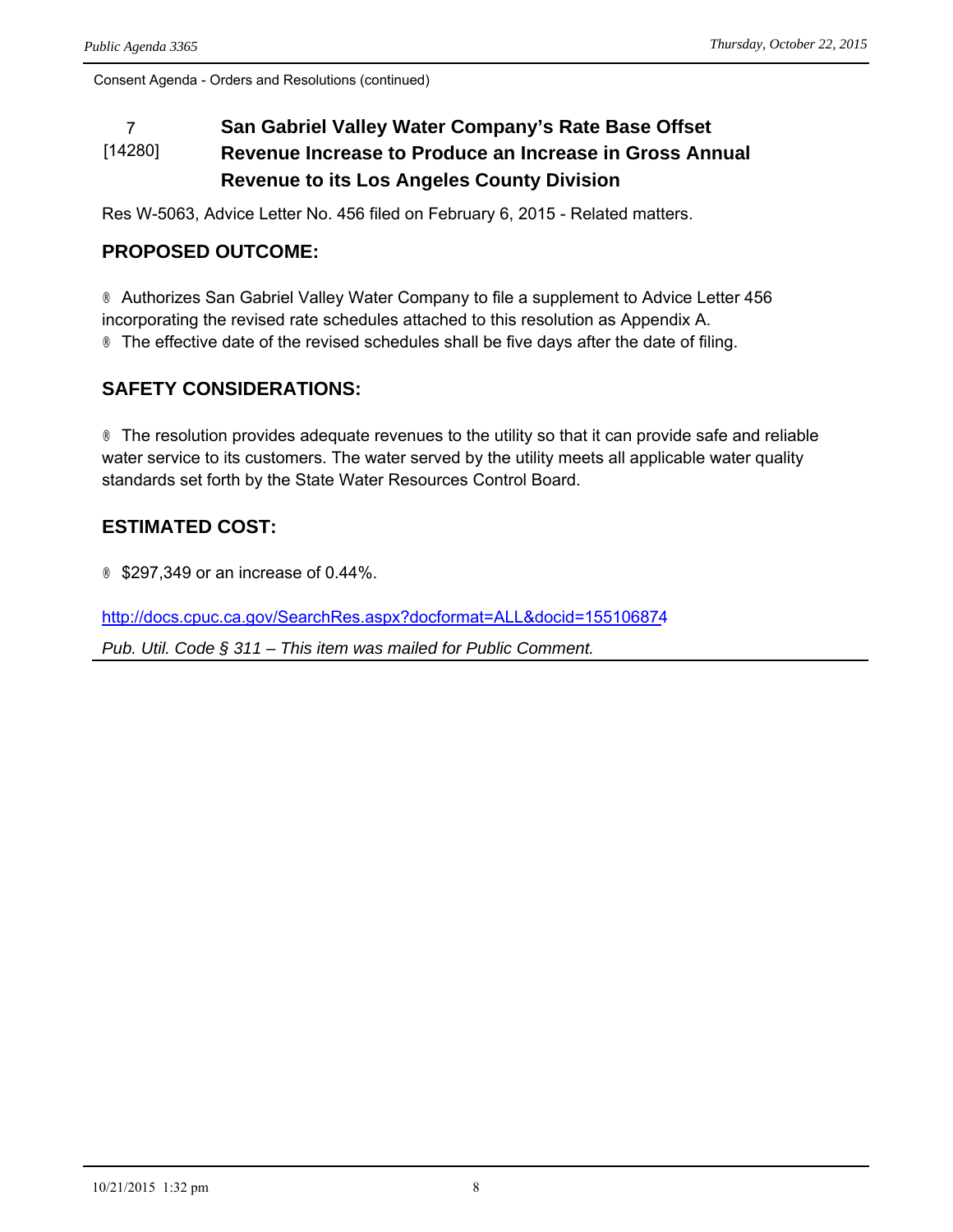#### 8 **Addressing the Complaint of Failure to Comply with**  [14281] **Settlement Approved in Decision 05-02-032, as modified by Decision 05-09-040**

C06-10-015

Pasadena Avenue Monterey Road Committee vs. Los Angeles County Metropolitan Transportation Authority, the Los Angeles to Pasadena Metro Blue Line Construction Authority, and the City of South Pasadena.

#### **PROPOSED OUTCOME:**

® Dismisses the Complaint, with prejudice.

® Closes the proceeding.

### **SAFETY CONSIDERATIONS:**

® Whether the Defendants complied with the aspects of the settlement approved in Decision (D.) 05-02-032, as modified by D.05-09-040, with respect to the safety of required noise reductions.

#### **ESTIMATED COST:**

® There are no costs associated with this decision.

(Comr Picker - Judge Hymes) <http://docs.cpuc.ca.gov/SearchRes.aspx?docformat=ALL&docid=155041238>

*Pub. Util. Code § 311 – This item was mailed for Public Comment. Pub. Util. Code §1701.1 -- This proceeding is categorized as Adjudicatory.*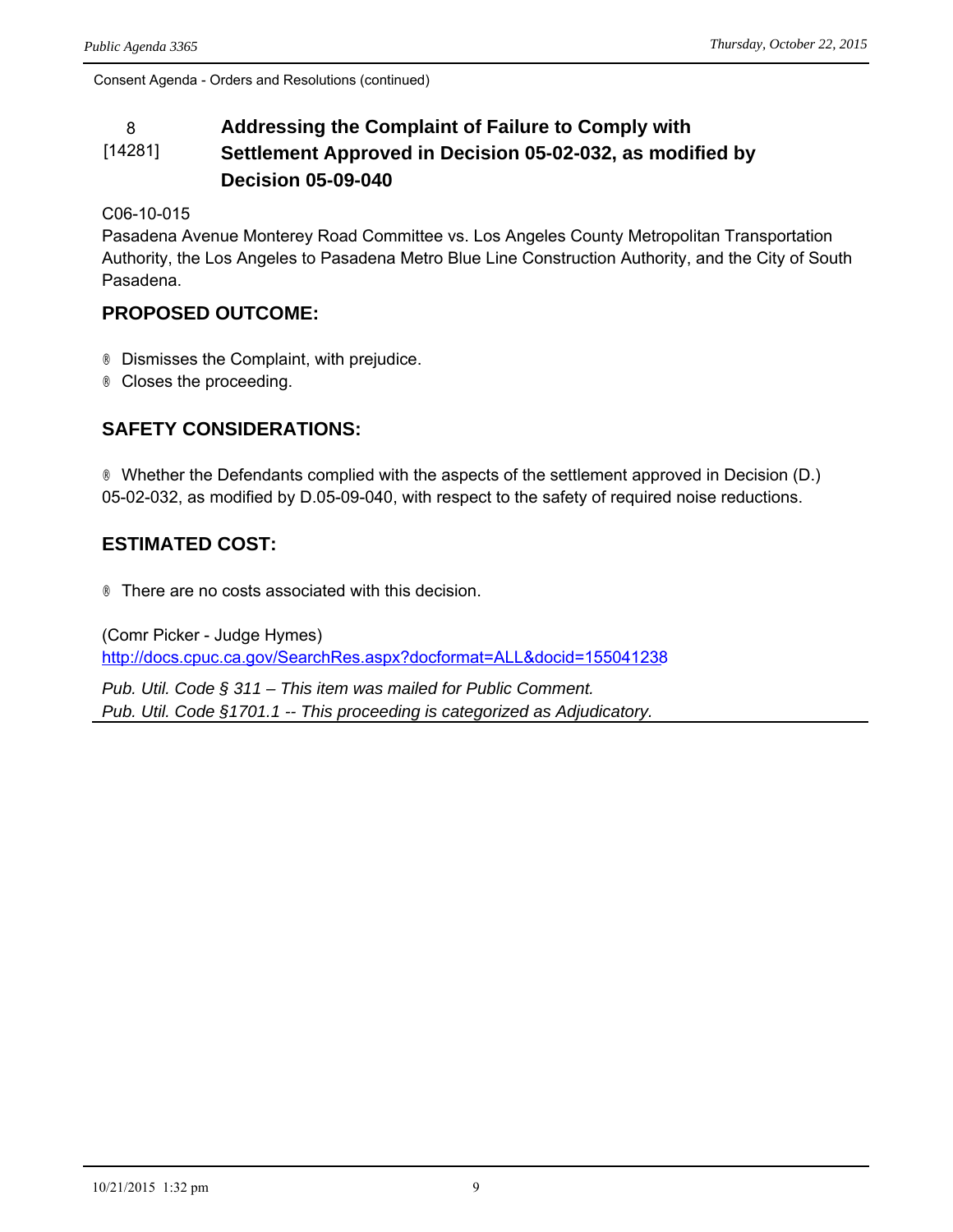## 9 **Disclosure of Records of an Investigation**

[14294]

Res L-478

## **PROPOSED OUTCOME:**

® Authorizes the disclosure of records concerning the California Public Utilities Commission Safety and Enforcement Division's investigation of a gas explosion that occurred on February 11, 2012 at 3052 Lanfranco Street in Los Angeles, California.

## **SAFETY CONSIDERATIONS:**

® The resolution authorizes disclosure of the records of a completed Commission Safety Investigation. Disclosure may offer a better understanding of utility safety matters addressed by the Commission.

## **ESTIMATED COST:**

® Unknown.

<http://docs.cpuc.ca.gov/SearchRes.aspx?docformat=ALL&docid=154945373>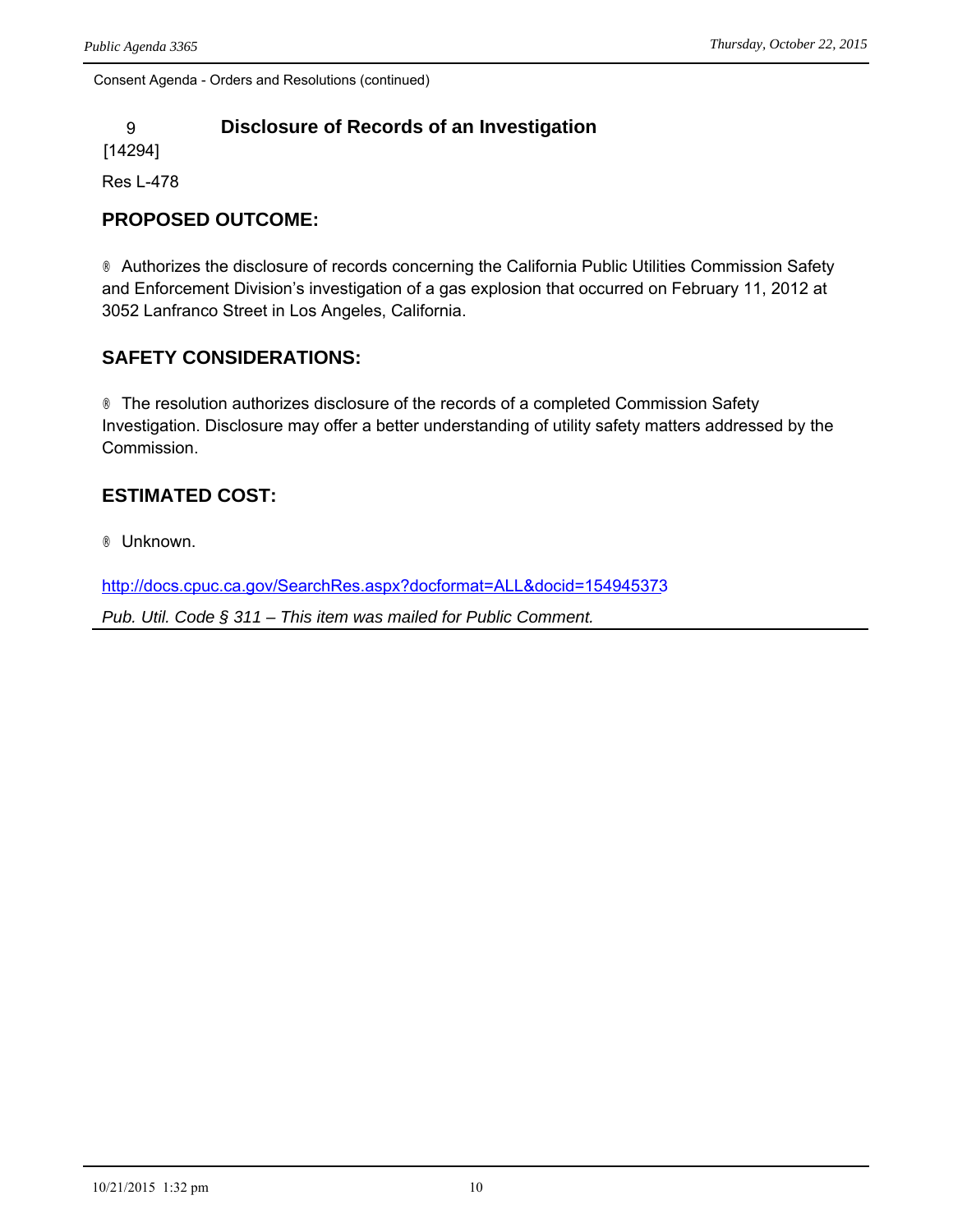### 10 **Disclosure of Records of an Investigation**

[14295]

Res L-479

#### **PROPOSED OUTCOME:**

® Authorizes the disclosure of records concerning the California Public Utilities Commission Safety and Enforcement Division's investigation of a gas line leak incident that occurred on August 16, 2013 in Riverside, California.

### **SAFETY CONSIDERATIONS:**

® The resolution authorizes disclosure of the records of a completed Commission Safety Investigation. Disclosure may offer a better understanding of utility safety matters addressed by the Commission.

### **ESTIMATED COST:**

® Unknown.

<http://docs.cpuc.ca.gov/SearchRes.aspx?docformat=ALL&docid=154945023>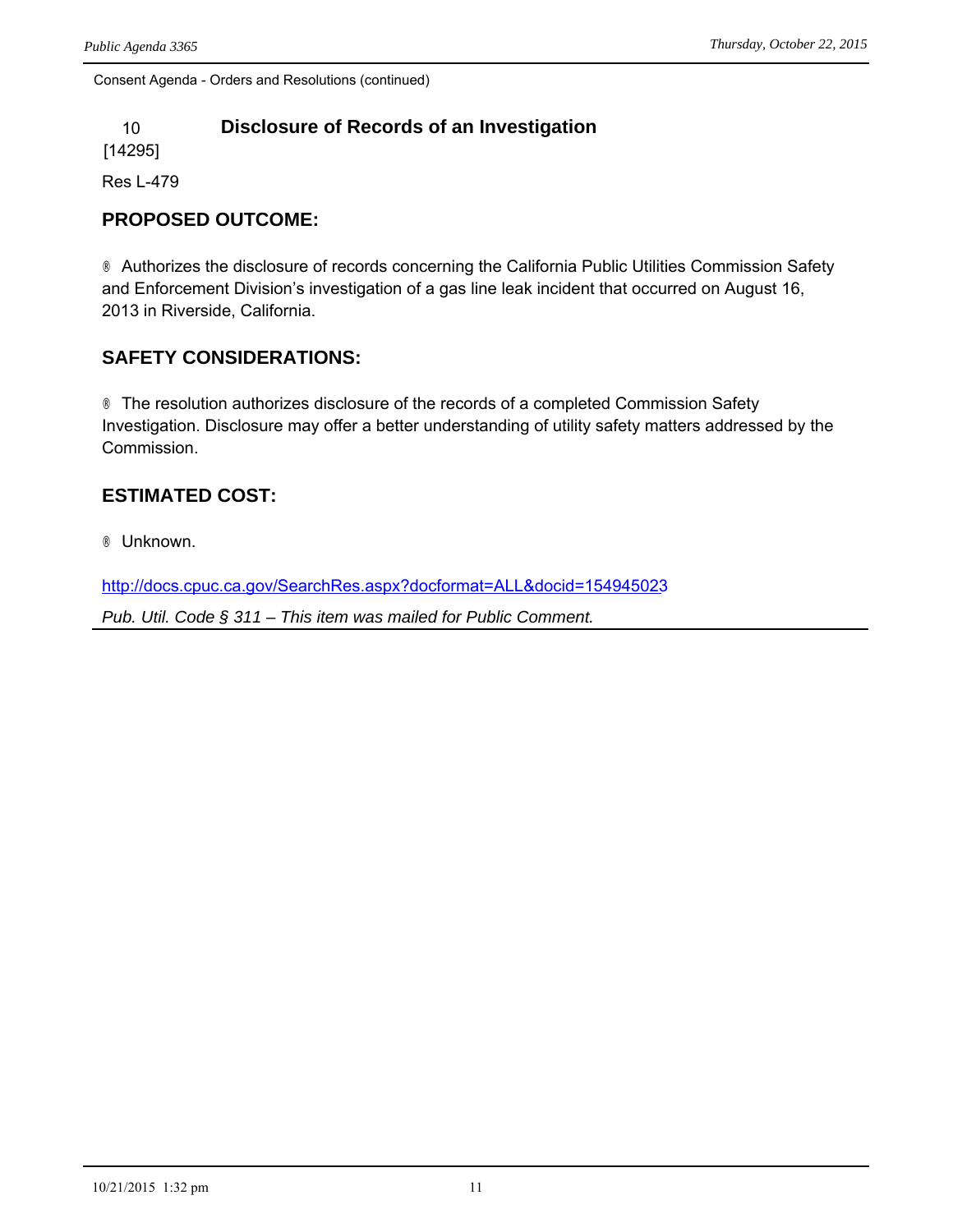#### 11 **Approving a Fiscal Year 2016-2017 Expense Budget for the**  [14304] **California LifeLine Program**

Res T-17499

#### **PROPOSED OUTCOME:**

® Appropriates \$627,496,000 for expenses for the California LifeLine Program for Fiscal Year 2016-2017.

### **SAFETY CONSIDERATIONS:**

® The Universal Lifeline Telephone Service subsidy provides carriers with the resources through which to provide affordable telephone service to its qualified low-income customers. Reliable telephone service is crucial to the most vulnerable residents in California, allowing residents to reach police, fire and medical responders, by dialing 911 when fire, natural disasters, medical emergencies, or other crises occur. The Resolution ensures adequate funding, at an appropriate level, to support the California LifeLine program's goal of providing universal service.

#### **ESTIMATED COST:**

® \$627,496,000.

<http://docs.cpuc.ca.gov/SearchRes.aspx?docformat=ALL&docid=155041246>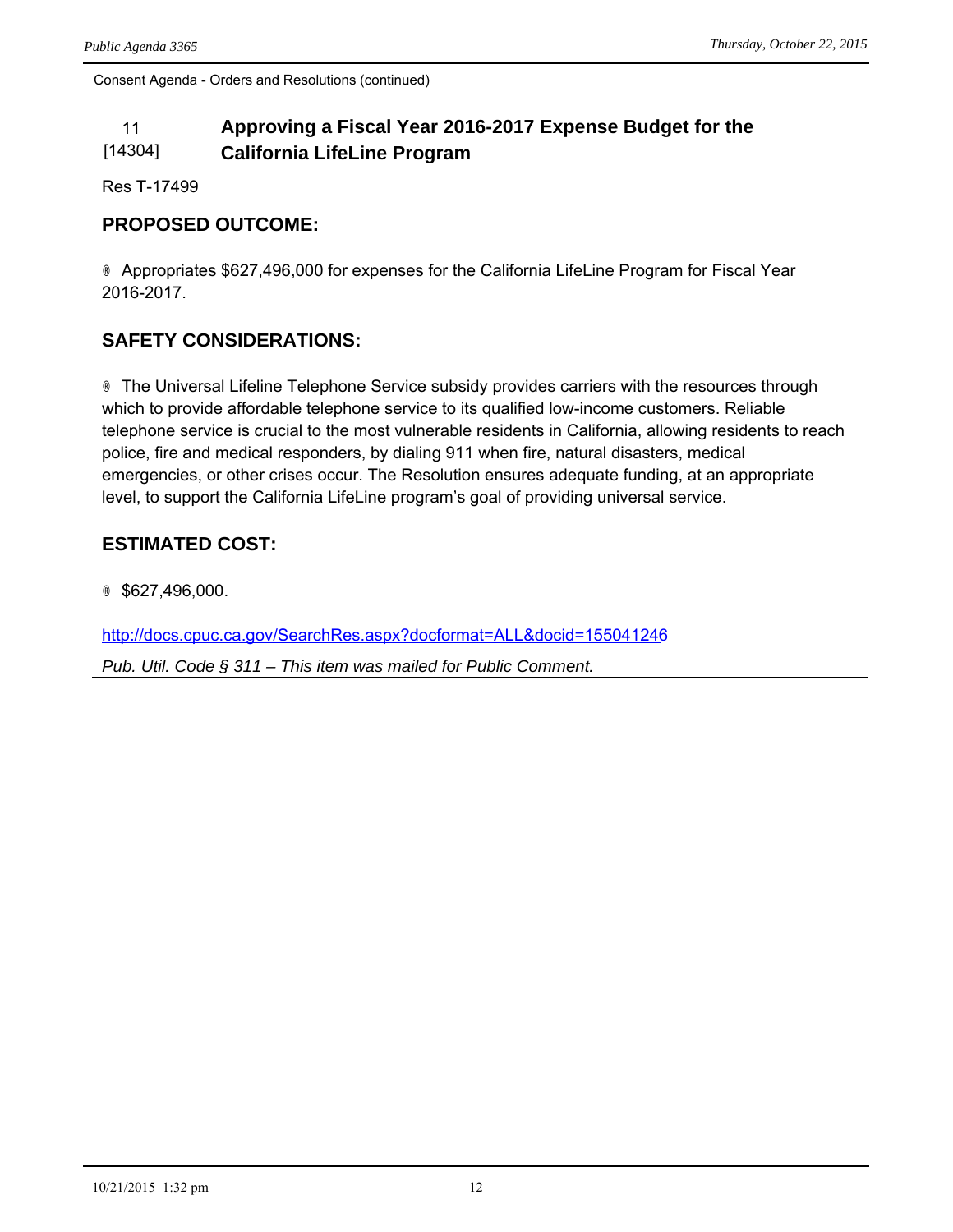#### 12 **Approves Liberty Utility's Request to Recover Costs**  [14313] **Recorded in its Vegetation Management Memorandum Account**

A14-04-037

Application of Liberty Utilities (CalPeco Electric) LLC for Authorization to Recover the Amounts Related to Vegetation Management Recorded in the Vegetation Management Memorandum Account.

#### **PROPOSED OUTCOME:**

® Approves request to recover costs recorded in Vegetation Management Memorandum Account. ® Closes the proceeding.

#### **SAFETY CONSIDERATIONS:**

® Approval of Liberty's request will further goals established in General Orders (GO) 95 and GO 165.

#### **ESTIMATED COST:**

® \$2,090,370.86.

(Comr Picker - Judge Farrar) <http://docs.cpuc.ca.gov/SearchRes.aspx?docformat=ALL&docid=155113963>

*Pub. Util. Code § 311 – This item was mailed for Public Comment. Pub. Util. Code §1701.1 -- This proceeding is categorized as Ratesetting.*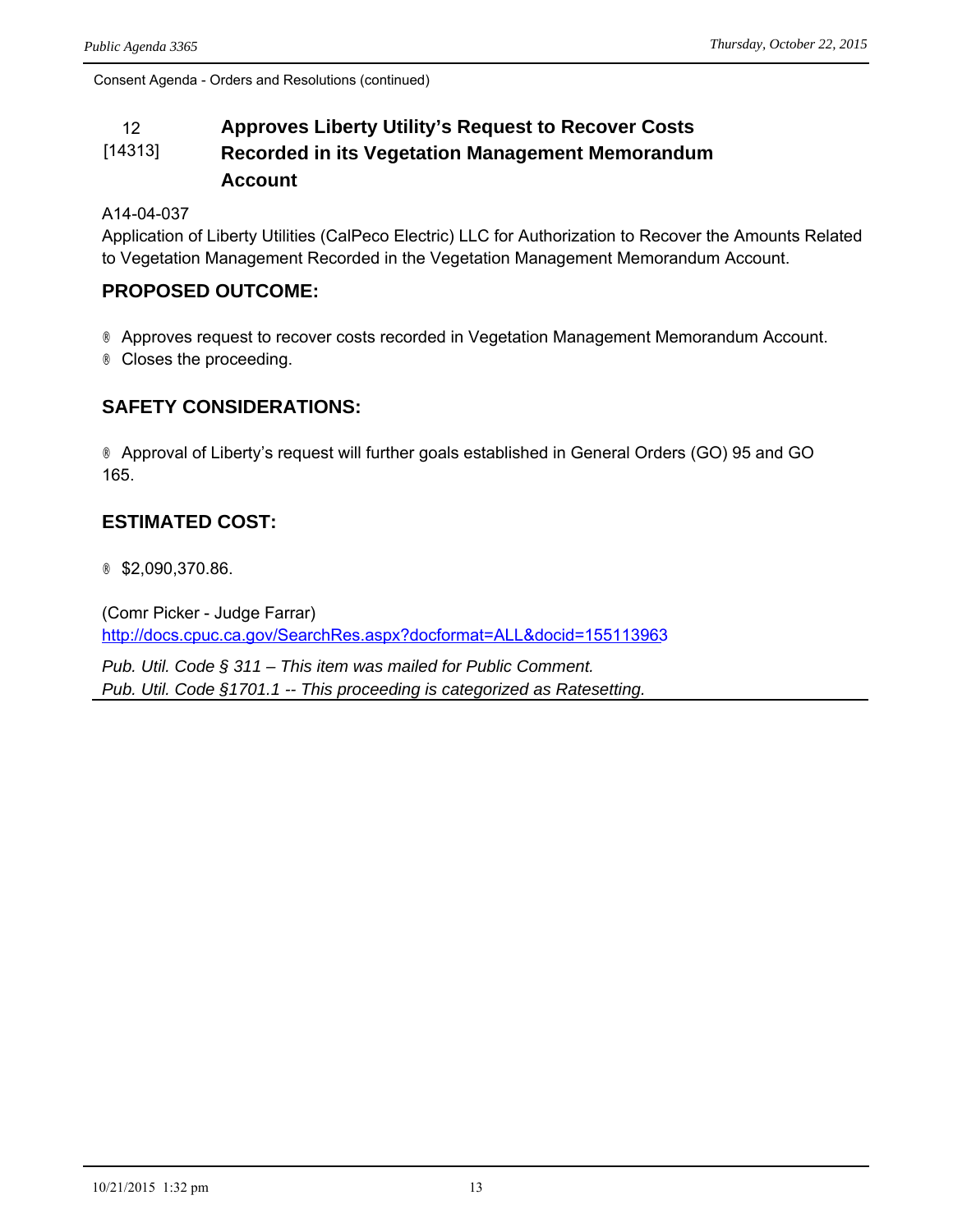#### 13 **Resolution of Appeal K.15-06-022, the Appeal of CChang**  [14314] **LLC, dba SuperShuttle of Citation LAX-970 issued on May 18, 2015 by the Safety and Enforcement Division**

Res ALJ-320

#### **PROPOSED OUTCOME:**

® Dismisses the appeal upon unopposed written request.

#### **SAFETY CONSIDERATIONS:**

® Improves safety for passengers by ensuring compliance with the regulatory requirements of the Passenger Charter-Party Carriers Act.

#### **ESTIMATED COST:**

® Appellant shall pay \$4,000.00 to the State General Fund for the citation.

<http://docs.cpuc.ca.gov/SearchRes.aspx?docformat=ALL&docid=154391676>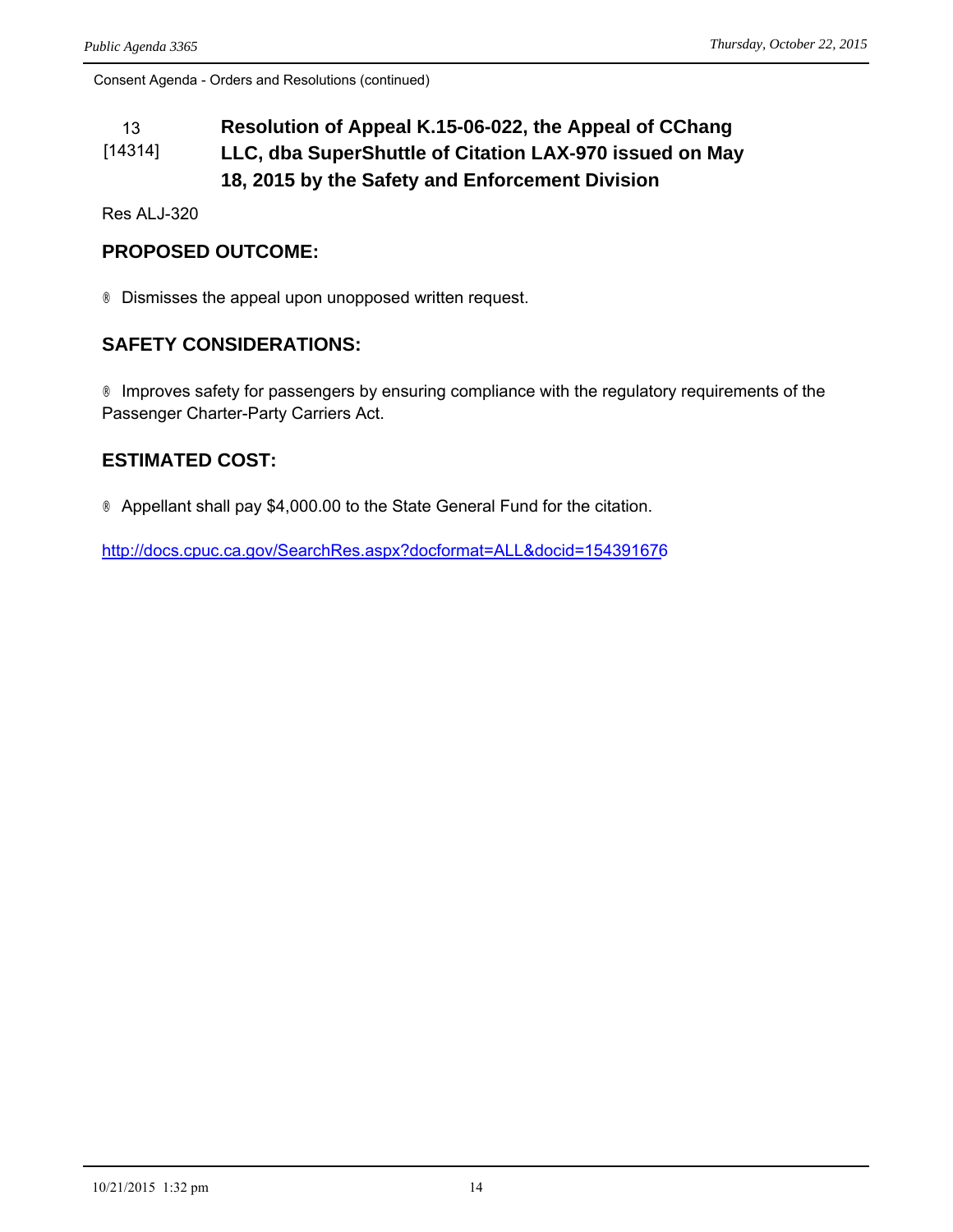#### 14 **Bundled Procurement Plans of Pacific Gas and Electric**  [14315] **Company, Southern California Edison Company and San Diego Gas & Electric Company**

R13-12-010

Order Instituting Rulemaking to Integrate and Refine Procurement Policies and Consider Long-Term Procurement Plans.

#### **PROPOSED OUTCOME:**

® Approves the Bundled Procurement Plans of Pacific Gas and Electric Company, Southern California Edison Company and San Diego Gas & Electric Company, as modified per Pub. Util. Code § 454.5, these utilities are not subject to reasonableness review for activities consistent with the approved plans.

#### **SAFETY CONSIDERATIONS:**

® Safety is integral to all components of utility procurement efforts.

#### **ESTIMATED COST:**

® None at this time. Costs will be evaluated in future procurement applications.

(Comr Picker - Judge Gamson) <http://docs.cpuc.ca.gov/SearchRes.aspx?docformat=ALL&docid=155215090>

*Pub. Util. Code § 311 – This item was mailed for Public Comment. Pub. Util. Code §1701.1 -- This proceeding is categorized as Ratesetting.*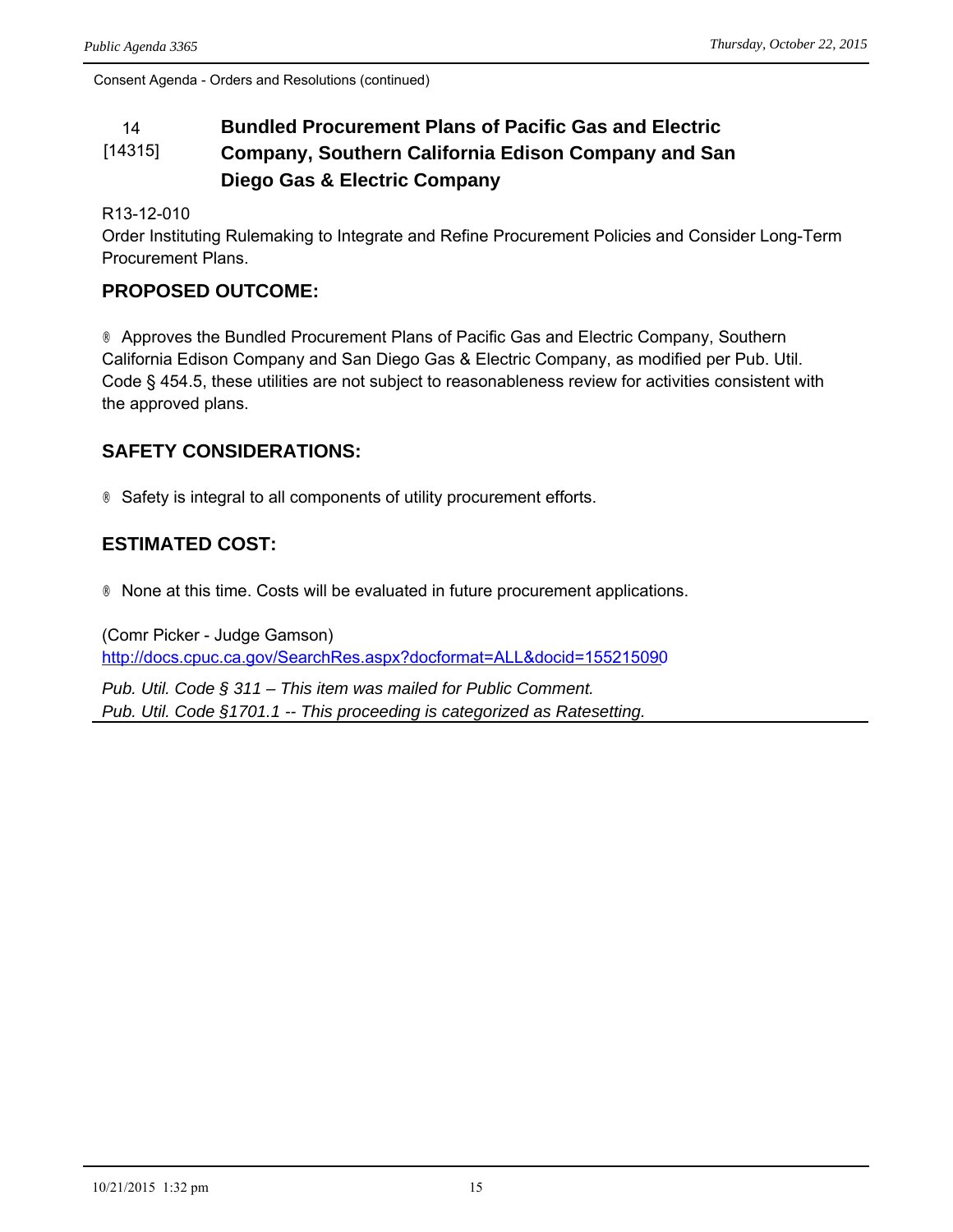#### 15 **San Gabriel Valley Water Company to Amortize Through a**  [14316] **Temporary Surcharge the December 31, 2014 Balance in its Fontana Division's Water Quality Litigation Memorandum Account**

Res W-5064, Advice Letter No. 459 filed March 4, 2015 - Related matters.

### **PROPOSED OUTCOME:**

® Authorizes San Gabriel Valley Water Company (San Gabriel) to amortize the December, 31, 2014 balance in the Water Quality Litigation Memorandum Account (WQLMA) for its Fontana Water Company district (Fontana), plus interest through October 31, 2015, less the portion that would have been applied to flat rate customers and less the over-collected amount from the previously approved amortization, a net total of \$2,259,468.62

® Authorizes San Gabriel to transfer \$2,259,468.62 to a balancing account for recovery over a period of 12 months.

® Authorizes San Gabriel to earn interest on the balance in this account, at the 90-day nonfinancial commercial paper rate, from the effective date of the Resolution.

® Approves the tariff sheets attached to the Resolution, implementing a 12-month surcharge of \$0.1394 per hundred cubic feet on all metered potable water customers. The effective date of the revised rate schedules shall be no sooner than 30 days after the effective date of the Resolution, in order to allow for adequate customer notification.

® The January 1, 2015 starting balance in the Fontana WQLMA is \$0.

## **SAFETY CONSIDERATIONS:**

® Water that is provided for human consumption is required to comply with state and federal water quality laws to ensure that it is not harmful to human health. Fontana has had to shut down some of its wells and has installed treatment systems on others in order to meet state regulations. San Gabriel has been pursuing financial compensation from parties responsible for contamination of Fontana's wells in order to fund new wells and treat water from contaminated wells. This litigation is intended to help ensure that its customers have sufficient supplies of safe drinking water.

## **ESTIMATED COST:**

® \$2,259,468.62 through a surcharge of \$0.1394 per hundred cubic feet on all metered potable water customers for 12 months.

<http://docs.cpuc.ca.gov/SearchRes.aspx?docformat=ALL&docid=155084355>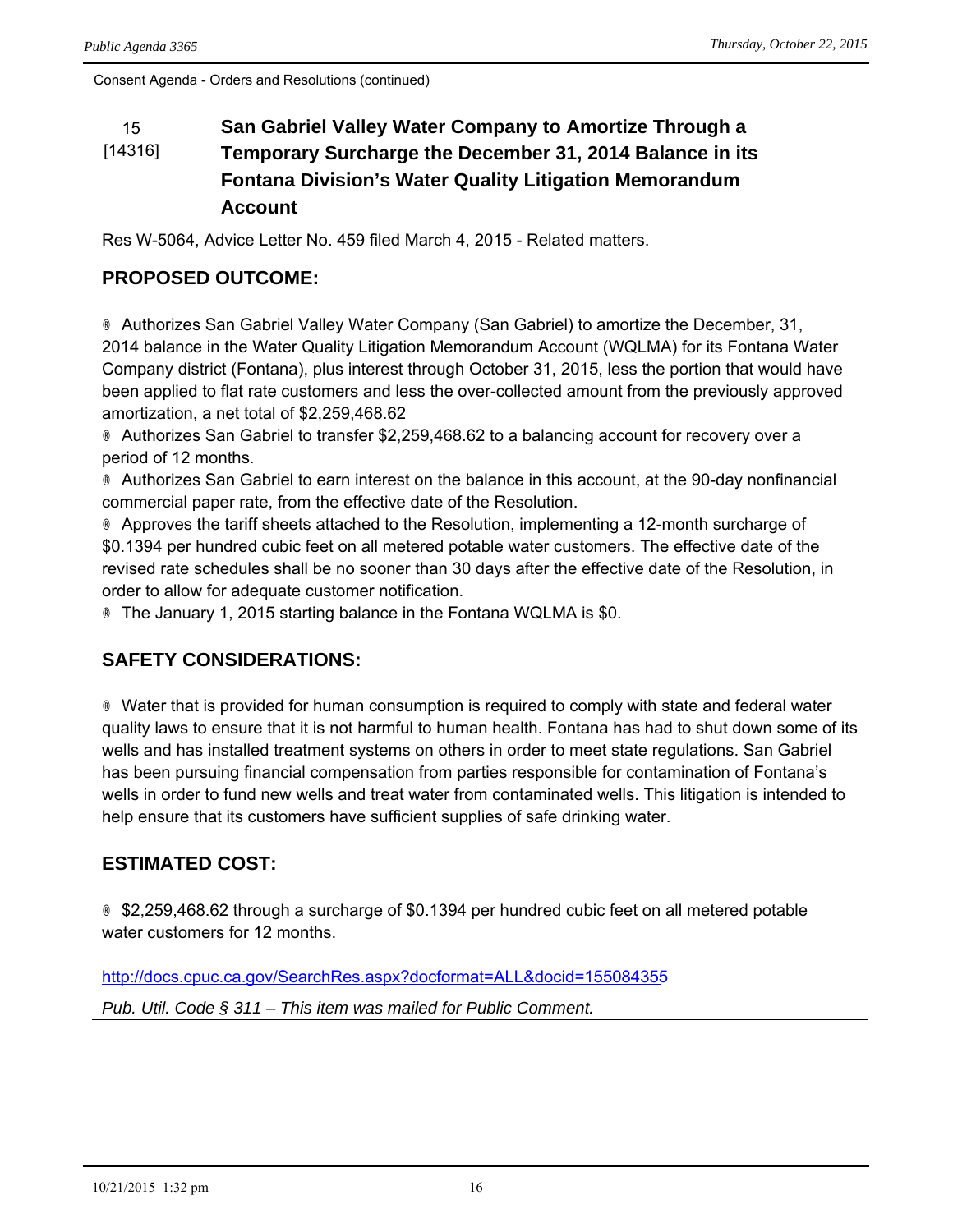#### 16 **Adopting Procedures for Natural Gas Corporations to**  [14317] **Comply with the California Cap and Greenhouse Gas Emissions and Market-Based Compliance Program (Cap-and-Trade Program)**

#### R14-03-003

Order Instituting Rulemaking to Address Natural Gas Distribution Utility Cost and Revenue Issues Associated with Greenhouse Gas Emissions.

#### **PROPOSED OUTCOME:**

® Approves methodologies and procedures for natural gas utilities to use when filing greenhouse gas (GHG) revenue and reconciliation advice letters for approval and recovery of natural gas GHG compliance forecasts and costs.

® Adopts an annual Climate Credit for residential natural gas customers.

® Closes the proceeding.

#### **SAFETY CONSIDERATIONS:**

® Implements a key part of the GHG reduction program envisioned by Assembly Bill 32, thus improving the health and safety of California residents.

#### **ESTIMATED COST:**

® The utilities' cost of GHG compliance will be incorporated into the gas transportation rates of all core and non-core customers on an equal cents per therm basis. Customers' rates will increase as a result.

(Comr Peterman - Judge Halligan) <http://docs.cpuc.ca.gov/SearchRes.aspx?docformat=ALL&docid=155210216>

*Pub. Util. Code § 311 – This item was mailed for Public Comment. Pub. Util. Code §1701.1 -- This proceeding is categorized as Ratesetting.*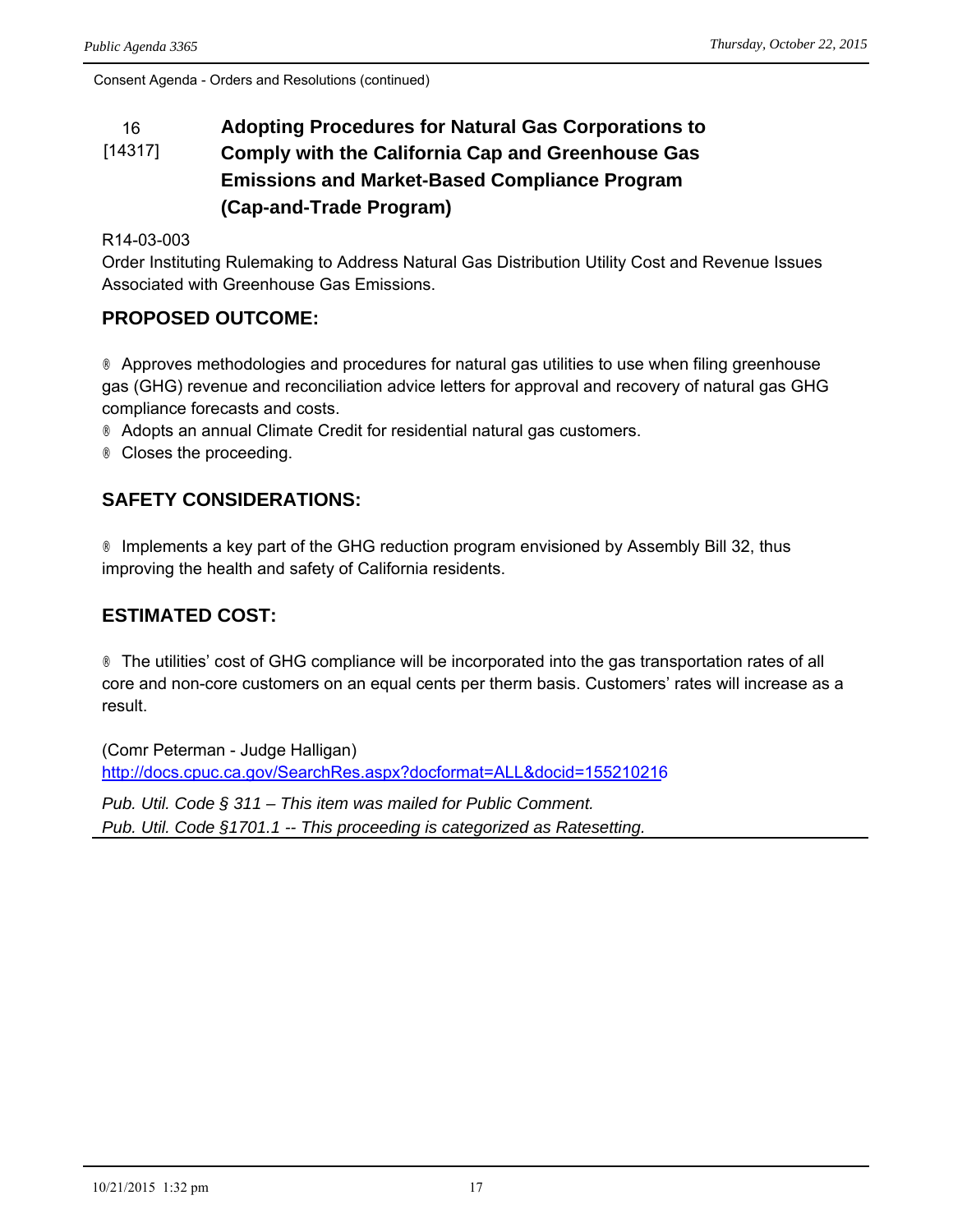#### 17 **Pacific Gas and Electric Company's Permit to Construct**  [14323] **Missouri Flat-Gold Hill 115 kV Power Line Reconductoring Project**

A13-08-014

Application of Pacific Gas and Electric Company, a California corporation, for a Permit to Construct the Missouri Flat - Gold Hill 115 kV Power Line Reconductoring Project Pursuant to General Order 131-D.

#### **PROPOSED OUTCOME:**

® Grants Pacific Gas and Electric Company's Application for a Permit to Construct Missouri Flat-Gold Hill 115 kV Power Line Reconductoring Project. ® Closes the proceeding.

### **SAFETY CONSIDERATIONS:**

® In constructing the project, the utility must fulfill its duties under Public Utilities Code Section 451, including taking all actions necessary to promote the safety, health, comfort, and convenience of utility patrons, employees, and the public.

### **ESTIMATED COST:**

® Under General Order 131-D, for subtransmission level infrastructure such as that at issue here, the Commission does not set a cost cap.

(Comr Peterman - Judge Pro Tem Hieta, Judge Yacknin) <http://docs.cpuc.ca.gov/SearchRes.aspx?docformat=ALL&docid=154421815>

*Pub. Util. Code §1701.1 -- This proceeding is categorized as Ratesetting.*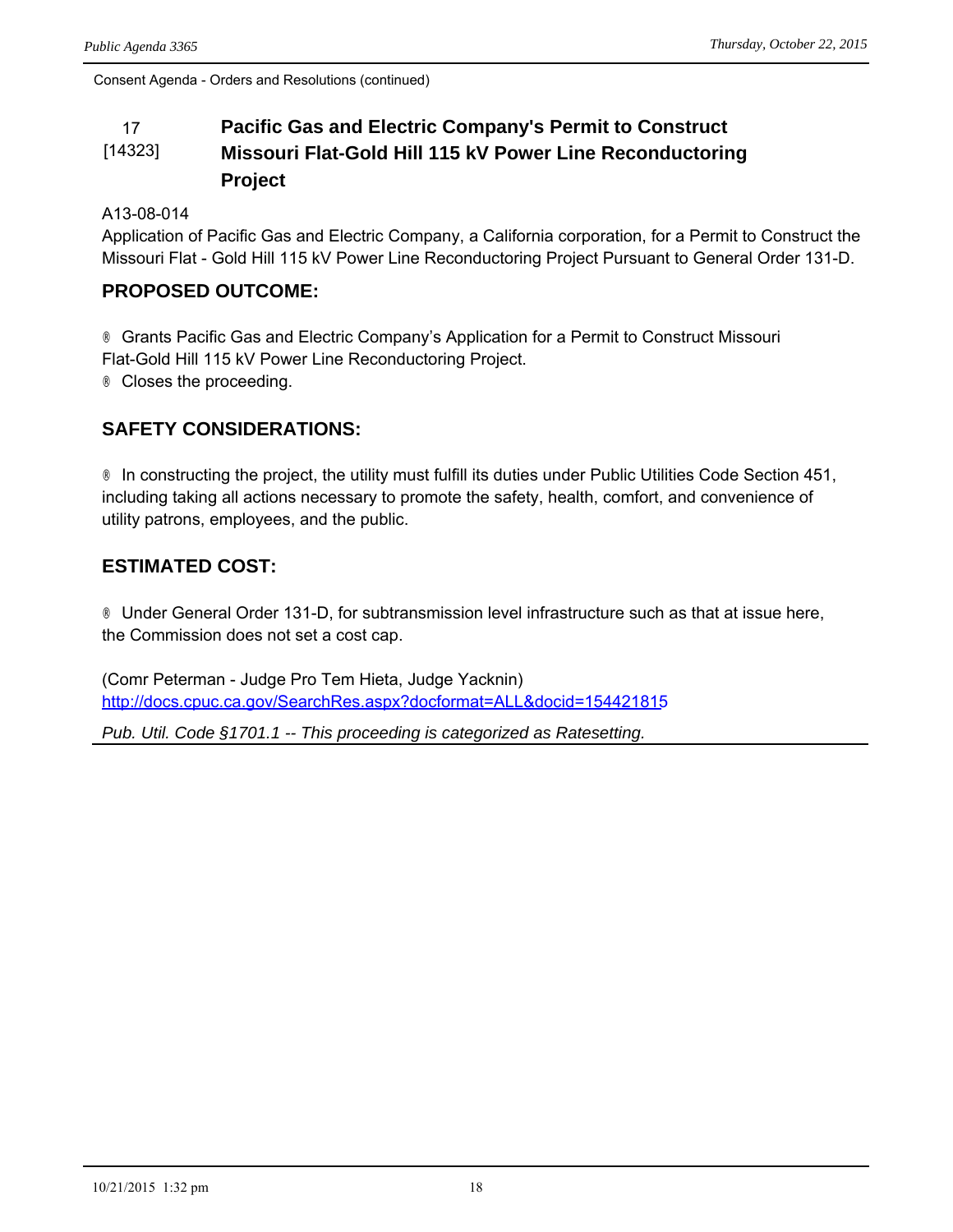#### 18 **Resolution of Appeal K.15-02-017 of Citation No. ALJ 274**  [14325] **15-01-005 of West Coast Gas Company**

Res ALJ-321

#### **PROPOSED OUTCOME:**

® Adopts settlement agreement and dismisses the appeal with prejudice.

#### **SAFETY CONSIDERATIONS:**

® Improves safety for employees and customers by requiring additional training and compliance with drug and alcohol training and testing programs.

#### **ESTIMATED COST:**

® Orders West Coast Gas Company to pay a penalty of \$15,000 to the State General Fund.

<http://docs.cpuc.ca.gov/SearchRes.aspx?docformat=ALL&docid=154516635>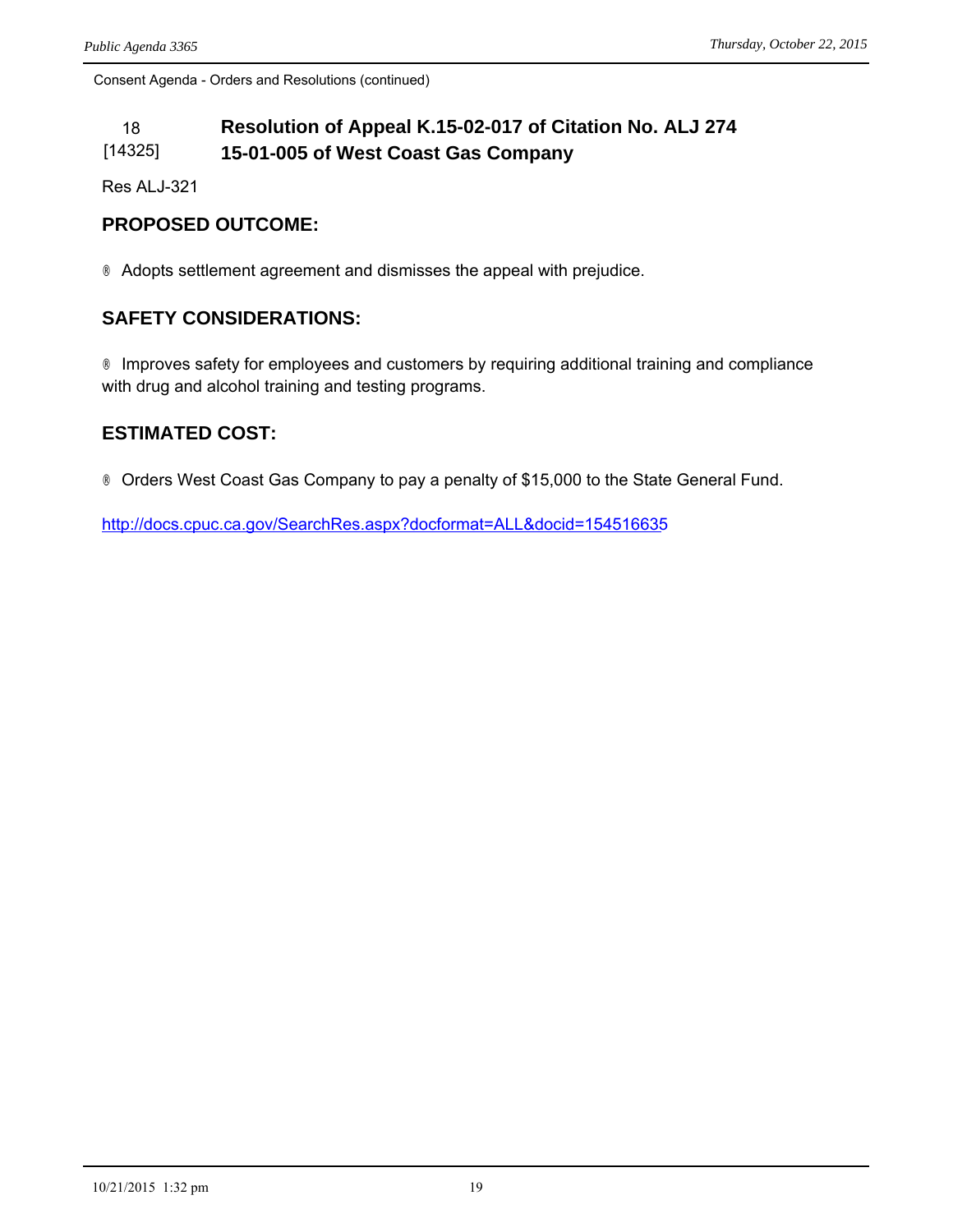#### 19 **Granting Authorization to Construct a New Public At-Grade**  [14335] **Highway-Rail Crossing Identified as Street 'A' in the City of Folsom, Sacramento County**

#### A15-04-006

Application No. 3 of the City of Folsom to Construct At-Grade Crossing at Street 'A' across the Sacramento-Placerville Transportation Corridor Joint Powers Authority in the Vicinity of Mile Post 117.7 in the City of Folsom, County of Sacramento, State of California.

#### **PROPOSED OUTCOME:**

® Grants the City of Folsom authority to construct a new public at-grade highway-rail crossing identified as Street "A" over Sacramento-Placerville Transportation Corridor Joint Powers Authority tracks in the City of Folsom.

® Closes the proceeding.

#### **SAFETY CONSIDERATIONS:**

® The proposed at-grade highway-rail crossing will provide a safe and efficient transportation system as the Folsom Plan Area is developed.

## **ESTIMATED COST:**

® Discretionary project, not within scope of applicant request.

(Exam Malashenko) <http://docs.cpuc.ca.gov/SearchRes.aspx?docformat=ALL&docid=154697464>

*Pub. Util. Code §1701.1 -- This proceeding is categorized as Ratesetting.*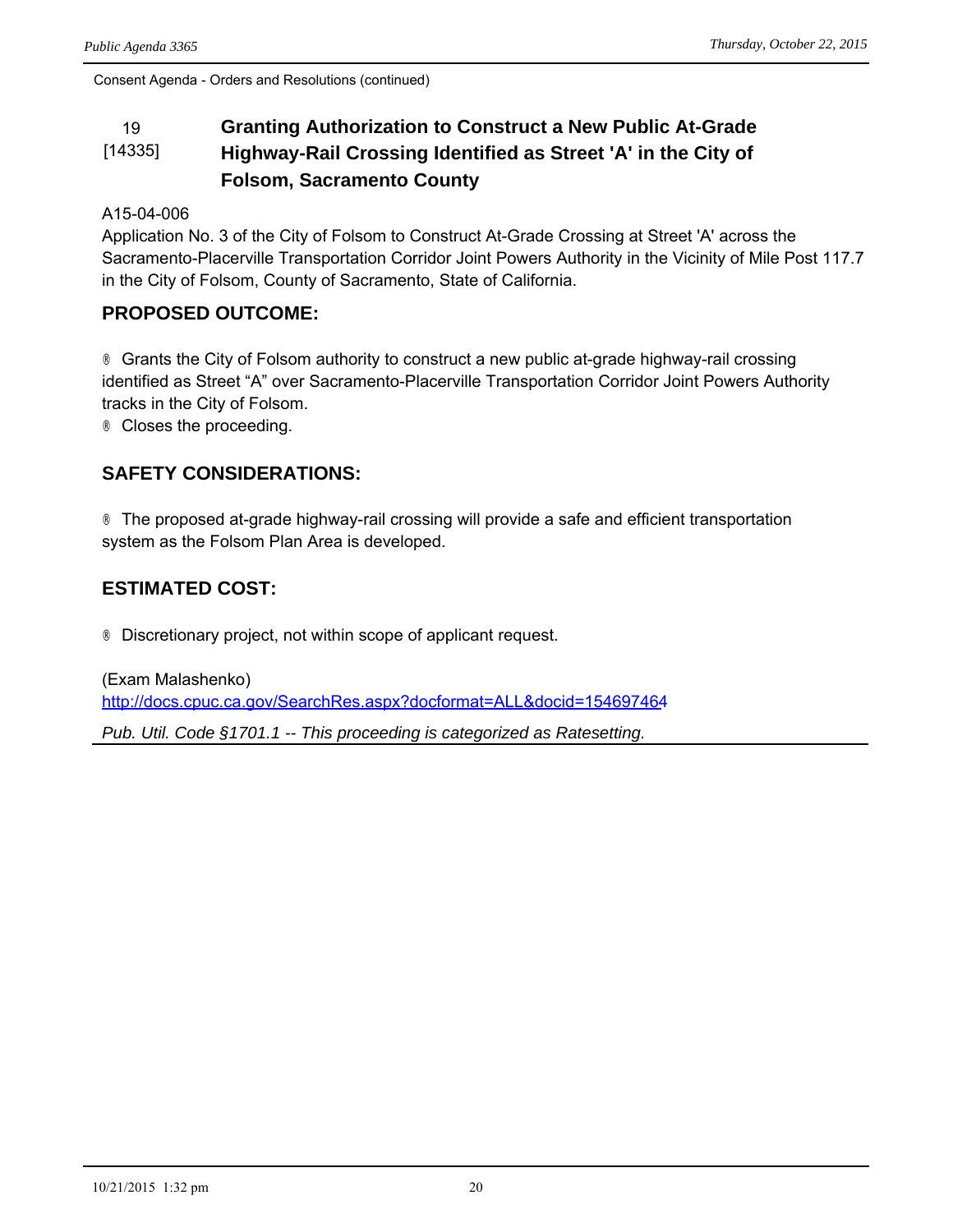#### 20 **Granting Authorization to Construct a New Public At-Grade**  [14336] **Highway-Rail Crossing over Sacramento-Placerville Transportation Corridor Joint Powers Authority Tracks in the City of Folsom, Sacramento County**

#### A15-04-004

Application No. 1 of the City of Folsom to Construct At-Grade Crossing at New Placerville Road across the Sacramento-Placerville Transportation Corridor Joint Powers Authority in the Vicinity of Mile Post 116.6 in the City of Folsom, County of Sacramento, State of California.

#### **PROPOSED OUTCOME:**

® Grants the City of Folsom authority to construct a new public at-grade highway-rail crossing over Sacramento-Placerville Transportation Corridor Joint Powers Authority tracks in the City of Folsom. ® Closes the proceeding.

#### **SAFETY CONSIDERATIONS:**

® The proposed at-grade highway-rail crossing will provide a safe and efficient transportation system as the Folsom Plan Area is developed.

### **ESTIMATED COST:**

® Discretionary project, not within scope of applicant request.

(Exam Malashenko) <http://docs.cpuc.ca.gov/SearchRes.aspx?docformat=ALL&docid=154667175> *Pub. Util. Code §1701.1 -- This proceeding is categorized as Ratesetting.*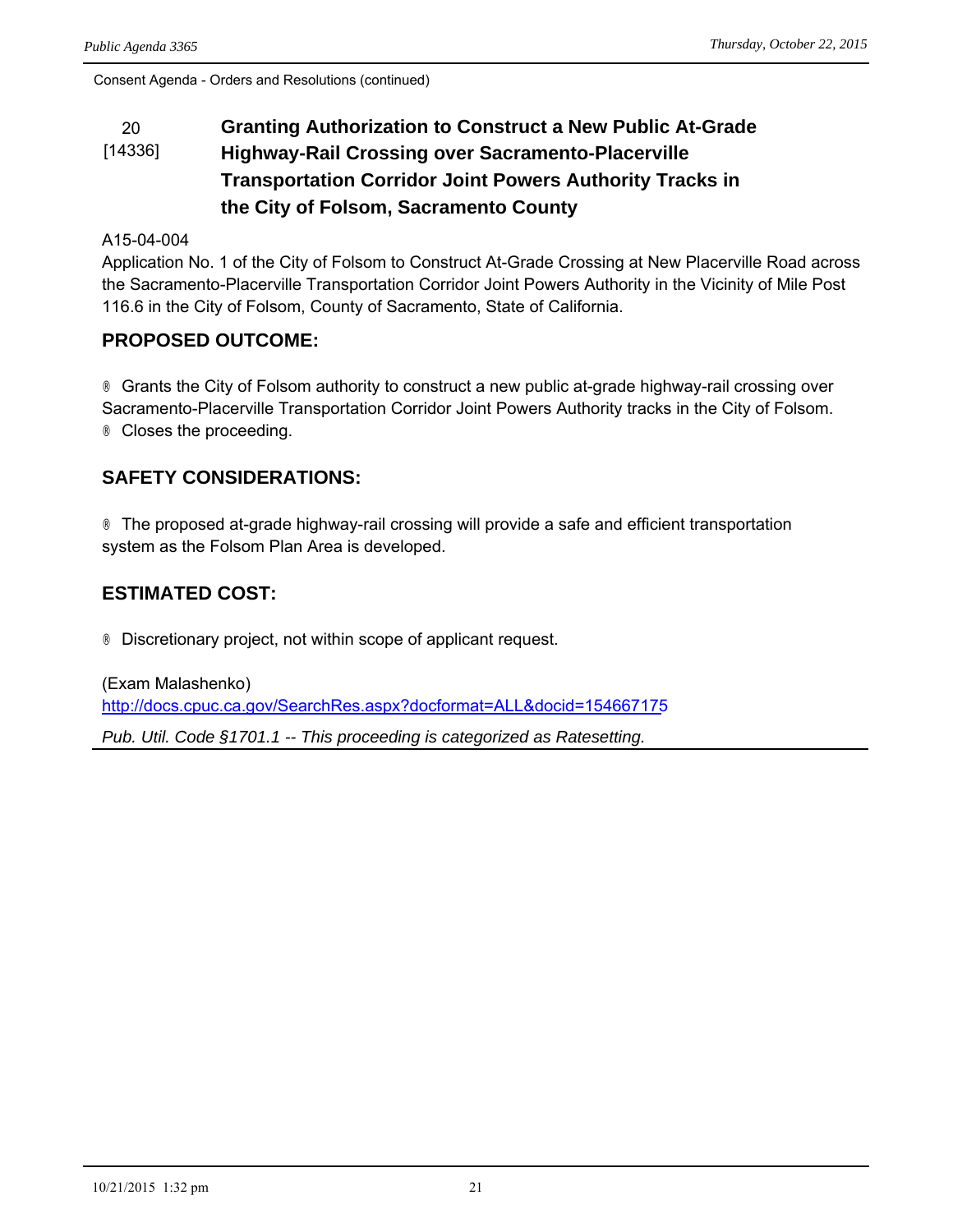#### 21 **Granting Authorization to Construct a New Public At-Grade**  [14337] **Highway-Rail Crossing Identified as Street 'C' in the City of Folsom, Sacramento County**

#### A15-04-005

Application No. 2 of the City of Folsom to Construct At-Grade Crossing at Street 'C' across the Sacramento-Placerville Transportation Corridor Joint Powers Authority in the Vicinity of Mile Post 117.4 in the City of Folsom, County of Sacramento, State of California.

#### **PROPOSED OUTCOME:**

® Grants the City of Folsom authority to construct a new public at-grade highway-rail crossing identified as Street "C" over Sacramento-Placerville Transportation Corridor Joint Powers Authority tracks in the City of Folsom.

® Closes the proceeding.

#### **SAFETY CONSIDERATIONS:**

® The proposed at-grade highway-rail crossing will provide a safe and efficient transportation system as the Folsom Plan Area is developed.

## **ESTIMATED COST:**

® Discretionary project, not within scope of applicant request.

(Exam Malashenko) <http://docs.cpuc.ca.gov/SearchRes.aspx?docformat=ALL&docid=154653564>

*Pub. Util. Code §1701.1 -- This proceeding is categorized as Ratesetting.*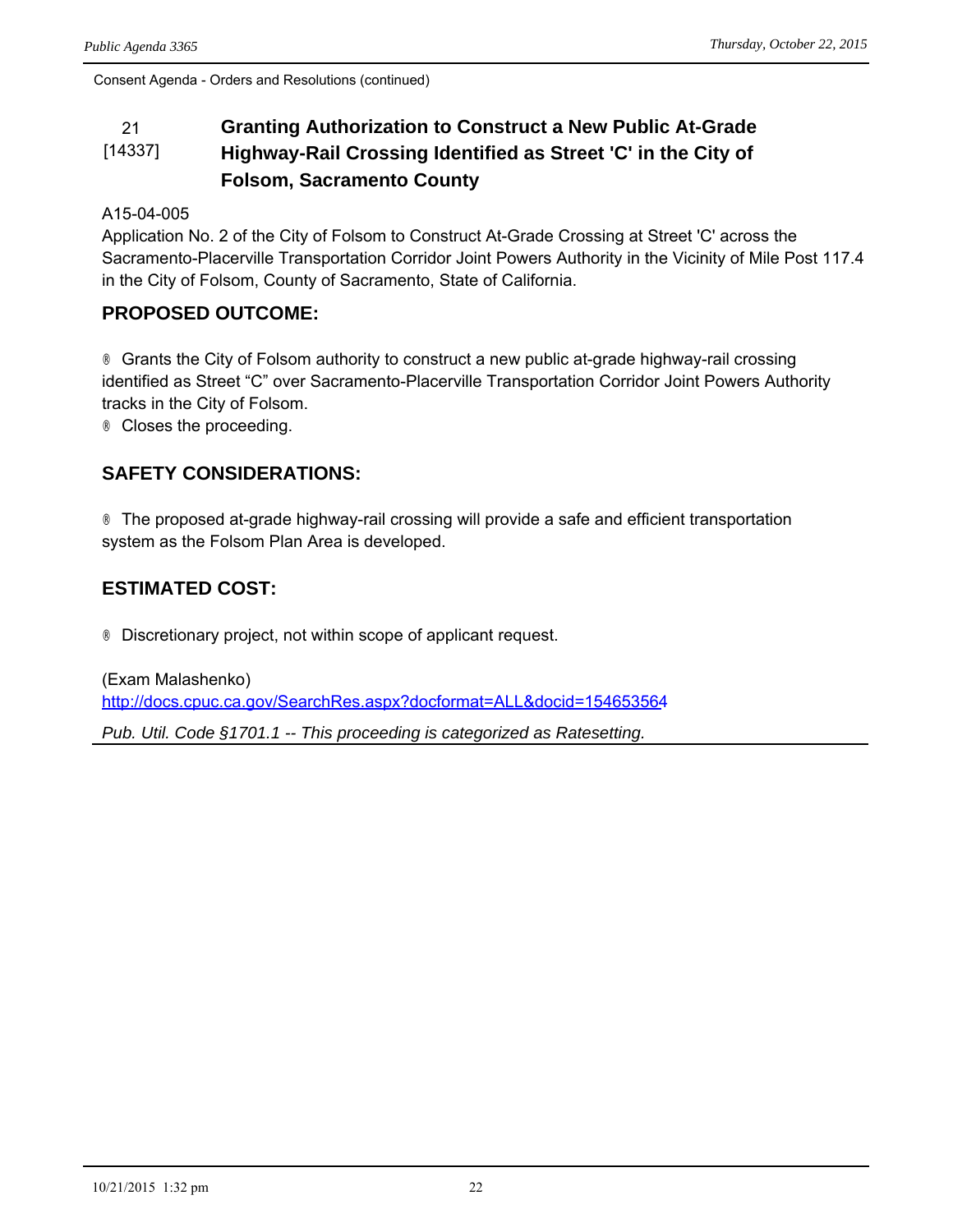#### 22 **San Diego Gas & Electric Company Requests Approval of a**  [14341] **Sales Agreement with TGP Energy Management LLC to Resell Renewable Generation and the Associated Renewable Energy Credits**

Res E-4741, Advice Letter (AL) No. 2771-E filed on August 7, 2015, and AL No. 2771-E-A filed on September 4, 2015 - Related matters.

## **PROPOSED OUTCOME:**

® Approves San Diego Gas & Electric Company's sales agreement with TGP Energy Management LLC without modification.

### **SAFETY CONSIDERATIONS:**

® The agreement approved by the resolution will not alter existing agreements or any facility operations. Because this agreement does not require a change in facility operations there are no incremental safety implications associated with approval of this agreement beyond the status quo.

## **ESTIMATED COST:**

® Costs of the agreement are confidential at this time.

<http://docs.cpuc.ca.gov/SearchRes.aspx?docformat=ALL&docid=155215047>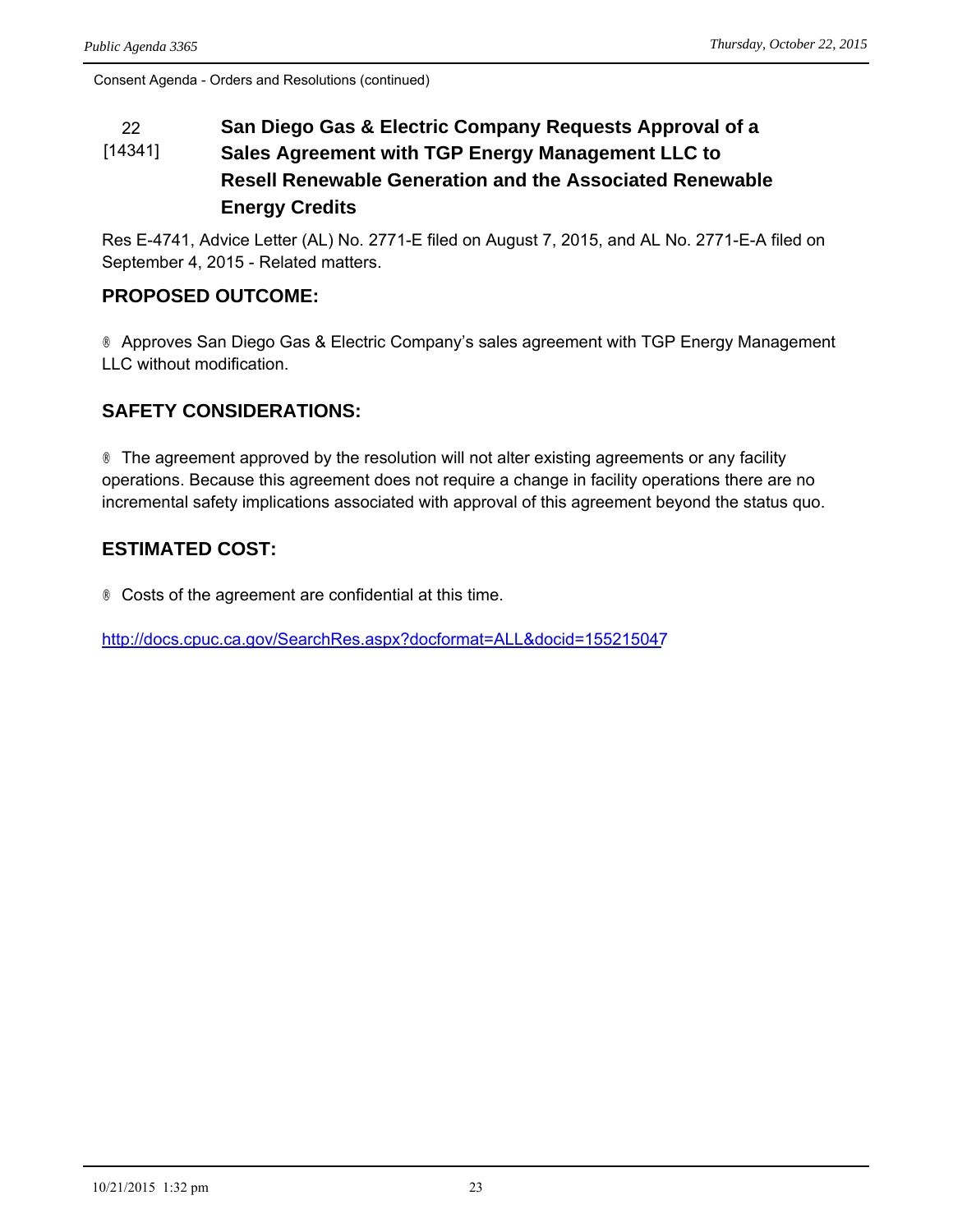#### 23 **Settlement of Southern California Edison Company's 2015**  [14354] **Energy Resource Recovery Account Proceeding**

#### A14-06-011

Application of Southern California Edison Company for Approval of its Forecast 2015 ERRA Proceeding Revenue Requirement.

#### **PROPOSED OUTCOME:**

® Approves the settlement agreement between Southern California Edison Company, the Office of Ratepayer Advocates, the Public Agency Coalition, the Alliance for Retail Energy Markets and Direct Access Customer Coalition, the California Large Energy Consumers Association, and the City of Lancaster, which resolves all disputes and addresses comments filed by parties on the Proposed and Alternate Proposed Decisions.

® Closes the proceeding.

#### **SAFETY CONSIDERATIONS:**

® None implicated by this decision.

#### **ESTIMATED COST:**

® None as a result of this decision.

(Comr Florio - Judge Miles) <http://docs.cpuc.ca.gov/SearchRes.aspx?docformat=ALL&docid=155039150>

*Pub. Util. Code §1701.1 -- This proceeding is categorized as Ratesetting.*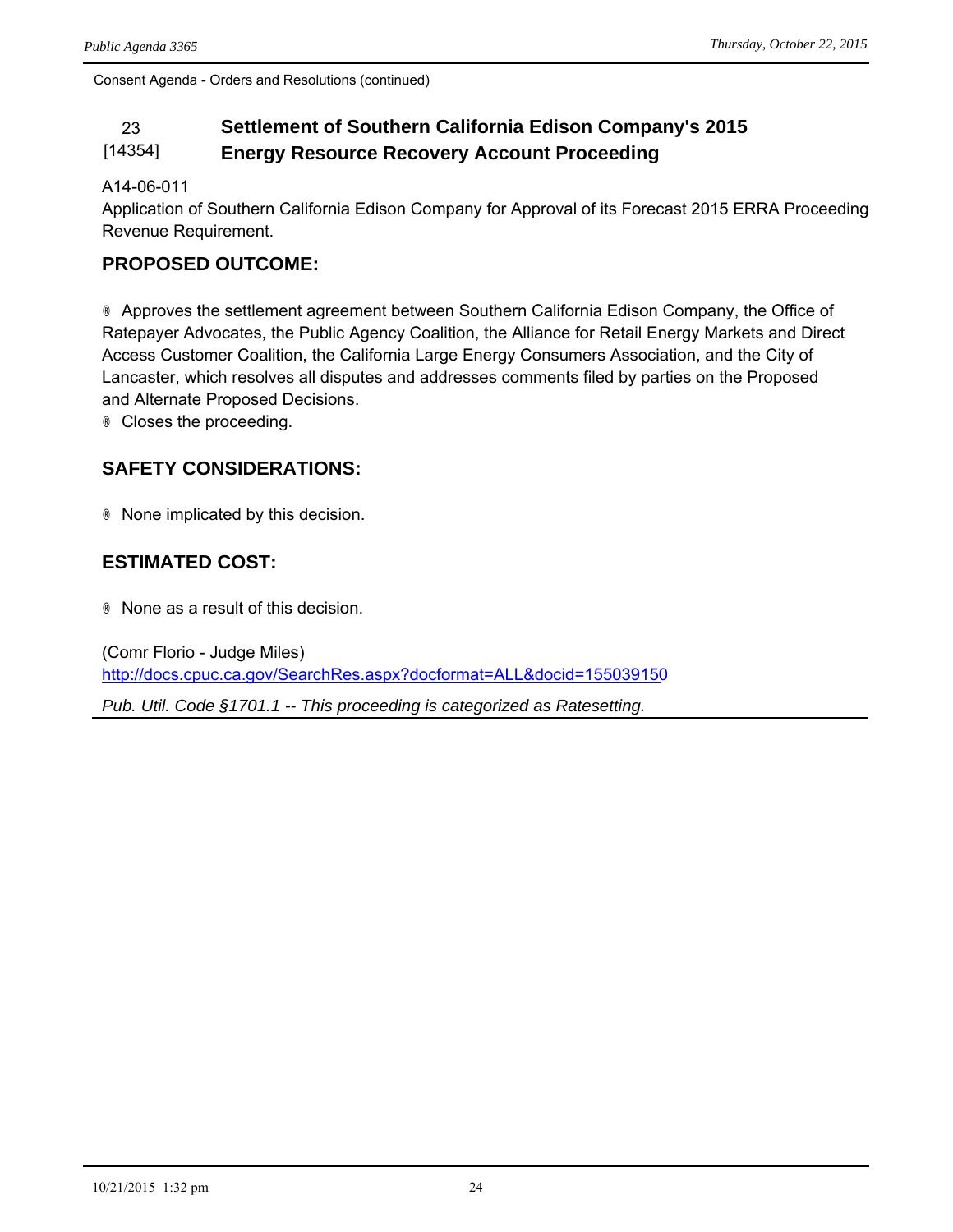#### 24 **Transfer of Control of ExteNet Systems (California), LLC to**  [14355] **Odyssey Acquisition, LLC**

#### A15-08-003

In the Matter of the Joint Application of Odyssey Acquisition, LLC, ExteNet Holdings, Inc. and ExteNet Systems (California), LLC to Authorize the Transfer of Indirect Control of ExteNet Systems (California), LLC.

#### **PROPOSED OUTCOME:**

® Approves indirect transfer of control of ExteNet Systems (California), LLC (ExteNet) to Odyssey Acquisition, LLC. ExteNet provides telecommunications services, and the indirect transfer of control will not affect ExteNet's customers or the services they receive. ® Closes the proceeding.

### **SAFETY CONSIDERATIONS:**

® ExteNet must continue to abide by all Commission rules, decision, General Orders and statutes applicable to local exchange and interexchange telecommunications service providers, including Pub Util. Code Section 451 which requires every public utility to "furnish and maintain adequate, efficient, just and reasonable service…including telephone facilities, ...as are necessary to promote thesafety, health, comfort, and convenience of its patrons, employees, and the public."

#### **ESTIMATED COST:**

® None as a result of this decision.

(Comr Peterman - Judge Mikita) <http://docs.cpuc.ca.gov/SearchRes.aspx?docformat=ALL&docid=154818953>

*Pub. Util. Code §1701.1 -- This proceeding is categorized as Ratesetting.*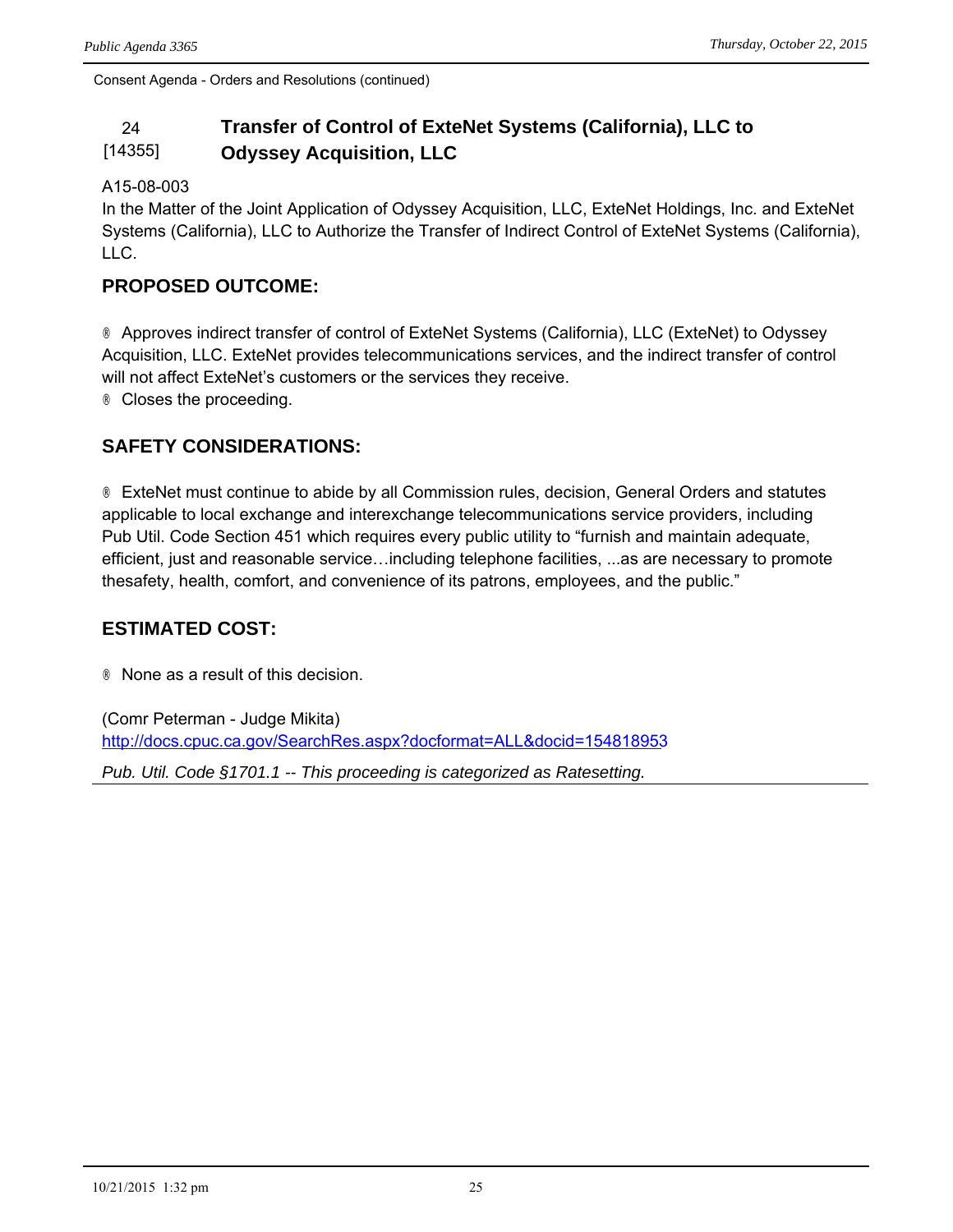#### 25 **Application of Zahid Hussain Chaudhary to Transfer**  [14358] **Passenger Stage Corporation Certificate, Expand Service Territory and Establish a Zone of Rate Freedom**

#### A14-11-005

Application of Zahid Hussain Chaudhary, dba ABC Shuttle, Transferor, (1) to Transfer his PSC Certificate 20431 to Transferee, ABC Shuttle & Service, Inc., a California corporation, and (2) to Expand PSC Authority to include Sonoma County; and to establish a Zone of Rate Freedom.

#### **PROPOSED OUTCOME:**

® Grants the application of Zahid Hussain Chaudhary to transfer Passenger Stage Corporation certificate to ABC Shuttle & Service Inc., expand territory to Sonoma County, and establish a Zone of Rate Freedom.

® Closes the proceeding.

#### **SAFETY CONSIDERATIONS:**

® Approval of the application helps to ensure the safety of passengers and other persons and property sharing the state's public roadways.

### **ESTIMATED COST:**

® None as a result of this decision.

(Exam Malashenko) <http://docs.cpuc.ca.gov/SearchRes.aspx?docformat=ALL&docid=154772484> *Pub. Util. Code §1701.1 -- This proceeding is categorized as Ratesetting.*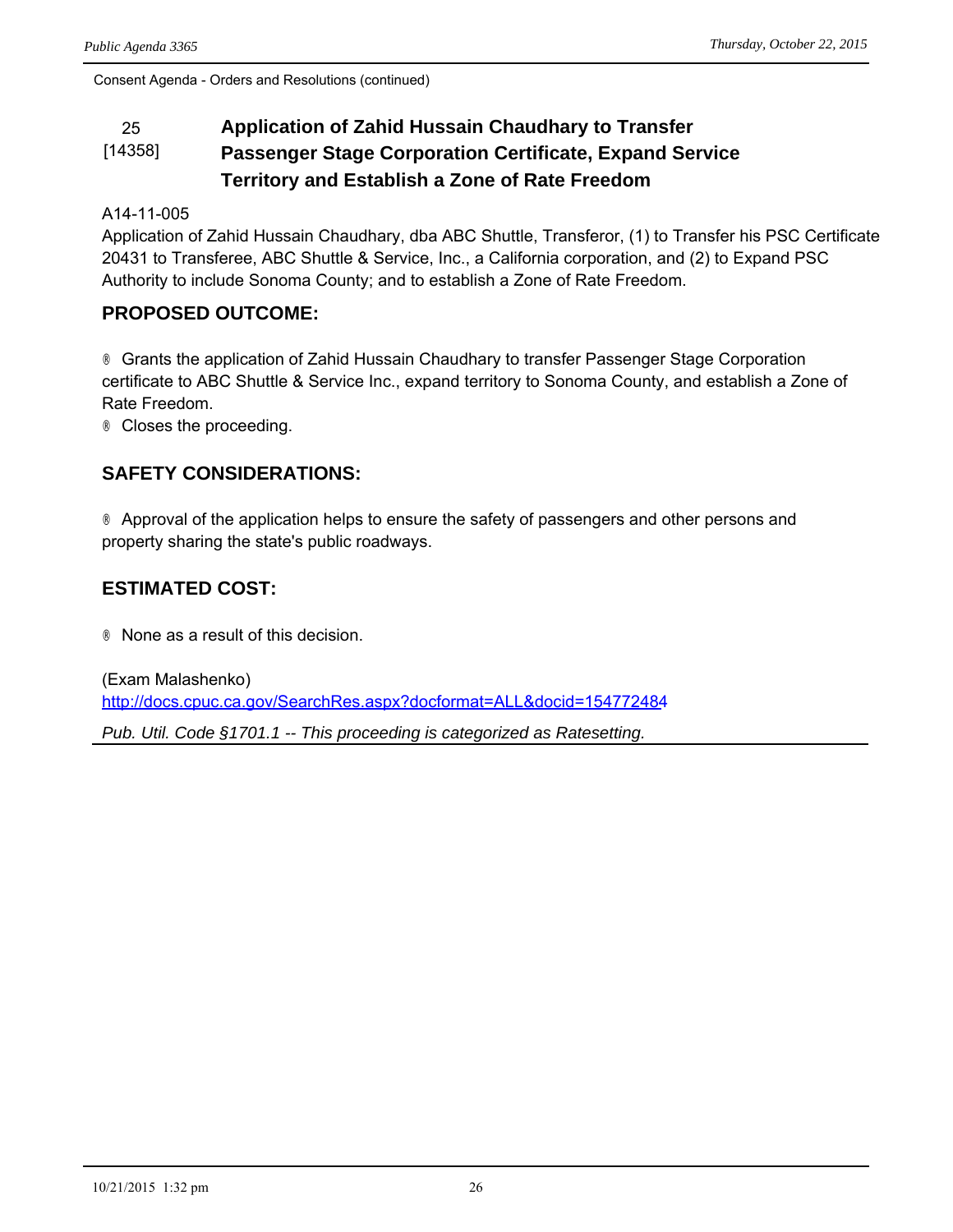#### 26 **Application of California Wine Tours Inc., dba Evans**  [14359] **Airporter to establish a Zone of Rate Freedom, and to Increase its Current Fare**

A15-02-007

Application of California Wine Tours, Inc., doing business as Evans Airporter to establish a Zone of Rate Freedom.

#### **PROPOSED OUTCOME:**

® Grants the application of California Wine Tours, Inc dba Evans Airporter to establish a Zone of Rate Freedom and increase its current fare.

® Closes the proceeding.

#### **SAFETY CONSIDERATIONS:**

® Approval of the application helps to ensure the safety of passengers and other persons and property sharing the state's public roadways.

#### **ESTIMATED COST:**

® None as a result of this decision.

(Exam Malashenko) <http://docs.cpuc.ca.gov/SearchRes.aspx?docformat=ALL&docid=154766911> *Pub. Util. Code §1701.1 -- This proceeding is categorized as Ratesetting.*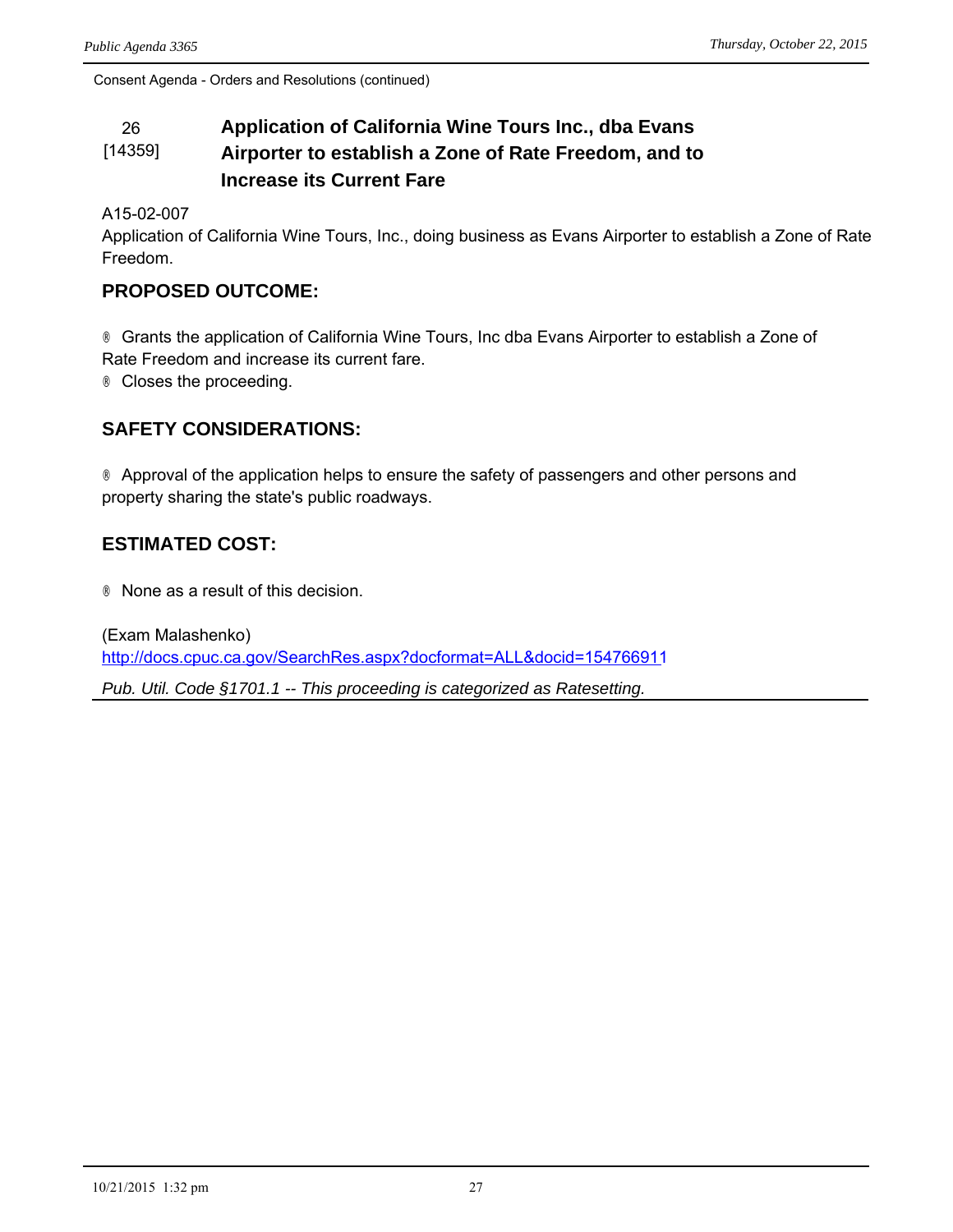#### **Consent Agenda - Intervenor Compensation Orders**

#### 27 **Compensation to Natural Resources Defense Council**

#### [14290]

#### R13-11-005

Order Instituting Rulemaking Concerning Energy Efficiency Rolling Portfolios, Policies, Programs, Evaluation, and Related Issues.

## **PROPOSED OUTCOME:**

® Awards Natural Resources Defense Council (NRDC) \$27,487.50 for substantial contribution to Decision (D.) 14-10-046. D.14-10-046 authorizes Pacific Gas and Electric Company (PG&E), San Diego Gas & Electric Company (SDG&E), Southern California Edison Company (SCE), Southern California Gas Company (SoCalGas), Marin Clean Energy, Southern California Regional Energy Network, and Bay Area Regional Energy Network to collectively spend roughly \$1 billion dollars on energy efficiency activities in 2015. NRDC requested \$31,427.50.

## **SAFETY CONSIDERATIONS:**

® Substantial contribution by intervenors, as found here, enhances the Commission's regulation and oversight of public utilities, which under Pub. Util. Code § 451 must "promote the safety, health, comfort, and convenience of its patrons, employees, and the public."

## **ESTIMATED COST:**

® \$27,487.50, plus interest, to be paid by the ratepayers of PG&E, SDG&E, SCE and SoCalGas.

(Comr Peterman - Judge Edmister) <http://docs.cpuc.ca.gov/SearchRes.aspx?docformat=ALL&docid=154368916> *Pub. Util. Code §1701.1 -- This proceeding is categorized as Ratesetting.*

10/21/2015 1:32 pm 28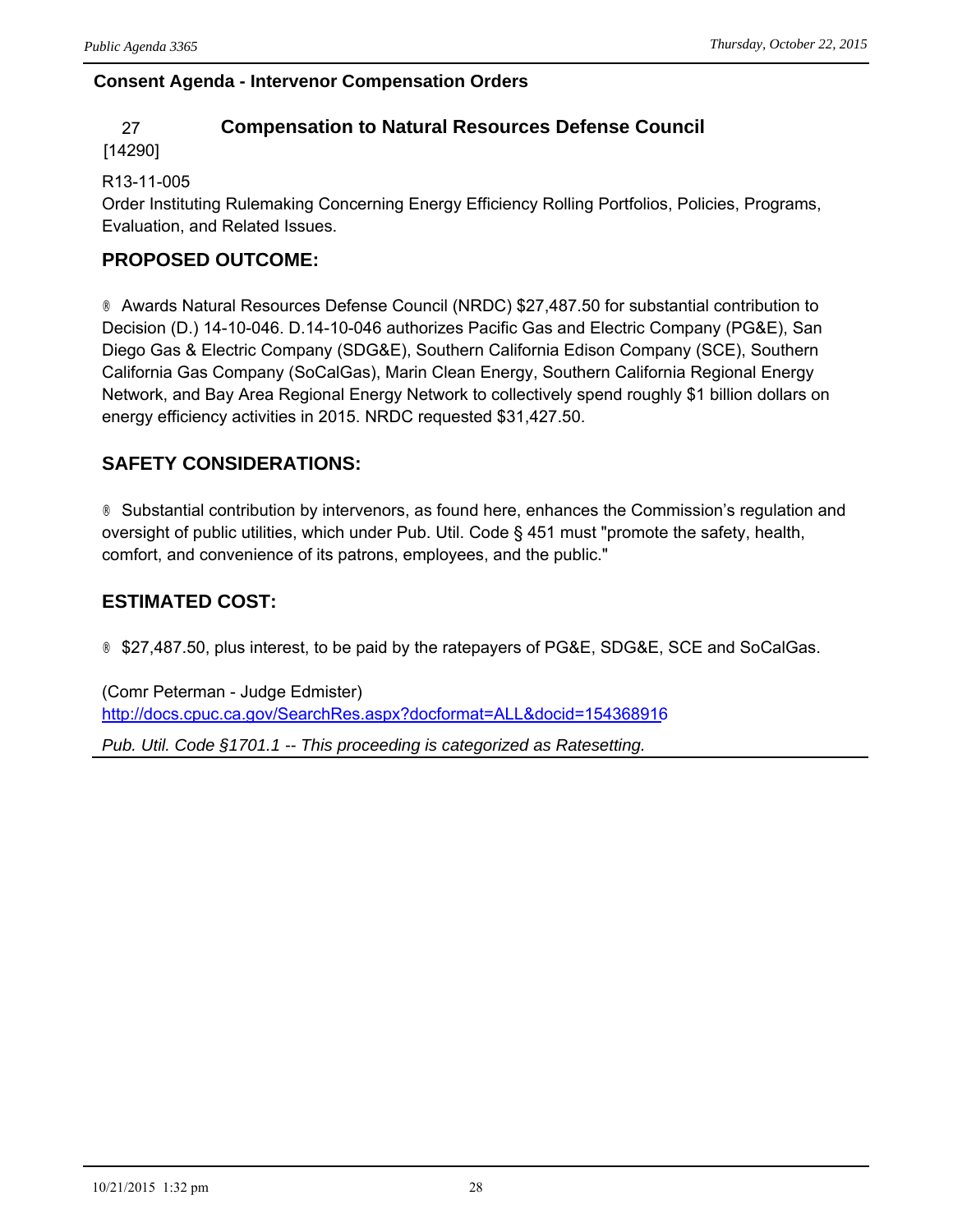#### 28 **Compensation to California Environmental Justice Alliance**

#### [14310]

#### A14-07-009

Application of San Diego Gas & Electric Company for Authority to Partially Fill the Local Capacity Requirement Need Identified in D.14-03-004 and Enter into a Purchase Power Tolling Agreement with Carlsbad Energy Center, LLC.

## **PROPOSED OUTCOME:**

® Awards California Environmental Justice Alliance (CEJA) \$16,008.00 for substantial contribution to Decision (D.) 15-05-051. D.15-05-051conditionally approves San Diego Gas & Electric Company's (SDG&E) application for authority to enter into a purchase power tolling agreement with Carlsbad Energy Center, LLC. CEJA requested \$16,249.50.

### **SAFETY CONSIDERATIONS:**

® Substantial contribution by intervenors, as found here, enhances the Commission's regulation and oversight of public utilities, which under Pub. Util. Code § 451 must "promote the safety, health, comfort, and convenience of its patrons, employees, and the public."

### **ESTIMATED COST:**

® \$16,008.00 plus interest, to be paid by ratepayers of SDG&E.

(Comr Florio - Judge Yacknin) <http://docs.cpuc.ca.gov/SearchRes.aspx?docformat=ALL&docid=154304546>

*Pub. Util. Code §1701.1 -- This proceeding is categorized as Ratesetting.*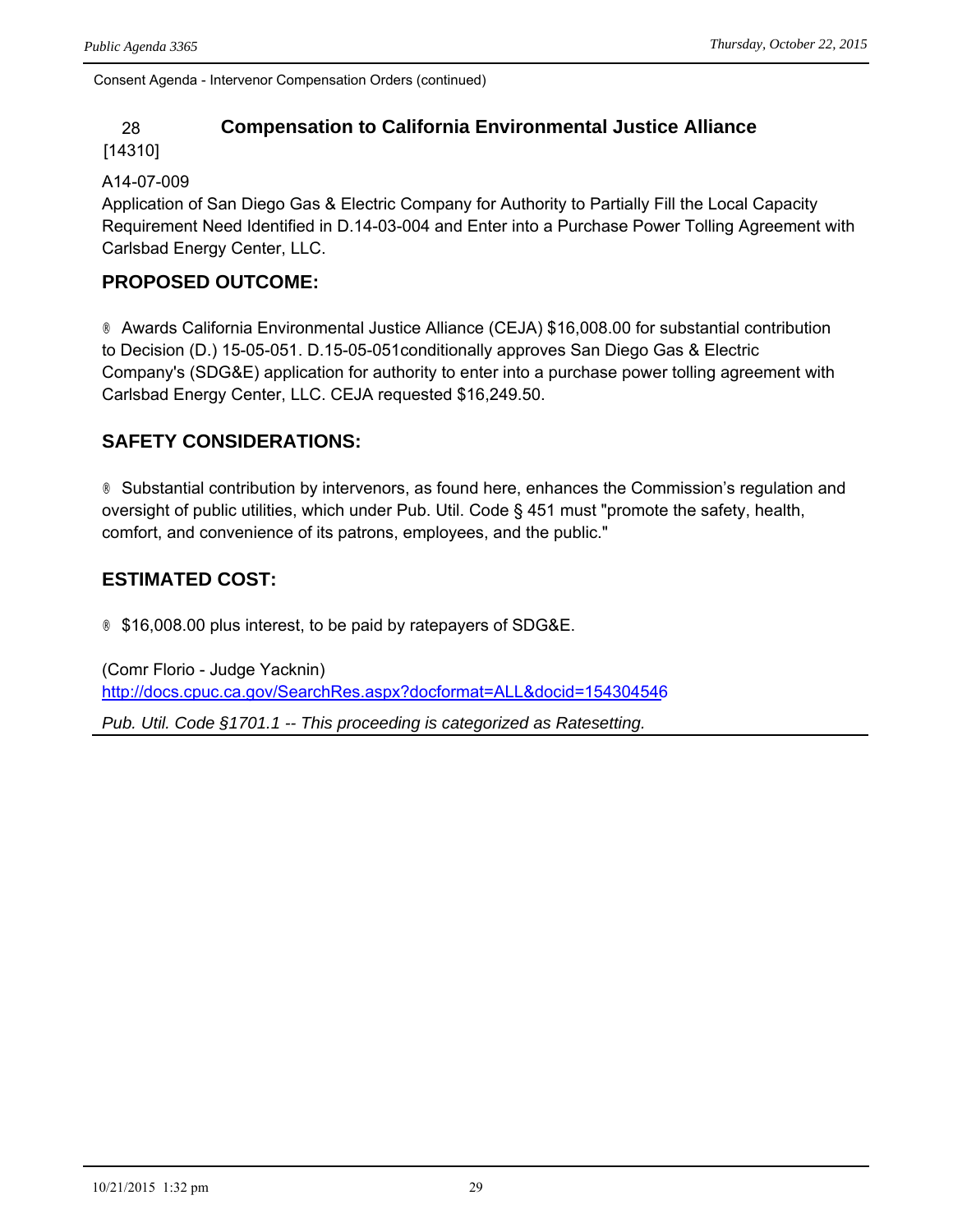## 29 **Compensation to L. Jan Reid**

[14312]

R13-12-010

Order Instituting Rulemaking to Integrate and Refine Procurement Policies and Consider Long-Term Procurement Plans.

## **PROPOSED OUTCOME:**

® Awards L. Jan Reid \$12,832.50 for substantial contribution to Decision (D.) 15-06-028. D.15-06-028 established procurement targets for the Combined Heat and Power Program's Second Program Period. L. Jan Reid requested \$20,607.00.

## **SAFETY CONSIDERATIONS:**

® Substantial contribution by intervenors, as found here, enhances the Commission's regulation and oversight of public utilities, which under Pub. Util. Code § 451 must "promote the safety, health, comfort, and convenience of its patrons, employees, and the public."

## **ESTIMATED COST:**

® \$12,832.50 plus interest, to be paid by ratepayers of Pacific Gas and Electric Company, San Diego Gas & Electric Company, and Southern California Edison Company.

(Comr Picker - Judge Gamson) <http://docs.cpuc.ca.gov/SearchRes.aspx?docformat=ALL&docid=154457701>

*Pub. Util. Code § 311 – This item was mailed for Public Comment. Pub. Util. Code §1701.1 -- This proceeding is categorized as Ratesetting.*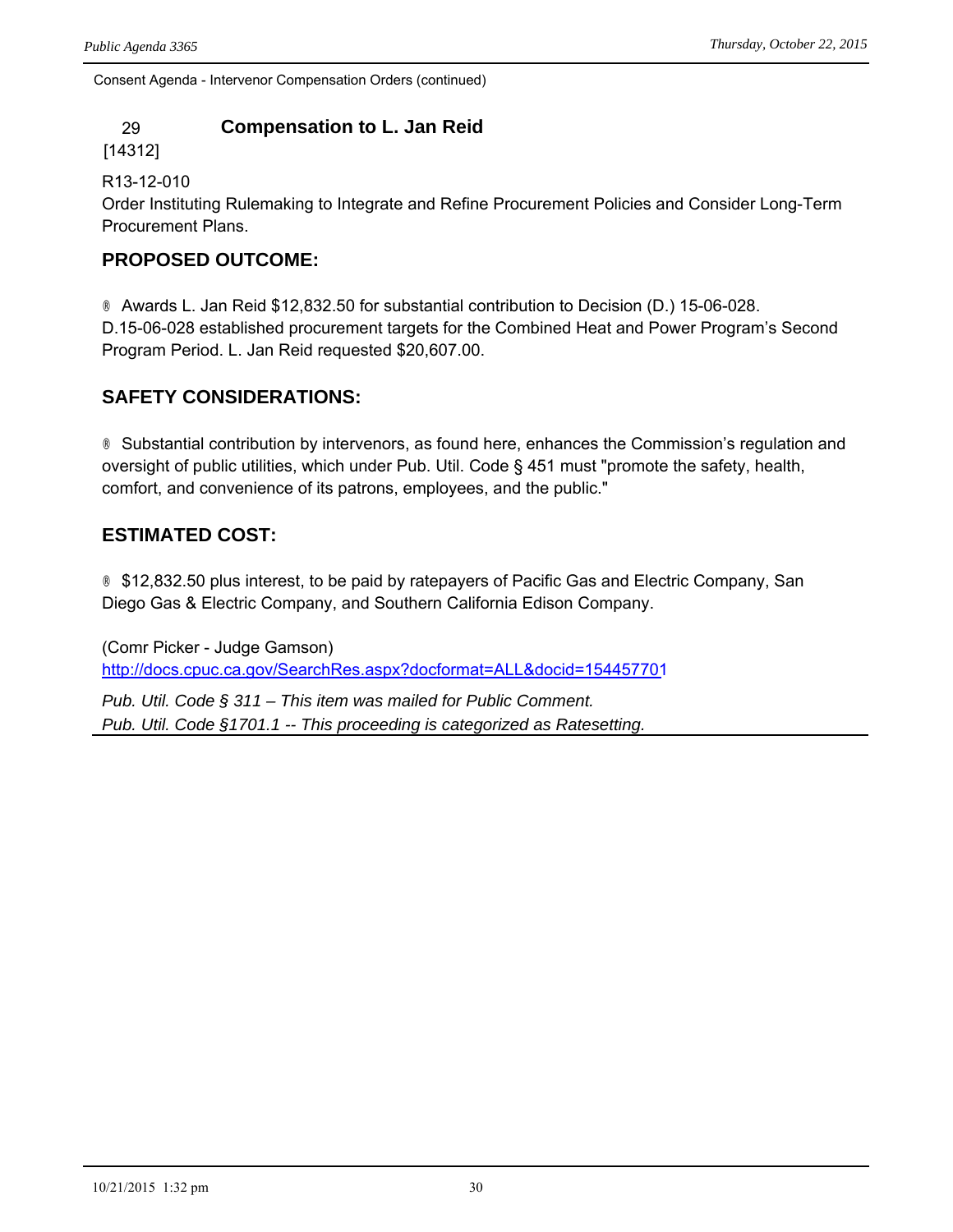#### 30 **Compensation to The Utility Reform Network**

#### [14324]

I12-01-007, I11-02-016, I11-11-009 (not consolidated)

Order Instituting Investigation on the Commission's Own Motion into the Operations and Practices of Pacific Gas and Electric Company to Determine Violations of Public Utilities Code Section 451, General Order 112, and Other Applicable Standards, Laws, Rules and Regulations in Connection with the San Bruno Explosion and Fire on September 9, 2010.

#### **PROPOSED OUTCOME:**

® Awards The Utility Reform Network (TURN) \$709,652.91 for substantial contribution to Decisions (D.) 15-04-021, D.15-04-023, and D.15-04-024. These decisions collectively resolved factual and legal issues regarding Pacific Gas and Electric Company's (PG&E) practices in relation to the San Bruno Explosion and Fire on September 9, 2010, and related Natural Gas Pipeline safety issues. TURN requested \$710,996.12.

### **SAFETY CONSIDERATIONS:**

® Substantial contribution by intervenors, as found here, enhances the Commission's regulation and oversight of public utilities, which under Pub. Util. Code § 451 must "promote the safety, health, comfort, and convenience of its patrons, employees, and the public."

## **ESTIMATED COST:**

® \$709,652.91 plus interest, to be paid by the ratepayers of PG&E.

(Comr Picker - Judge Yip-Kikugawa) <http://docs.cpuc.ca.gov/SearchRes.aspx?docformat=ALL&docid=154390589>

*Pub. Util. Code §1701.1 -- This proceeding is categorized as Adjudicatory.*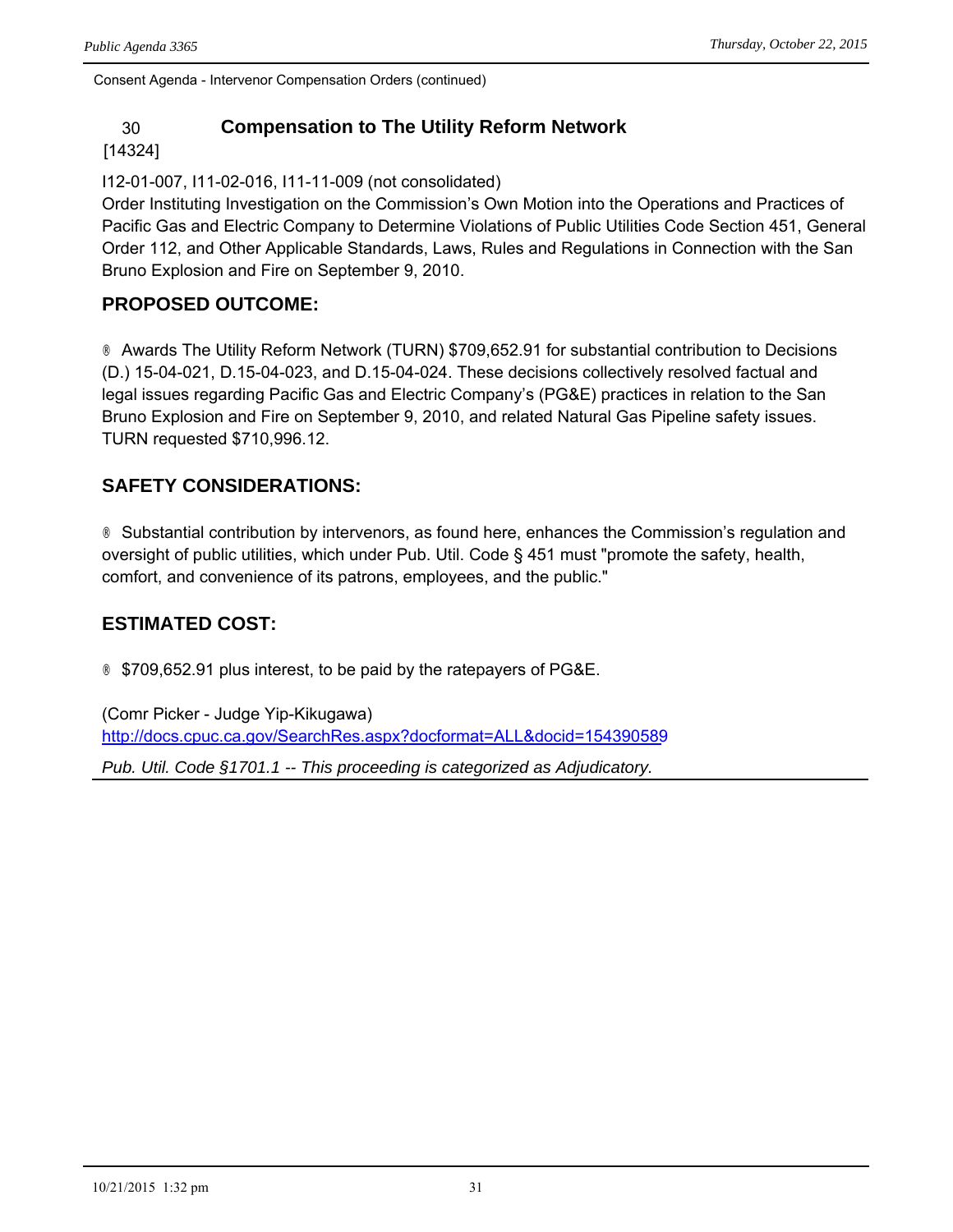## 31 **Compensation to Clean Coalition**

#### [14329]

#### R13-09-011

Order Instituting Rulemaking to Enhance the Role of Demand Response in Meeting the State's Resource Planning Needs and Operational Requirements.

### **PROPOSED OUTCOME:**

® Awards Clean Coalition \$71,046.25 for substantial contribution to Decision (D.) 14-12-024 as modified by D.15-02-007. D.14-12-024 adopted interim policies to enhance the role of demand response in meeting California's electric resource planning needs. The decision adopted, with modifications, a settlement proposal to resolve Phase III issues. Clean Coalition requested \$94,670.00.

## **SAFETY CONSIDERATIONS:**

® Substantial contribution by intervenors, as found here, enhances the Commission's regulation and oversight of public utilities, which under Pub. Util. Code § 451 must "promote the safety, health, comfort, and convenience of its patrons, employees, and the public."

### **ESTIMATED COST:**

® \$71,046.25 plus interest, to be paid by ratepayers of Pacific Gas and Electric Company, San Diego Gas & Electric Company, and Southern California Edison Company.

(Comr Florio - Judge Hymes) <http://docs.cpuc.ca.gov/SearchRes.aspx?docformat=ALL&docid=154365488> *Pub. Util. Code §1701.1 -- This proceeding is categorized as Ratesetting.*

10/21/2015 1:32 pm 32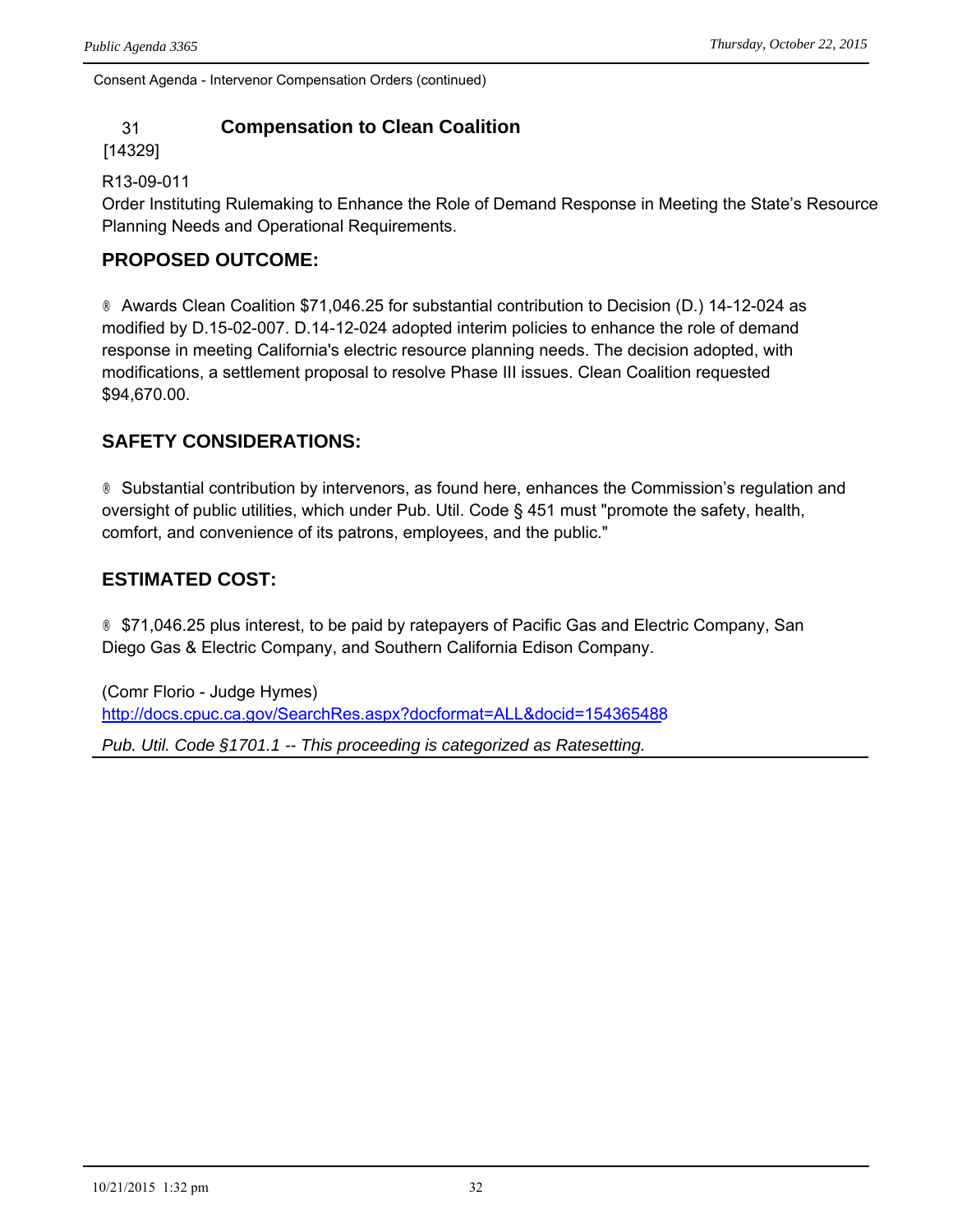## 32 **Compensation to The Utility Reform Network**

#### [14333]

I12-10-013, A13-01-016, A13-01-005, A13-03-013 and A13-03-014 - Related matters. Order Instituting Investigation on the Commission's Own Motion into the Rates, Operations, Practices, Services and Facilities of Southern California Edison Company and San Diego Gas and Electric Company Associated with the San Onofre Nuclear Generating Station Units 2 and 3.

## **PROPOSED OUTCOME:**

® Awards The Utility Reform Network (TURN) \$289,794.41 for substantial contribution to Decision (D.) 14-11-040. D.14-11-040 approved the settlement agreement between Southern California Edison Company (SCE), San Diego Gas & Electric Company (SDG&E), and four settling parities, which provided resolution of rate recovery issues related to the shutdown of San Onofre Nuclear Generating Station. TURN requested \$289,821.00.

## **SAFETY CONSIDERATIONS:**

® Substantial contribution by intervenors, as found here, enhances the Commission's regulation and oversight of public utilities, which under Pub. Util. Code § 451 must "promote the safety, health, comfort, and convenience of its patrons, employees, and the public."

## **ESTIMATED COST:**

® \$289,794.41 plus interest, to be paid by ratepayers of SCE and SDG&E.

(Comr Sandoval - Judge Darling) <http://docs.cpuc.ca.gov/SearchRes.aspx?docformat=ALL&docid=154550799> *Pub. Util. Code §1701.1 -- This proceeding is categorized as Ratesetting.*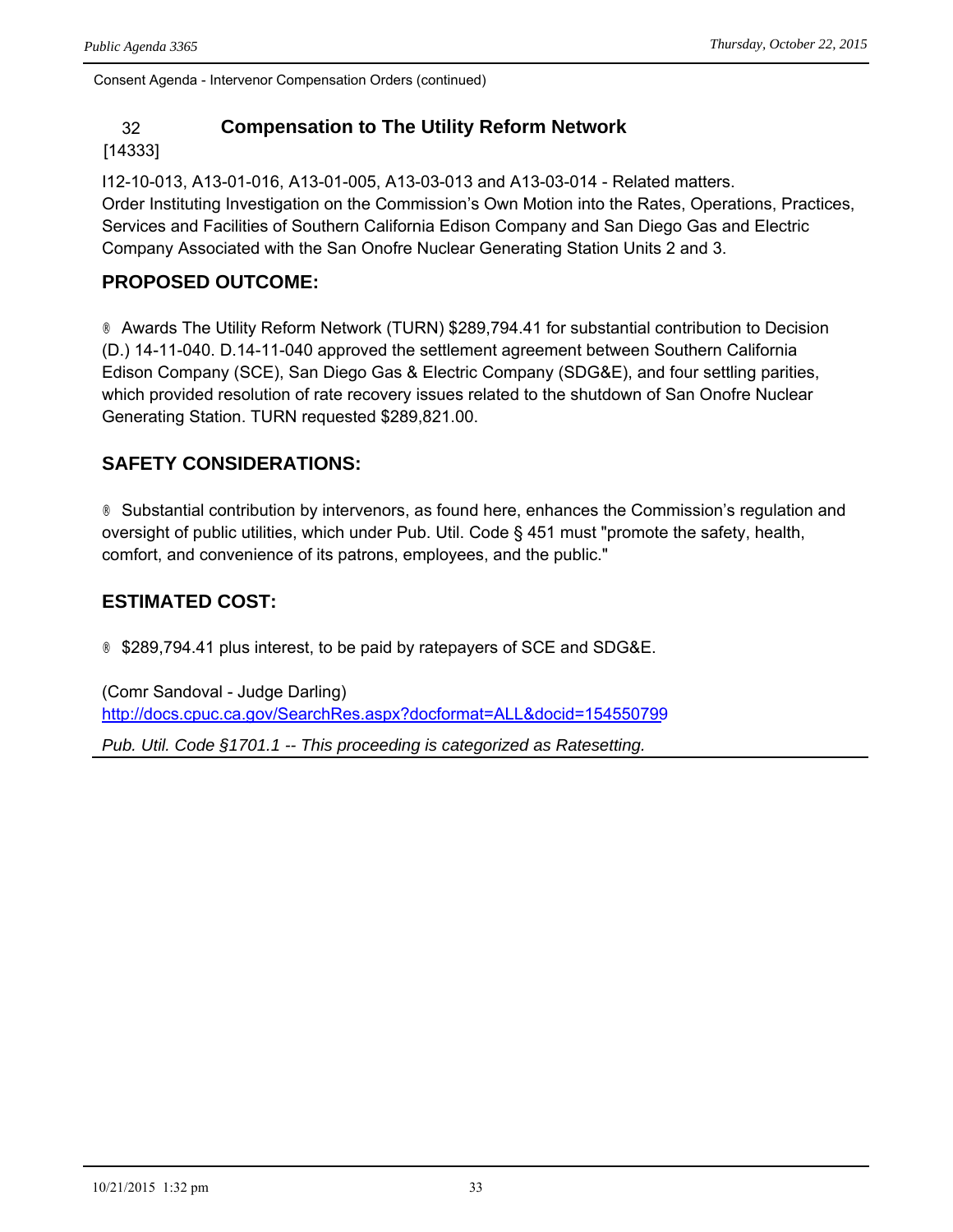## 33 **Compensation to Agricultural Energy Consumers**

#### [14339] **Association**

#### R11-05-005

Order Instituting Rulemaking to Continue Implementation and Administration of California Renewables Portfolio Standard Program.

## **PROPOSED OUTCOME:**

® Awards Agricultural Energy Consumers Association (AECA) \$36,827.54 for substantial contribution to Decision (D.) 14-12-081. D.14-12-081 implements the provisions of Senate Bill 1122 requiring that the investor owned utilities procure mandated quantities of renewable procurement standard eligible generation from facilities using specified types of bioenergy. AECA requested \$43,814.10.

## **SAFETY CONSIDERATIONS:**

® Substantial contribution by intervenors, as found here, enhances the Commission's regulation and oversight of public utilities, which under Pub. Util. Code § 451 must "promote the safety, health, comfort, and convenience of its patrons, employees, and the public."

## **ESTIMATED COST:**

® \$36,827.54 plus interest, to be paid by ratepayers of Pacific Gas and Electric Company, San Diego Gas & Electric Company, and Southern California Edison Company.

(Comr Peterman - Judge Mason, Judge Simon) <http://docs.cpuc.ca.gov/SearchRes.aspx?docformat=ALL&docid=154297886>

*Pub. Util. Code §1701.1 -- This proceeding is categorized as Ratesetting.*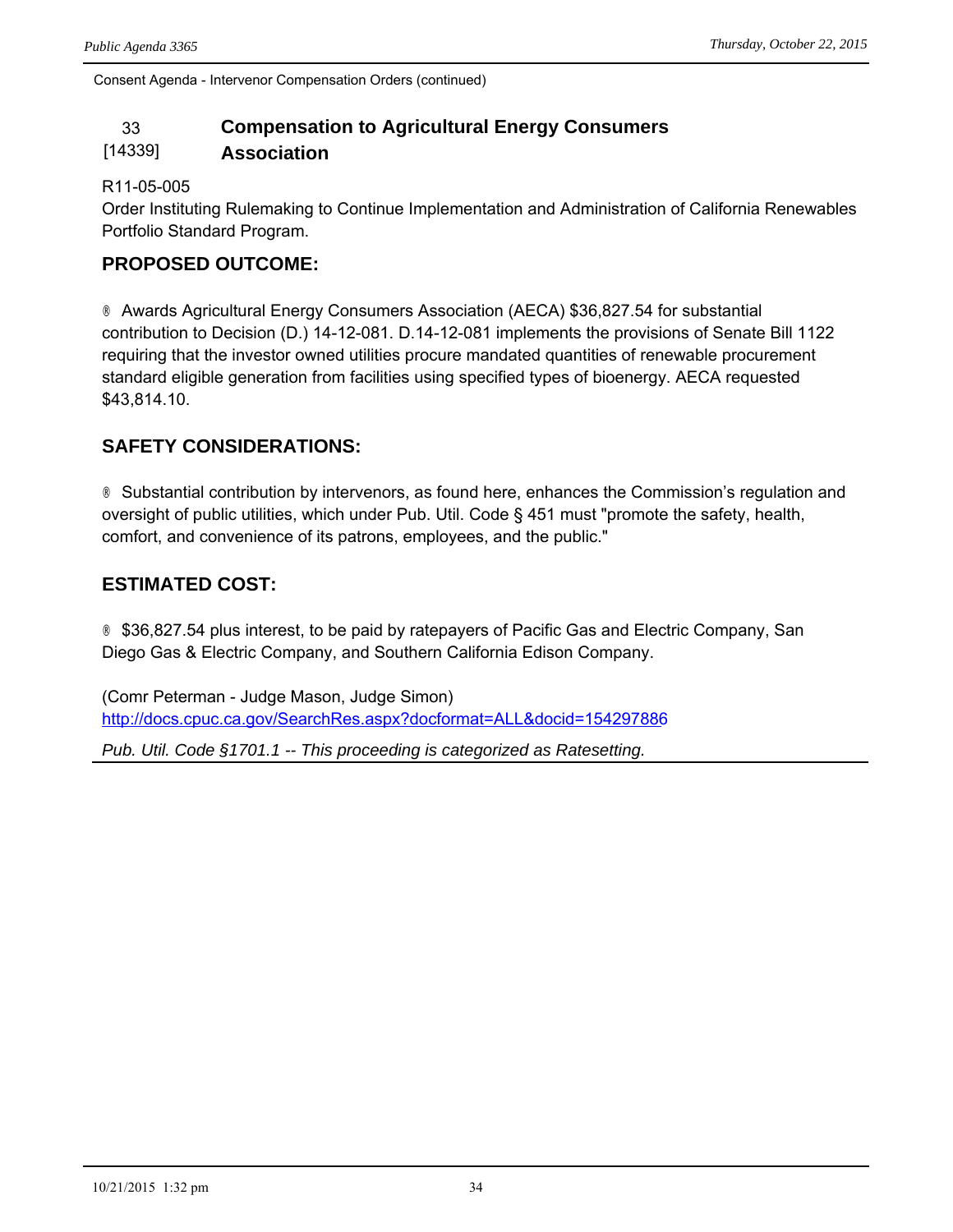#### 34 **Compensation to The Utility Reform Network**

#### [14340]

A14-06-001, A14-06-002, and A14-06-003 - Related matters.

Application of Pacific Gas and Electric Company for Recovery of Costs to Implement Electric Rule 24 Direct Participation Demand Response.

#### **PROPOSED OUTCOME:**

® Awards The Utility Reform Network (TURN) \$17,126.57 for substantial contribution to Decision (D.) 15-03-042. D.15-03-042 approved cost recovery by utilities for implementing an initial step of third party demand response direct participation in the California Independent System Operators' energy market. TURN requested \$17,126.57.

### **SAFETY CONSIDERATIONS:**

® Substantial contribution by intervenors, as found here, enhances the Commission's regulation and oversight of public utilities, which under Pub. Util. Code § 451 must "promote the safety, health, comfort, and convenience of its patrons, employees, and the public."

#### **ESTIMATED COST:**

® \$17,126.57 plus interest, to be paid by ratepayers of Pacific Gas and Electric Company, San Diego Gas & Electric Company, and Southern California Edison Company.

(Comr Florio - Judge Hymes) <http://docs.cpuc.ca.gov/SearchRes.aspx?docformat=ALL&docid=154247386>

*Pub. Util. Code §1701.1 -- This proceeding is categorized as Ratesetting.*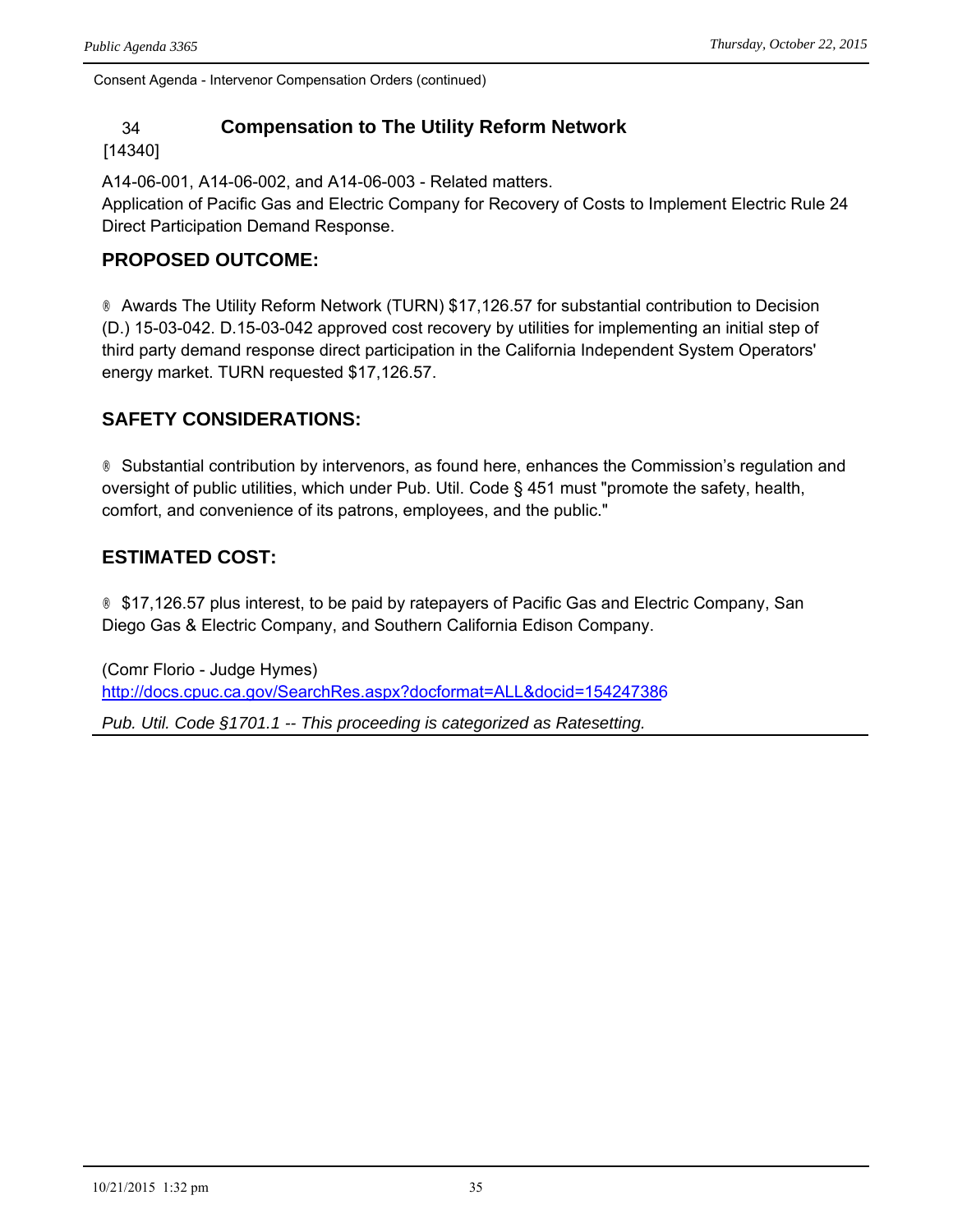### 35 **Compensation to Bayview/Hunters Point Community Legal**

#### [14342]

#### I14-08-022

Order Instituting Investigation on the Commission's Own Motion into the Operations and Practices of Pacific Gas and Electric Company; Notice of Opportunity for Hearing; and Order to Show Cause Why the Commission Should Not Impose Fines and Sanctions for the June 19, 2012 Incident at the Kern Power Plant.

#### **PROPOSED OUTCOME:**

® Awards Bayview/Hunters Point Community Legal (BHPCL) \$4,240.70 for substantial contribution to Decision (D.) 15-07-014. D.15-07-014 approved a settlement that requires Pacific Gas and Electric Company (PG&E) to implement a Corrective Action Plan that includes a Contractor Safety Program and an Enterprise Causal Evaluation Standard. BHPCL requested \$4,736.00.

### **SAFETY CONSIDERATIONS:**

® Substantial contribution by intervenors, as found here, enhances the Commission's regulation and oversight of public utilities, which under Pub. Util. Code § 451 must "promote the safety, health, comfort, and convenience of its patrons, employees, and the public."

## **ESTIMATED COST:**

® \$4,240.70 plus interest, to be paid by the ratepayers of PG&E.

(Comr Picker - ALJ Division) <http://docs.cpuc.ca.gov/SearchRes.aspx?docformat=ALL&docid=154551391> *Pub. Util. Code §1701.1 -- This proceeding is categorized as Adjudicatory.*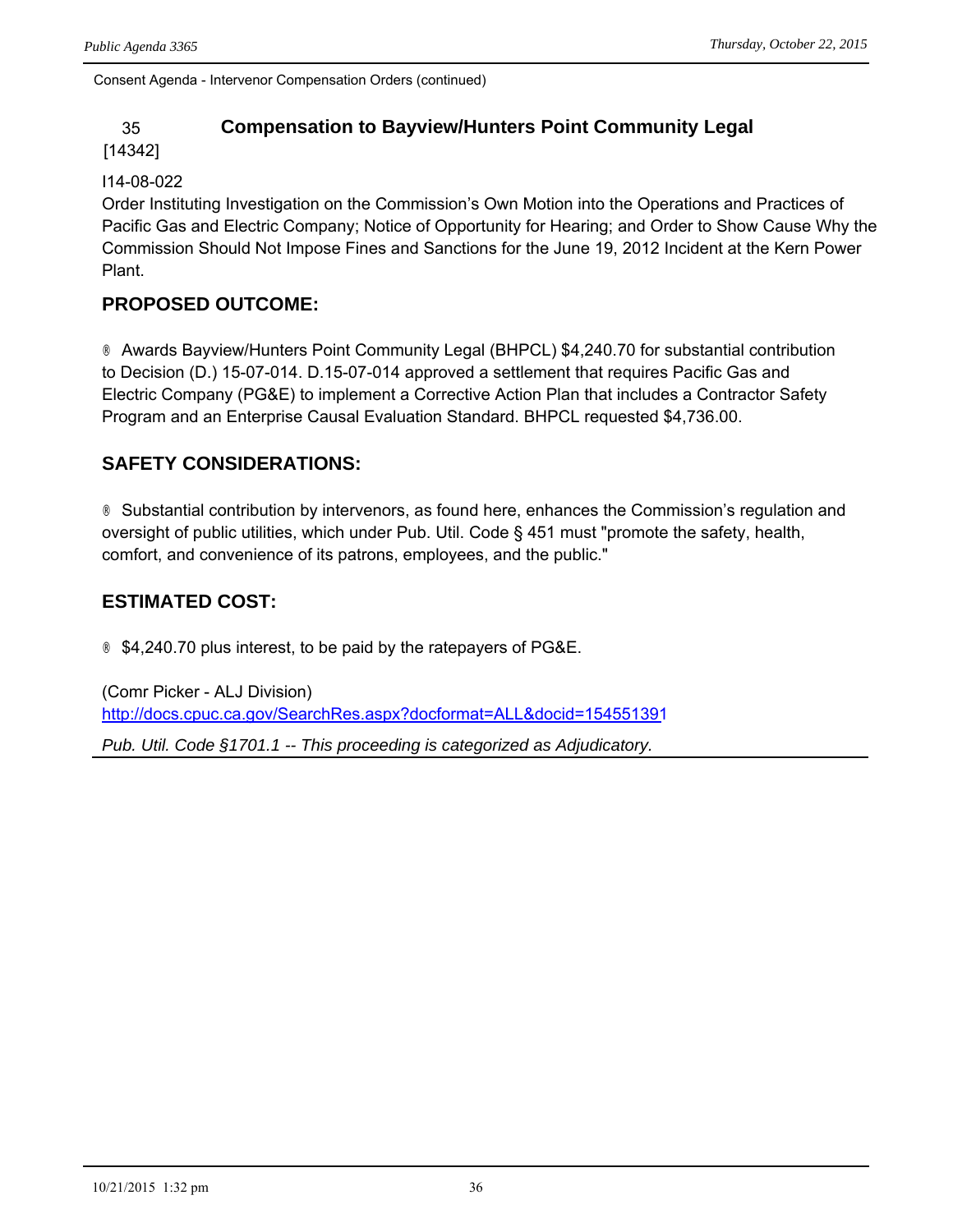### 36 **Compensation to L. Jan Reid**

[14344]

R11-05-005

Order Instituting Rulemaking to Continue Implementation and Administration of California Renewables Portfolio Standard Program.

#### **PROPOSED OUTCOME:**

® Awards L. Jan Reid \$34,687.58 for substantial contribution to Decisions (D.) 13-11-024, D.14-11-042, and D.14-12-081. These decisions resolved issues pertaining to the implementation of the Renewables Portfolio Standard Program. L. Jan Reid requested \$35,440.08.

#### **SAFETY CONSIDERATIONS:**

® Substantial contribution by intervenors, as found here, enhances the Commission's regulation and oversight of public utilities, which under Pub. Util. Code § 451 must "promote the safety, health, comfort, and convenience of its patrons, employees, and the public."

### **ESTIMATED COST:**

® \$34,687.58, plus interest, to be paid by Pacific Gas and Electric Company, San Diego Gas & Electric Company, and Southern California Edison Company.

(Comr Peterman - Judge Simon) <http://docs.cpuc.ca.gov/SearchRes.aspx?docformat=ALL&docid=154523580>

*Pub. Util. Code §1701.1 -- This proceeding is categorized as Ratesetting.*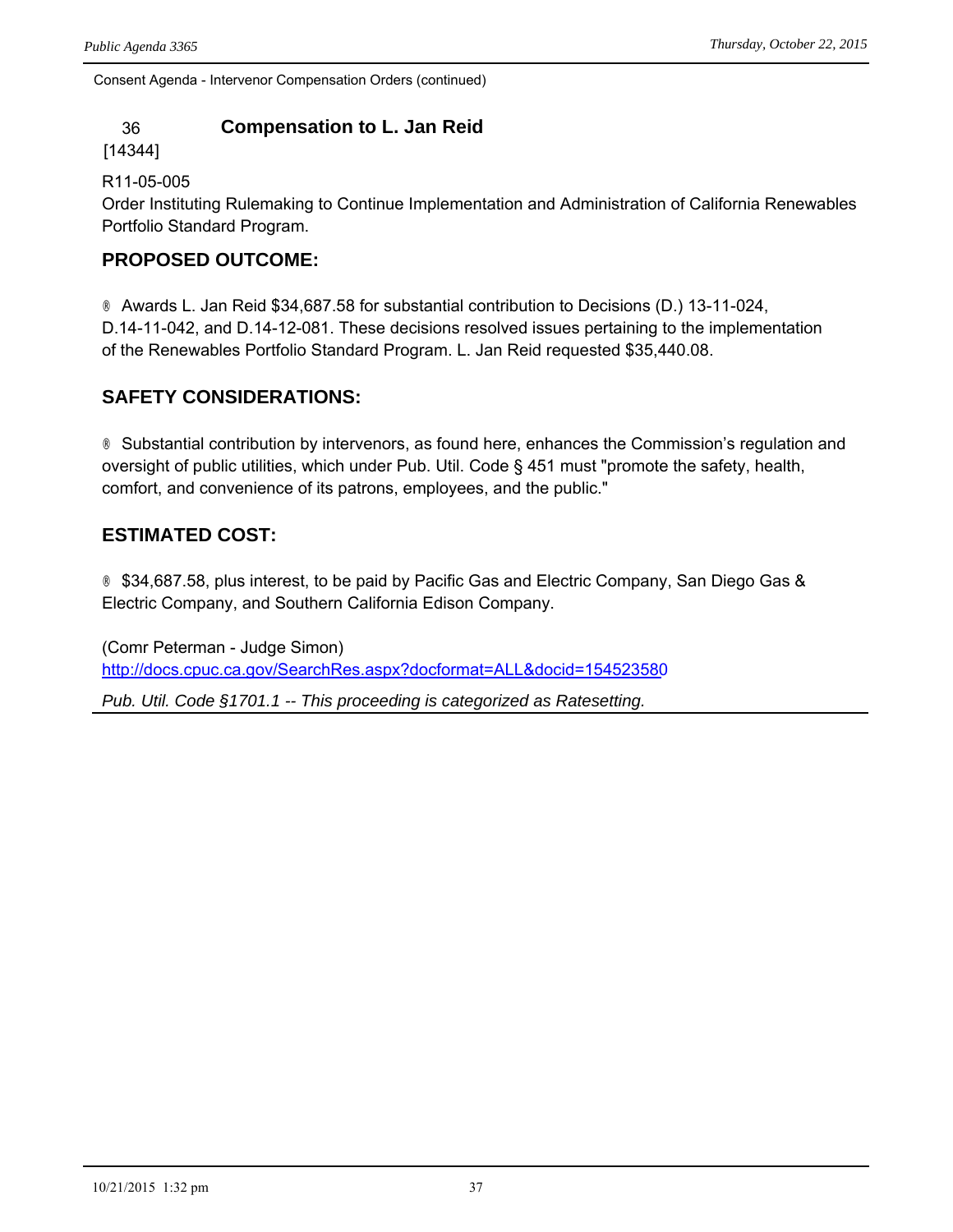#### **Regular Agenda**

## **Regular Agenda - Energy Orders**

# 37 **Approving Southern California Gas Company Application to**

#### [14147] **Establish a Distributed Energy Resources Services Tariff**

A14-08-007

## **PROPOSED OUTCOME:**

® Grants Southern California Gas Company's (SoCalGas) Application to establish a Distributed Energy Resources Services (DERS) Tariff by which SoCalGas will facilitate the adoption and use of combined heat and power (CHP) "advanced energy systems," subject to specific modifications, terms, and conditions.

® Among other things, finds that the DERS Tariff, when subjected to the cost-based pricing methodology, enhanced market mitigation measures, and reporting and accounting requirements adopted, is in the public interest because it:

® Meets untapped demand in underserved markets for smaller customers who would benefit from CHP, offers additional choices to customers, and supports innovative business partnerships;

® Protects ratepayer interests and guards against unfair competition consistent with the Commission's Affiliate Transaction Rules; and

® Makes more widely available a service that reduces the health and environmental impacts from air pollution, reduces greenhouse gas emissions, and provides operational efficiencies, consistent with California environmental goals.

® Denies the proposed Joint Settlement Agreement entered into by SoCalGas and the Office of Ratepayer Advocates.

® Closes the proceeding.

## **SAFETY CONSIDERATIONS:**

® Allows the Commission to continue to fulfill its duties under Pub. Util. Code § 451, including taking all actions necessary to promote the safety, health, comfort, and convenience of utility patrons, employees, and the public.

## **ESTIMATED COST:**

® Unknown.

(Comr Peterman - Judge Kersten) http://docs.cpuc.ca.gov/SearchRes.aspx?docformat=ALL&docid=154840756

*Pub. Util. Code § 311 – This item was mailed for Public Comment.*

*Pub. Util. Code §1701.1 -- This proceeding is categorized as Ratesetting.*

Agenda 3361, Item 48 8/13/2015 (Staff); Agenda 3362, Item 26 8/27/2015 (Staff); Agenda 3364, Item 40 10/1/2015 (Peterman)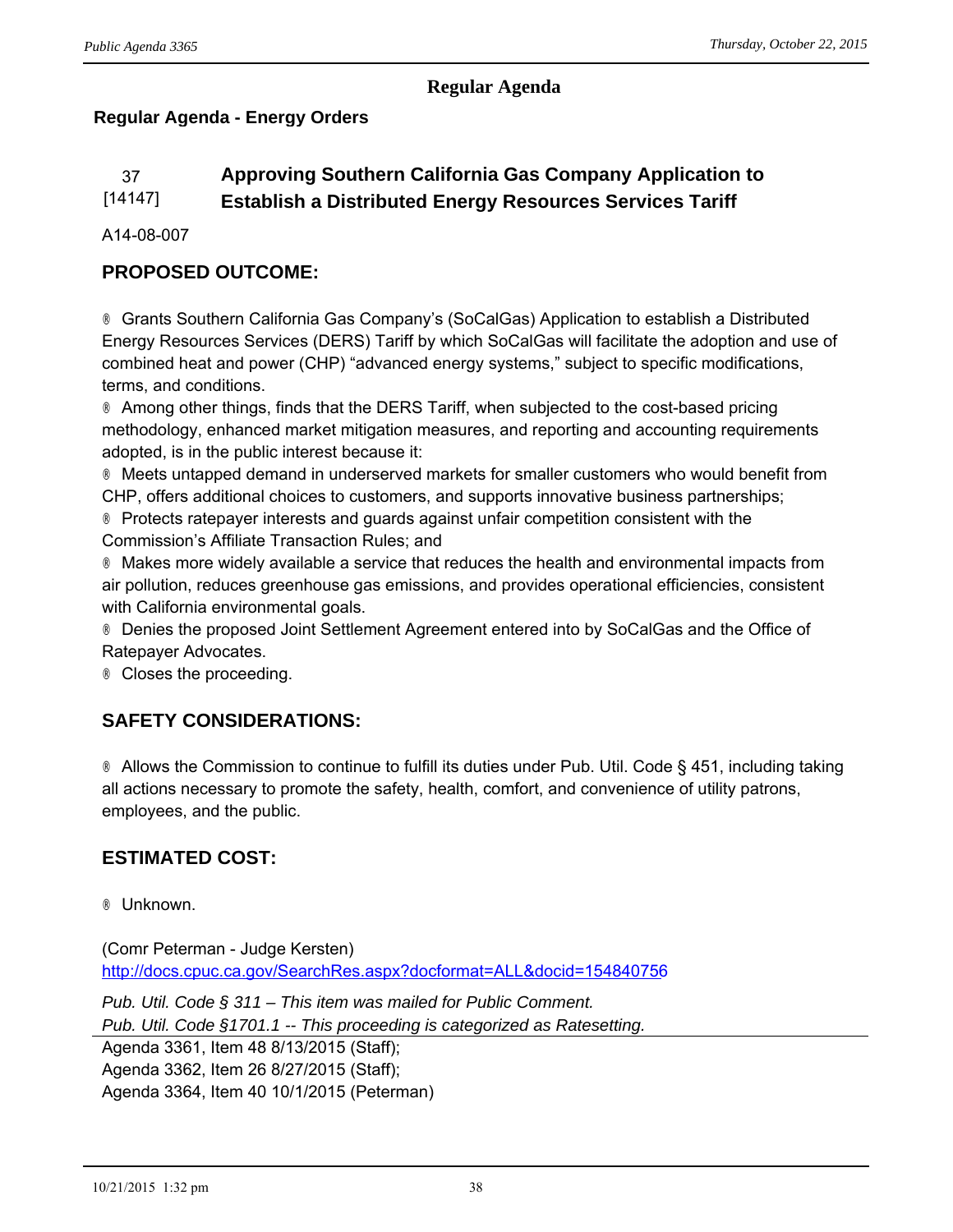Regular Agenda - Energy Orders (continued)

#### 38 **Southern California Edison Company's Test Year 2015**  [14308] **General Rate Case**

#### A13-11-003

Application of Southern California Edison Company for Authority to, among other things, Increase its Authorized Revenues for Electric Service in 2015, and to reflect that increase in Rates.

#### **PROPOSED OUTCOME:**

® Authorizes a 2015 Test Year General Rate Case revenue requirement of \$5,159 million for Southern California Edison Company (SCE).

- ® Adopts a post-test year ratemaking mechanism for 2016 and 2017.
- ® Closes the proceeding.

### **SAFETY CONSIDERATIONS:**

® Adopts significant funding increases for several safety and reliability related programs and investments, including 72.9 percent of SCE's 2015 request for the new Pole Loading Program.

#### **ESTIMATED COST:**

® Overall, decreases base rates for 2015 by 8.41%, with increases in 2016 and 2017 of 5.23% and 5.07%, respectively.

(Comr Peterman - Judge Dudney) <http://docs.cpuc.ca.gov/SearchRes.aspx?docformat=ALL&docid=154420634>

*Pub. Util. Code § 311 – This item was mailed for Public Comment. Pub. Util. Code §1701.1 -- This proceeding is categorized as Ratesetting.*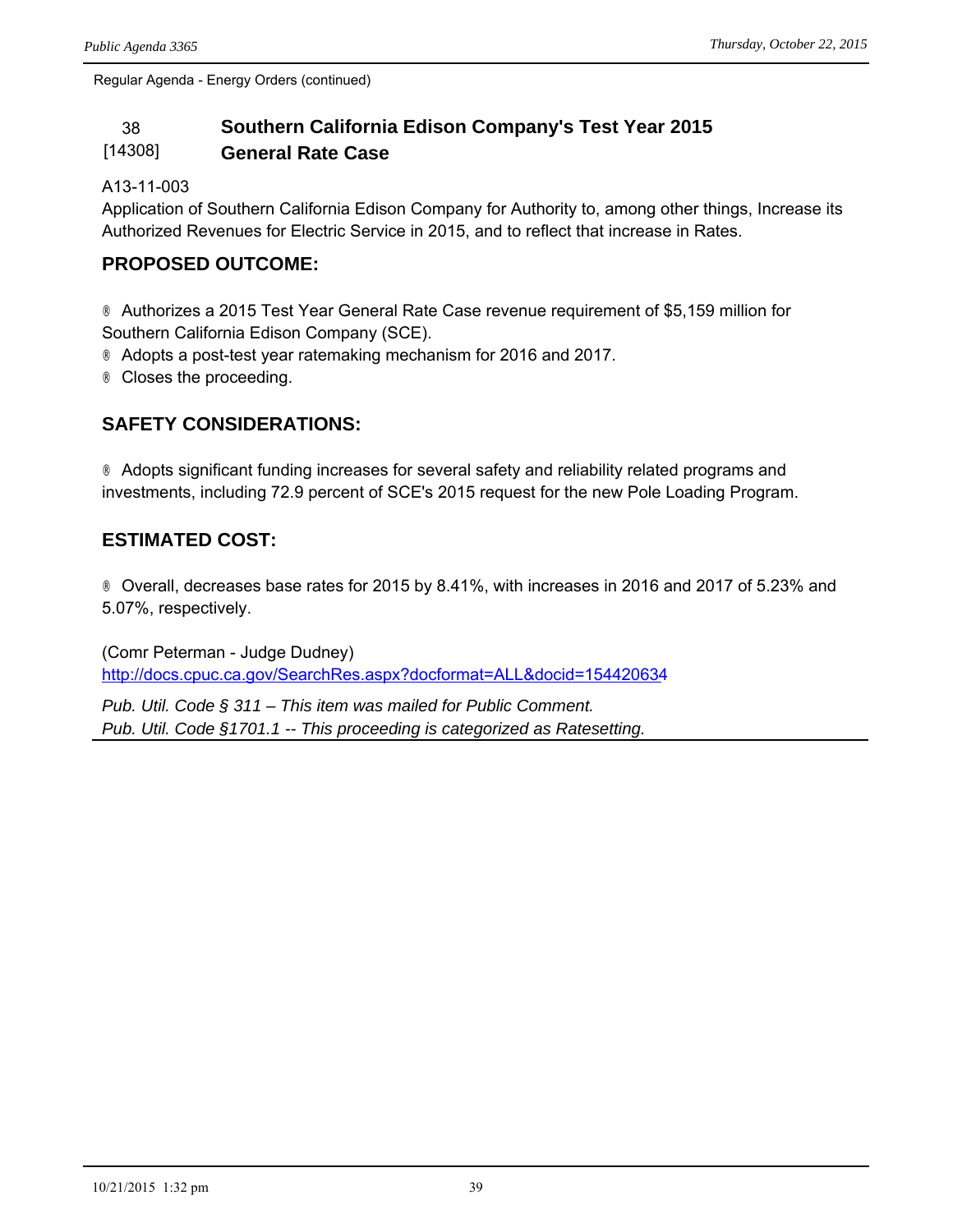Regular Agenda - Energy Orders (continued)

#### 39 **Pacific Gas and Electric Company Core Interstate Pipeline**  [14309] **Capacity Planning Range**

#### A13-06-011

Application of Pacific Gas and Electric Company to Set New Core Interstate Pipeline Capacity Planning Range.

#### **PROPOSED OUTCOME:**

® Authorizes Pacific Gas and Electric Company (PG&E) to continue its planning for and procurement of interstate pipeline capacity on behalf of all core demand. PG&E's core interstate pipeline capacity planning range is reduced to between 80% and 105% of forecast average annual daily core demand for the summer months, and to a range of between 100% and 115% for the winter months.

® Closes the proceeding.

## **SAFETY CONSIDERATIONS:**

® The reduction in PG&E's pipeline capacity ranges will still ensure that PG&E has sufficient pipeline capacity to serve bundled core customers, as well as the core customers of the core transport aggregators.

## **ESTIMATED COST:**

® No immediate impact, but over time as pipeline capacity is reduced, PG&E's core customers should see a reduction in gas transportation costs.

(Comr Florio - Judge Wong) <http://docs.cpuc.ca.gov/SearchRes.aspx?docformat=ALL&docid=155077339>

*Pub. Util. Code § 311 – This item was mailed for Public Comment. Pub. Util. Code §1701.1 -- This proceeding is categorized as Ratesetting.*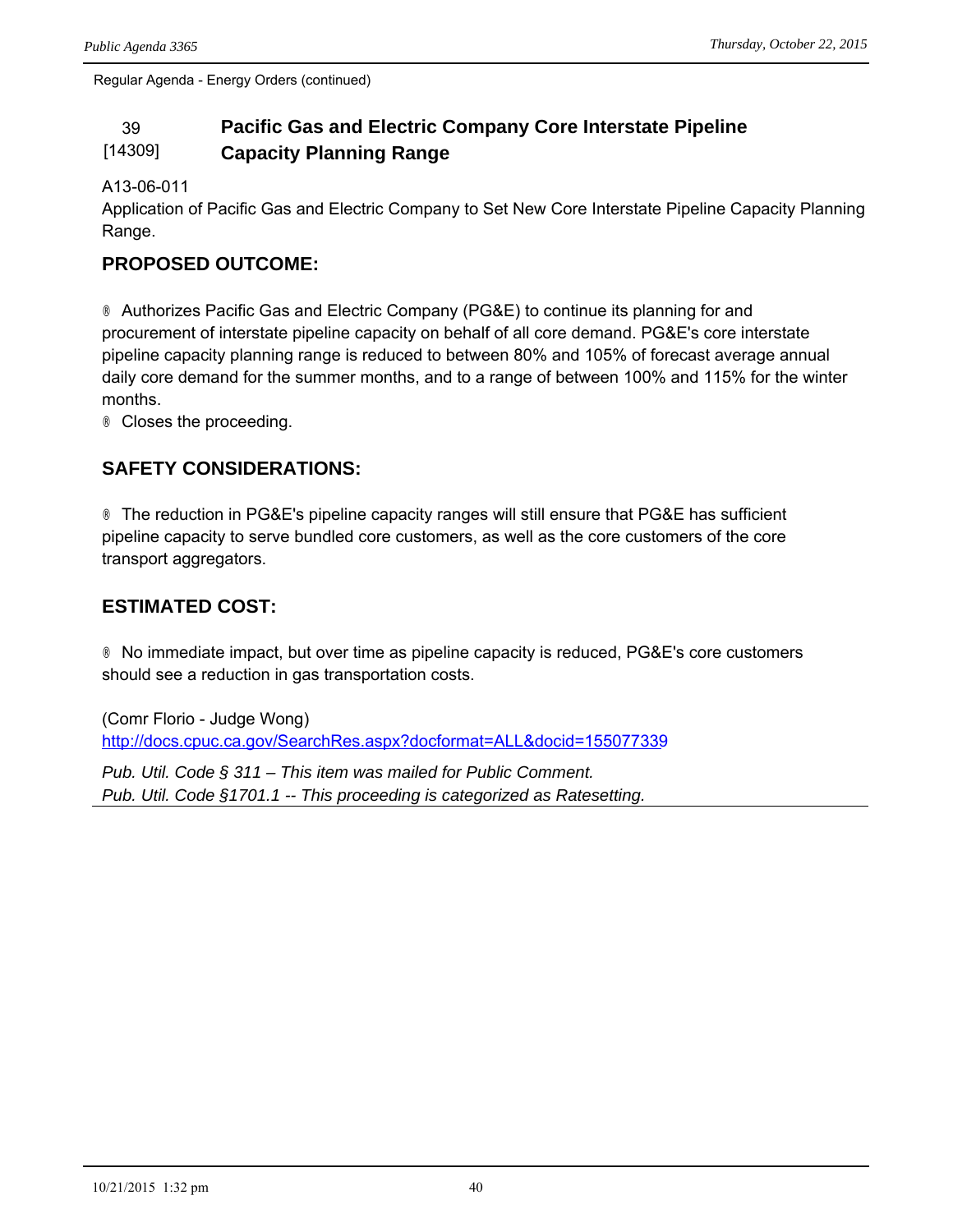#### **Regular Agenda - Orders Extending Statutory Deadline**

### 40 **Order Extending Statutory Deadline**

[14345]

A13-06-011

Application of Pacific Gas and Electric Company to Set New Core Interstate Pipeline Capacity Planning Range.

### **PROPOSED OUTCOME:**

® Extends the statutory deadline for concluding this proceeding to January 1, 2016.

## **SAFETY CONSIDERATIONS:**

® There are no safety implications associated with this Order Extending Statutory Deadline.

### **ESTIMATED COST:**

® There are no costs associated with this decision.

(Comr Florio - Judge Wong) <http://docs.cpuc.ca.gov/SearchRes.aspx?docformat=ALL&docid=154525399>

*Pub. Util. Code §1701.1 -- This proceeding is categorized as Ratesetting.*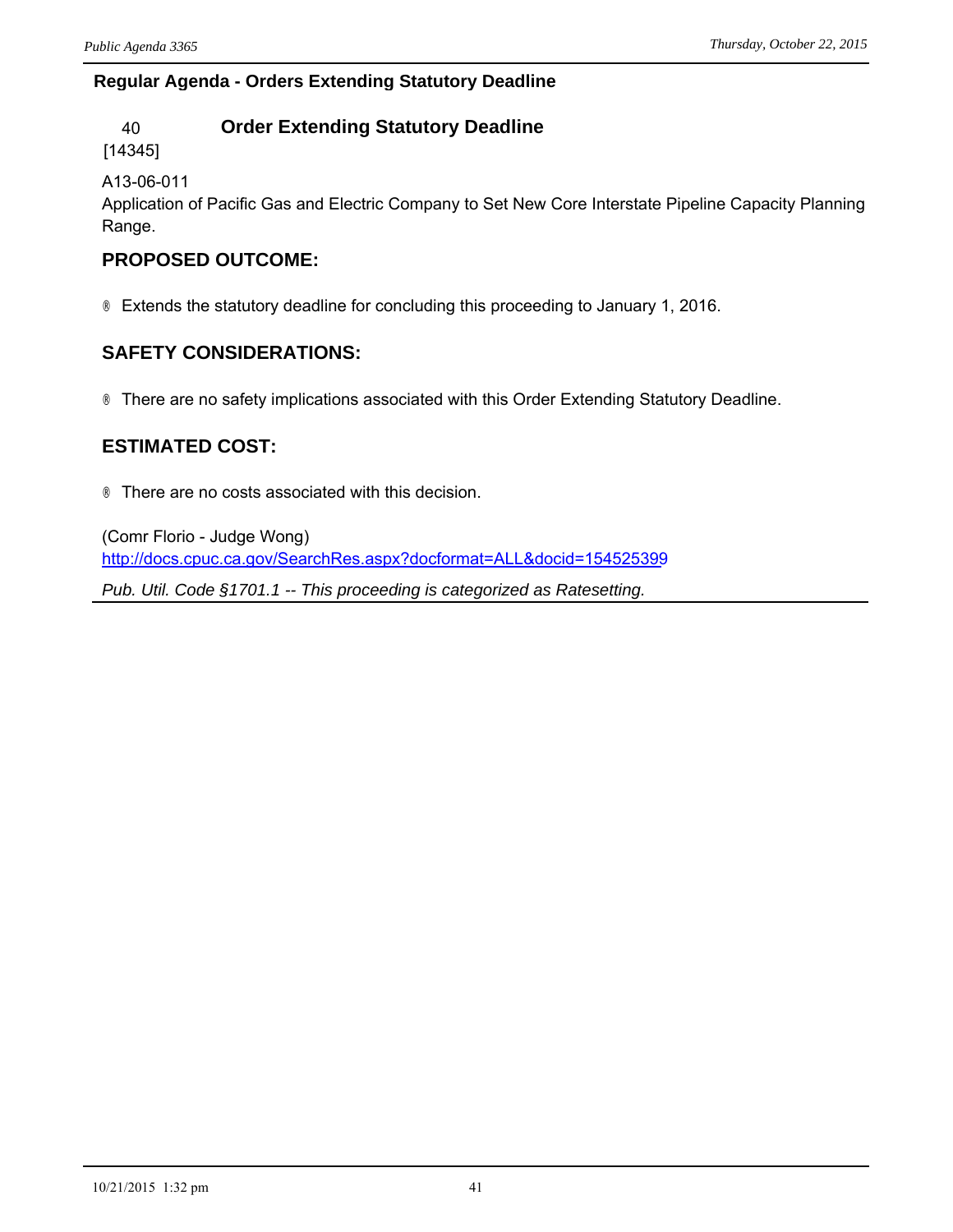Regular Agenda - Orders Extending Statutory Deadline (continued)

### 41 **Order Extending Statutory Deadline**

[14356]

A13-09-010

In the Matter of the Application of Southern California Gas Company for Approval of The Branch Office Optimization Process.

#### **PROPOSED OUTCOME:**

® Extends the statutory deadline for completion of this proceeding to January 4, 2016.

#### **SAFETY CONSIDERATIONS:**

® There are no safety implications associated with this Order Extending Statutory Deadline.

#### **ESTIMATED COST:**

® There are no costs associated with this decision.

(Comr Peterman - Judge Halligan) <http://docs.cpuc.ca.gov/SearchRes.aspx?docformat=ALL&docid=154641941>

*Pub. Util. Code §1701.1 -- This proceeding is categorized as Ratesetting.*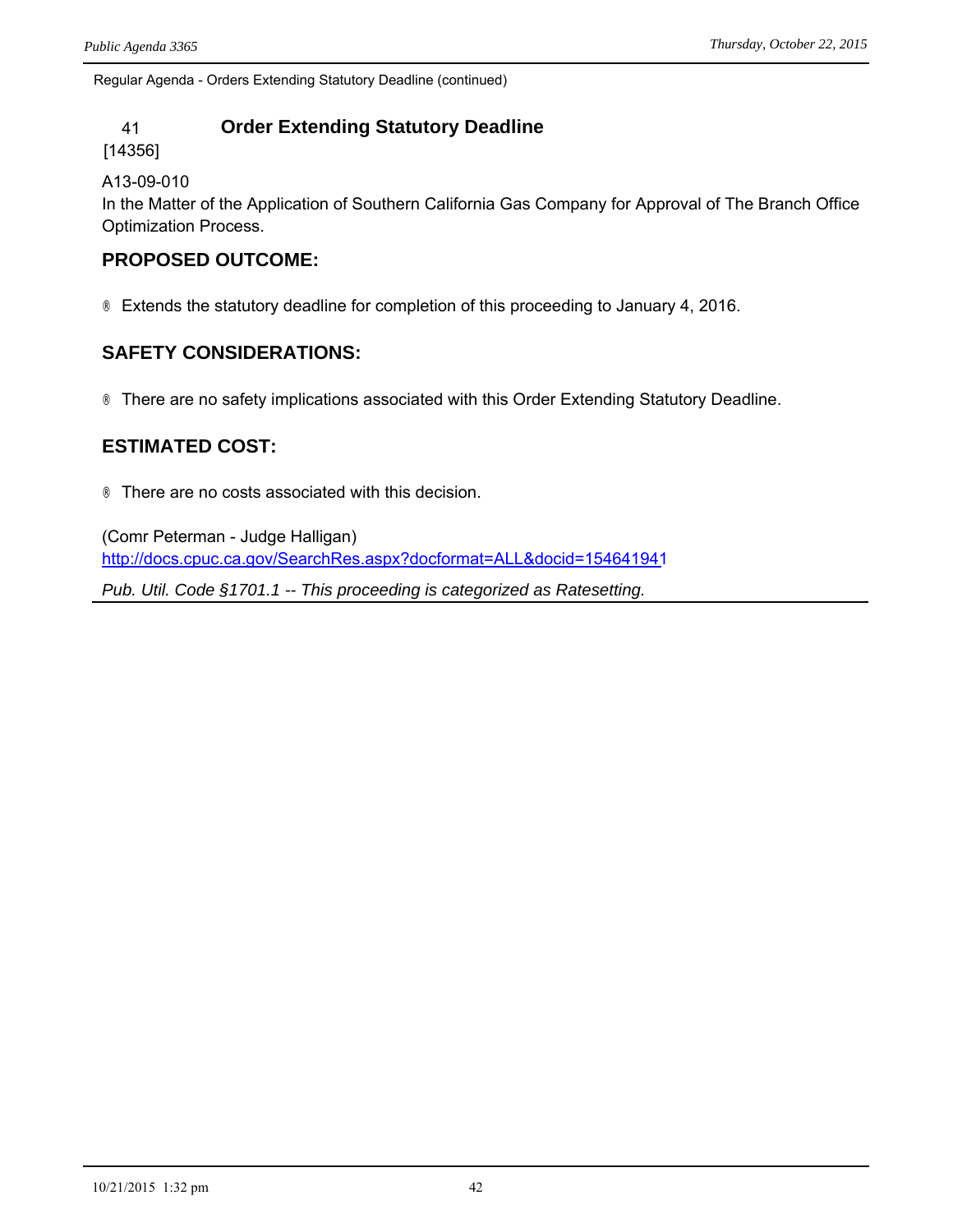### **Regular Agenda - Legal Division Matters**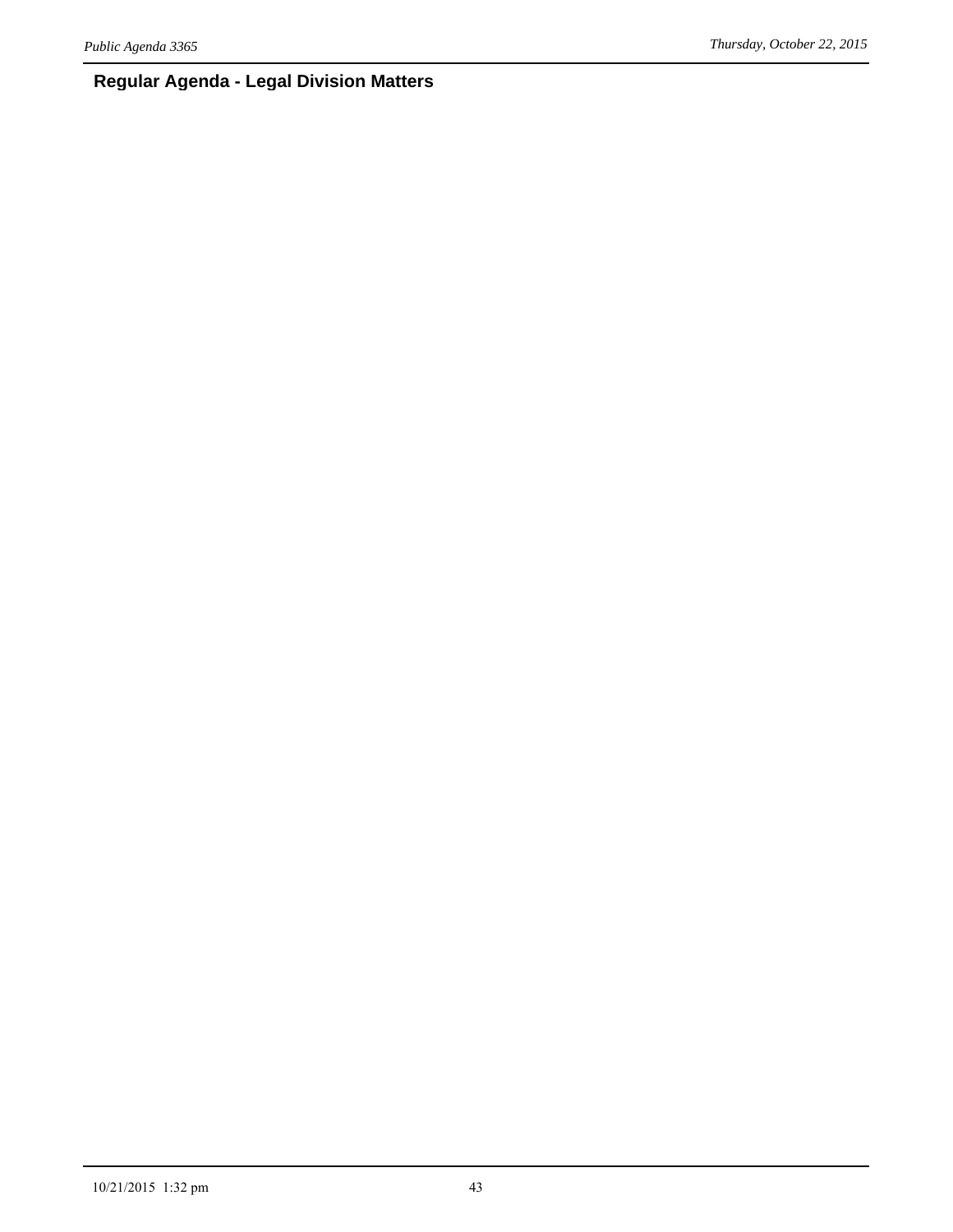#### **Regular Agenda - Legislative and Other Matters**

#### 42 **Legislative Matters - Assembly Bills** [14050]

® a. AB 88 (Gomez) Energy or water efficient sales tax exemption

- ® b. AB 197 (Garcia, E.) Renewables Procurement
- ® c. AB 401 (Dodd) Low-Income water rate assistance
- ® d. AB 510 (Rodriguez) 911 study
- ® e. AB 577 (Bonilla) Biogas
- ® f. AB 590 (Dahle) Greenhouse gas biomass funds
- ® g. AB 645 (Williams) Renewable Portfolio Standard
- ® h. AB 793 (Quirk) Energy efficiency advanced meters
- ® i. AB 802 (Williams) Energy efficiency savings
- ® j. AB 825 (Rendon) California Public Utilities Commission
- ® k. AB 853 (Hernandez, R.) Investor Owned Utilities: information technology
- ® l. AB 895 (Rendon) Energy crisis litigation
- ® m. AB 1023 (Rendon) California Public Utilities Commission: ex parte
- ® n. AB 1119 (Rendon) Publicly Owned Utilities: rights of way
- ® o. AB 1144 (Rendon) Wastewater treatment plant generation
- ® p. AB 1150 (Levine) University of California energy partnership
- ® q. AB 1266 (Gonzalez) Investor Owned Utilities: compensation
- ® r. AB 1330 (Bloom) Energy efficiency standard
- ® s. AB 1360 (Ting) TNC: individual fare exemption
- ® t. AB 1422 (Cooper) TNC: pull notice program
- ® u. AB 1453 (Rendon) Underground vault safety
- ® v. AB 1511 (Perea) Emissions reductions
- ® w. AB 1524 (U&C) Energy crisis litigation
- ® x. AB 1525 (U&C) Electrical restructuring

Agenda 3359, Item 49 6/25/2015 (Staff); Agenda 3360, Item 68 7/23/2015 (Staff); Agenda 3361, Item 52 8/13/2015 (Staff); Agenda 3362, Item 35 8/27/2015 (Staff); Agenda 3363, Item 48 9/17/2015 (Staff); Agenda 3364, Item 47 10/1/2015 (Staff)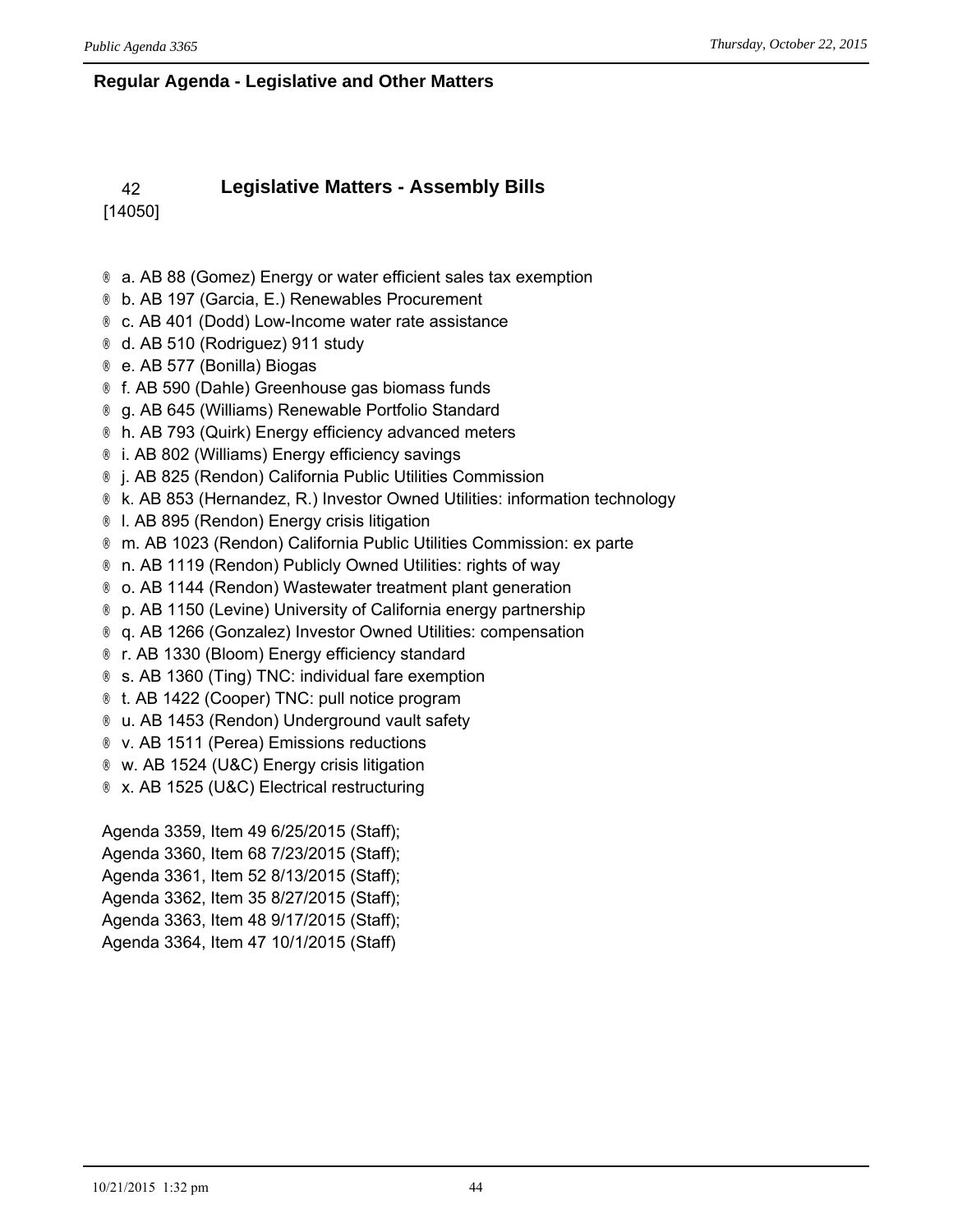Regular Agenda - Legislative and Other Matters (continued)

#### 43 **Legislative Matters - Senate Bills**

[14051]

- ® a. SB 7 (Wolk) Multiunit housing water meters ® b. SB 18 (Hill) Outside counsel contracting ® c. SB 48 (Hill) California Public Utilities Commission ® d. SB 119 (Hill) Protection of subsurface installations ® e. SB 286 (Hertzberg) Direct Access ® f. SB 350 (De Leon) Clean Energy and Pollution Reduction Act of 2015 ® g. SB 471 (Pavley) Water, energy, greenhouse gas planning ® h. SB 502 (Leno) BART renewable electricity
- ® i. SB 539 (Hueso) Geothermal energy
- ® j. SB 541 (Hill) Transportation
- ® k. SB 573 (Pan) State open data portal
- ® l. SB 631 (Hueso) Certificate of Public Convenience & Necessity
- ® m. SB 660 (Leno-Hueso) California Public Utilities Commission
- ® n. SB 765 (Wolk) Energy efficiency market transformation

Agenda 3359, Item 50 6/25/2015 (Staff); Agenda 3360, Item 69 7/23/2015 (Staff); Agenda 3361, Item 53 8/13/2015 (Staff); Agenda 3362, Item 36 8/27/2015 (Staff); Agenda 3363, Item 49 9/17/2015 (Staff); Agenda 3364, Item 48 10/1/2015 (Staff)

#### 44 **Legislative Matters**

[14126]

- ® a. AB 33 (Quirk) California Global Warming Solutions Act
- ® b. AB 57 (Quirk) Wireless telecommunication facilities
- ® c. AB 510 (Rodriguez) Emergency telephone surcharge
- ® d. AB 693 (Eggman) Multifamily renewables
- ® e. AB 1110 (Ting) Greenhouse gas reporting
- ® f. SB 681 (Hill) Utilities: Corporate tax deductions

Agenda 3360, Item 70 7/23/2015 (Staff); Agenda 3361, Item 54 8/13/2015 (Staff); Agenda 3362, Item 37 8/27/2015 (Staff); Agenda 3363, Item 50 9/17/2015 (Staff); Agenda 3364, Item 49 10/1/2015 (Staff)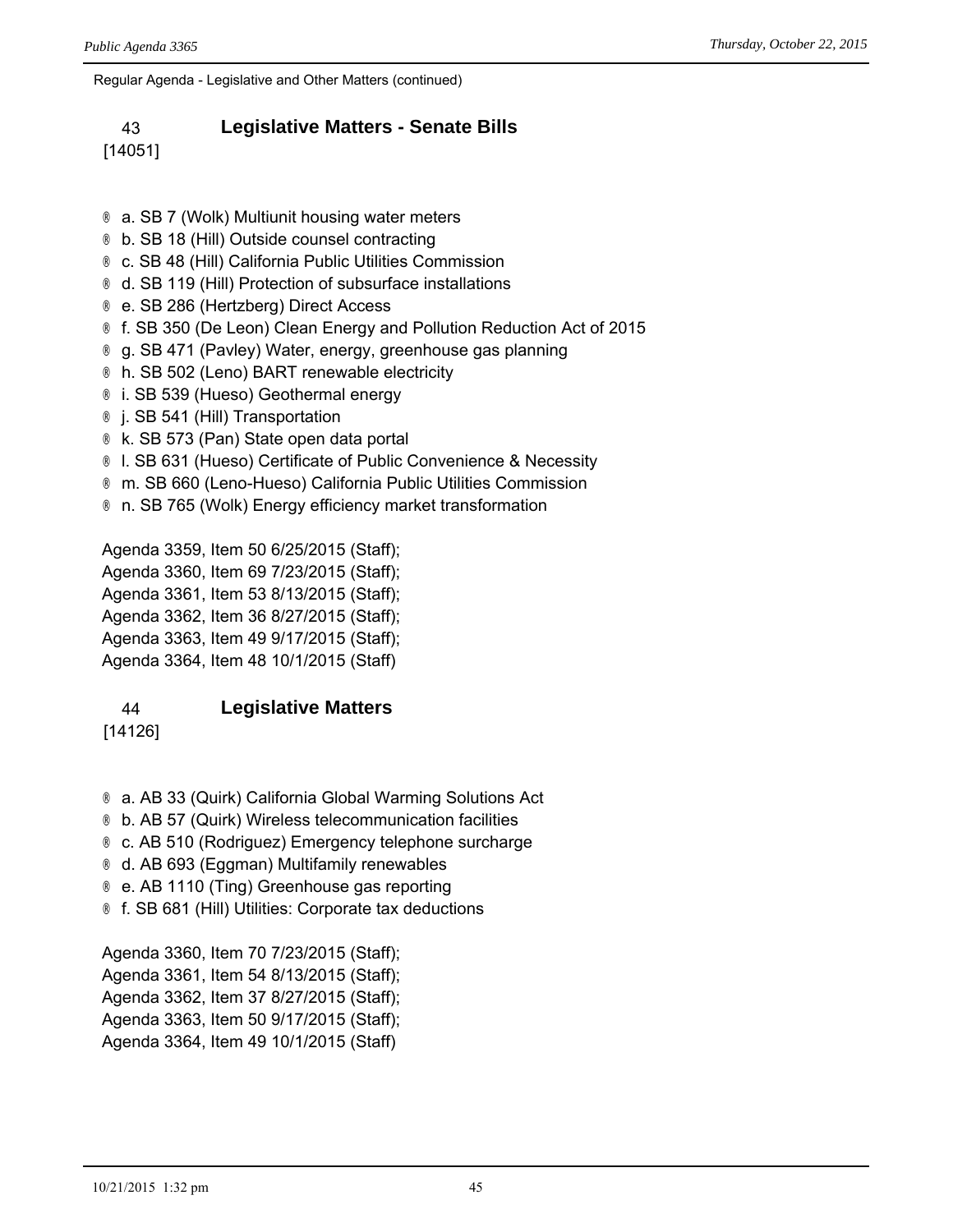Regular Agenda - Legislative and Other Matters (continued)

#### 45 **Office of Governmental Affairs Legislative Report**

[14331]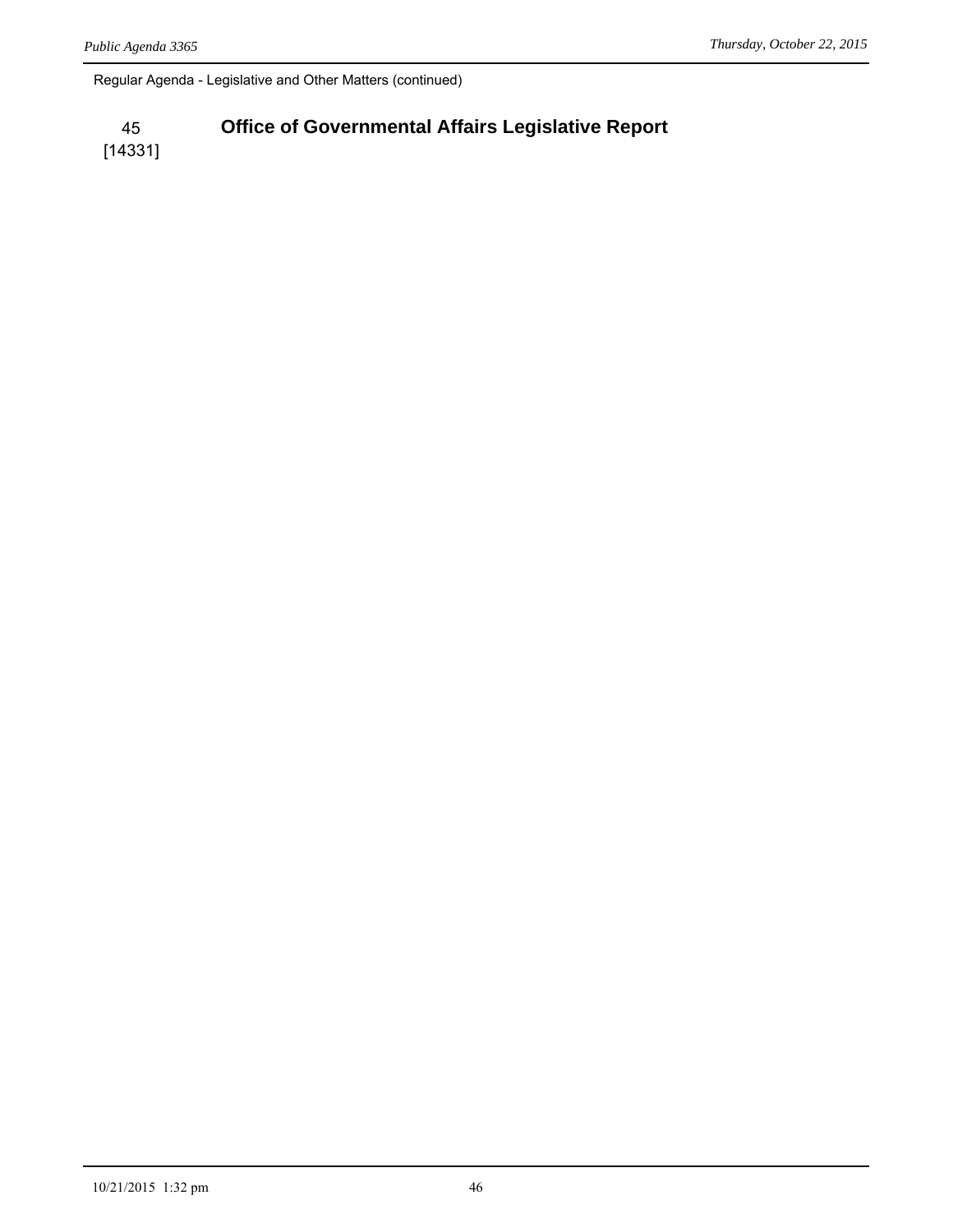## **Regular Agenda - Commissioner Reports**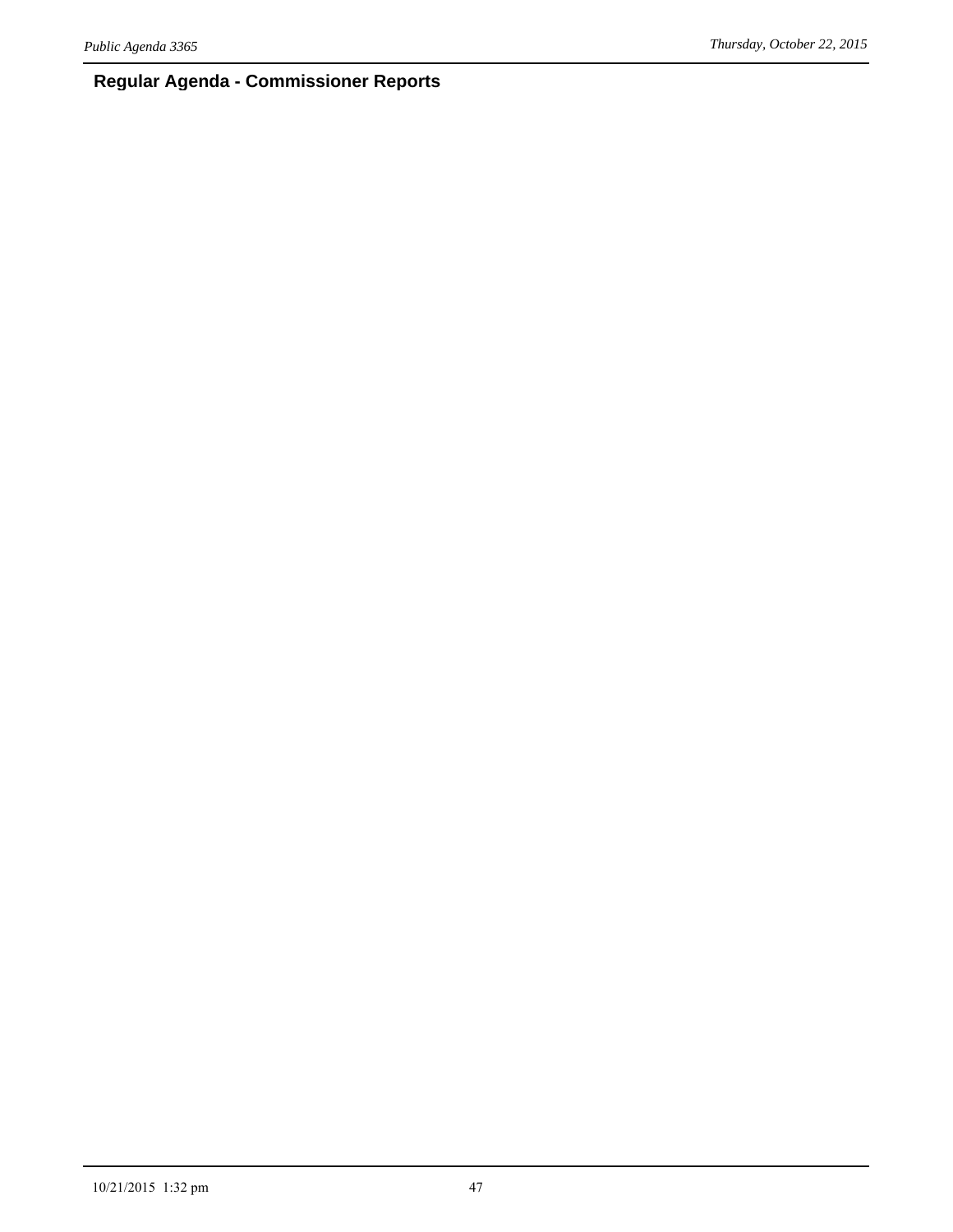#### **Regular Agenda - Management Reports and Resolutions**

#### 46 **Report and Discussion by Safety and Enforcement Division**  [14286] **on Recent Safety Program Activities**

47 **Management Report on Administrative Activities**

[14287]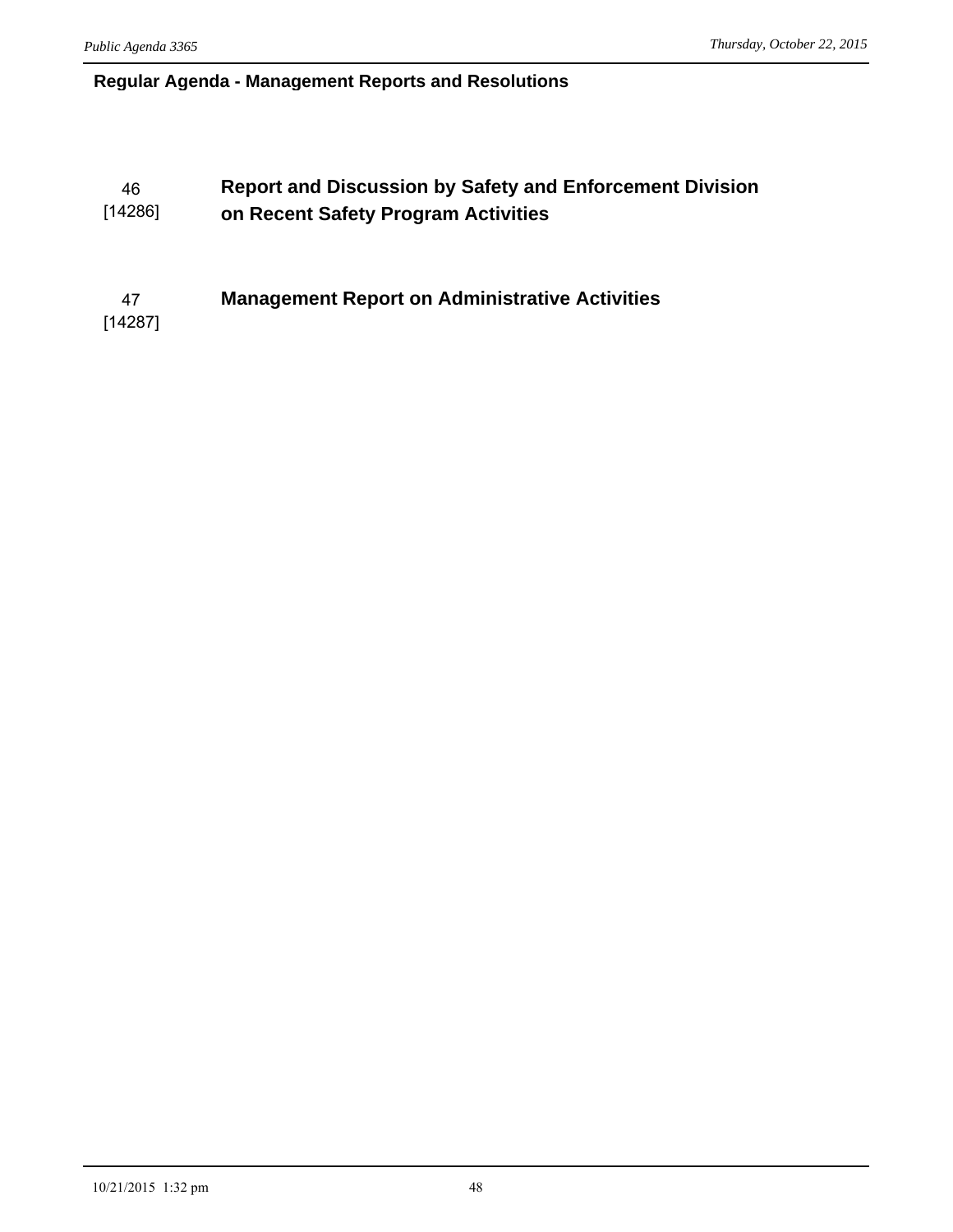#### **Closed Session**

*This notice is furnished under Government Code Sections 11125 and 11126.3. The Commission will meet in Closed Session following the Public Session of its regularly scheduled meeting. In the Closed Session, the Commission may consider personnel matters as provided under Government Code Section 11126(a), institution of proceedings or disciplinary actions against any person or entity under the jurisdiction of the Commission as provided under Government Code Sections 11126(d)(2) and 11126(e)(2)(C)(i), and pending litigation as provided under Government Code Section 11126(e). Additional items may be added to the closed session agenda pursuant to Gov. Code Section 11126.3(d). If in Closed Session the Commission votes to appoint, employ, or dismiss a public employee, the Commission will thereafter reconvene in Open Session to make the disclosures required by Government Code Sections 11125.2 and 11126.3(f).*

#### **Closed Session - Applications for Rehearing**

## 48 **Conference with Legal Counsel - Applications for Rehearing** [14288]

Compilation of applications for rehearing recently filed with the Commission.

*Gov. Code § 11126(e)(2)(B)(i), allows this item to be considered in Closed Session.*

#### 49 **Conference with Legal Counsel - Application for Rehearing** [14217]

A13-05-017

Disposition of application for rehearing of Decision (D.) 15-03-002 filed by Marina Coast Water District. In D.15-03-002, the Commission adopted, in part, a settlement agreement between California-American Water Company, the County of Monterey, and the Monterey County Water Resources Agency.

*Gov. Code § 11126(e)(2)(B)(i), allows this item to be considered in Closed Session.*

Agenda 3363, Item 55 9/17/2015

# 50 **Conference with Legal Counsel - Application for Rehearing**

[14240]

R06-06-028

Disposition of application for rehearing of Decision (D.) 08-09-042 filed by the Office of Ratepayer Advocates and The Utility Reform Network, and related matters. In D.08-09-042, the Commission adopted a transitional plan permitting adjustments in retail rates for basic telephone service effective January 1, 2009.

*Gov. Code § 11126(e)(2)(B)(i), allows this item to be considered in Closed Session.* Agenda 3364, Item 56 10/1/2015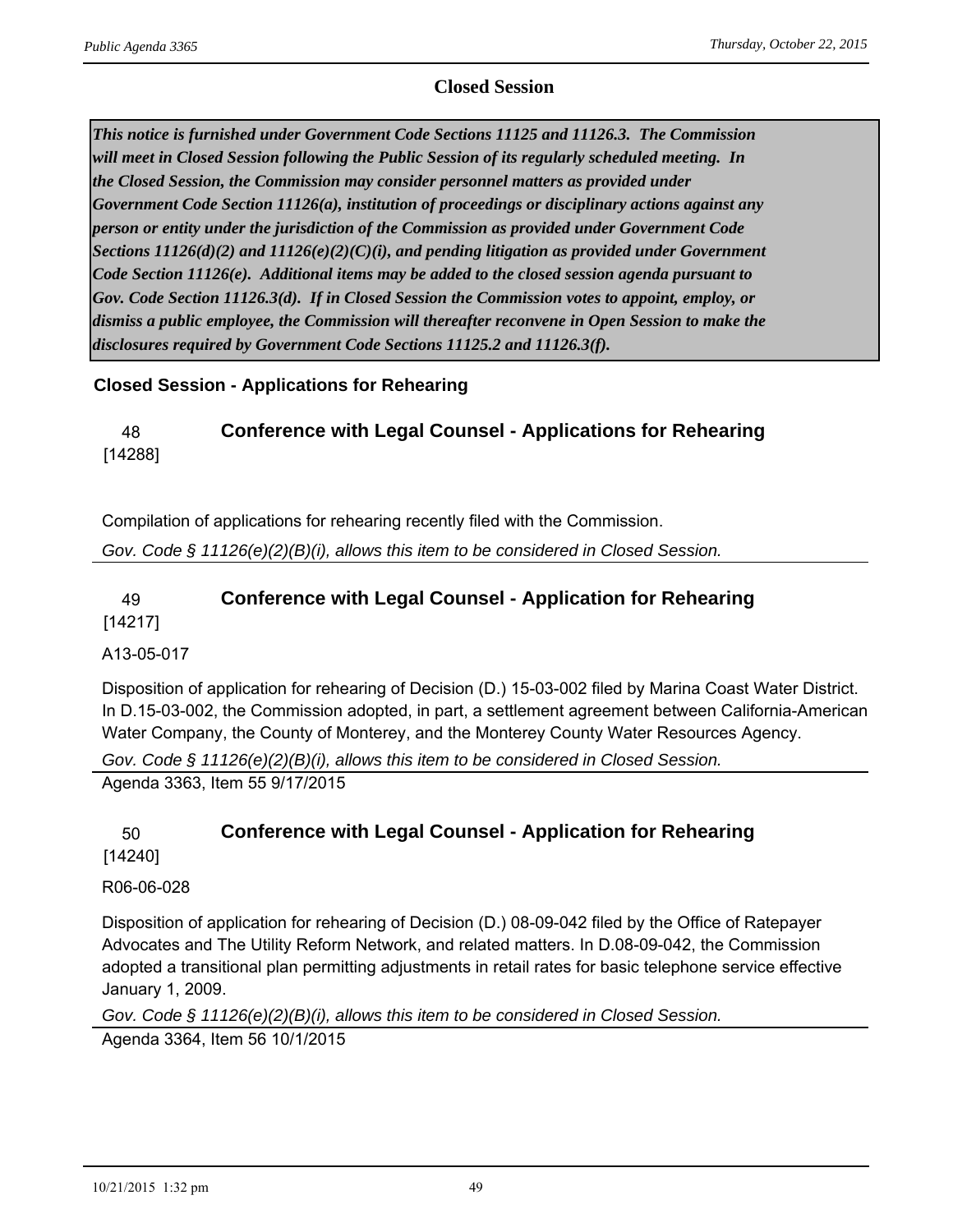Closed Session - Applications for Rehearing (continued)

## 51 **Conference with Legal Counsel - Application for Rehearing**

[14328]

#### R13-12-010

Disposition of the application for rehearing of Decision (D.) 15-06-028 (Decision) filed by the Cogeneration Association of California (CAC) and the Energy Producers and Users Coalition (EPUC). The Decision addressed the Combined Heat and Power (CHP) Second Program Period. The Decision: reduced the CHP Greenhouse Gas (GHG) Emissions Reduction Target for the Second Program Period to 2.72 Million Metric Tons; provided for an end to the Transition Period; established a schedule for competitive solicitations by the utilities; and made certain clarifications and modifications to the CHP GHG accounting methodology.

*Gov. Code § 11126(e)(2)(B)(i), allows this item to be considered in Closed Session.*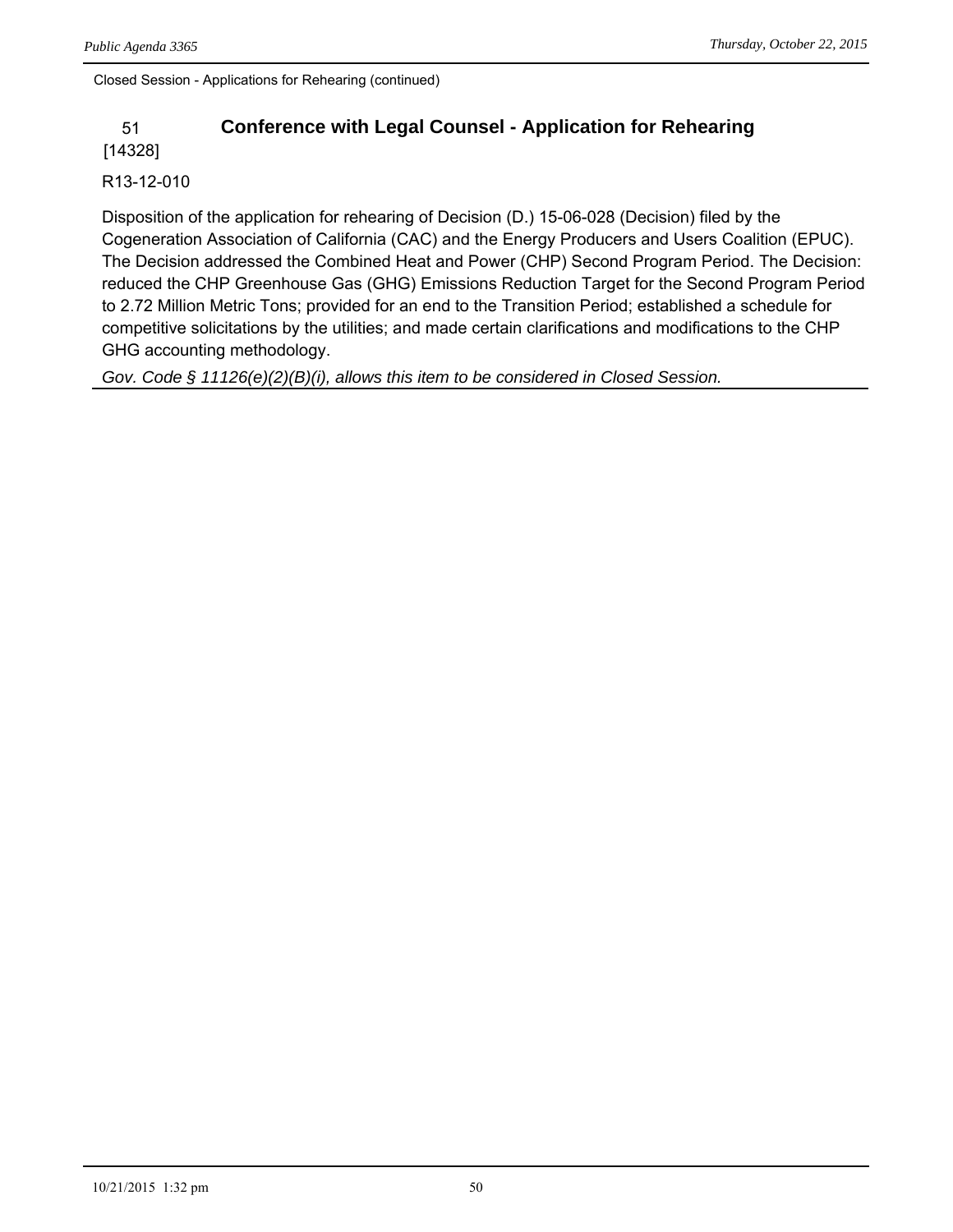#### **Closed Session - Initiation of Litigation - Non-Federal**

Consideration of possible Commission initiation of, or intervention in, litigation. *Gov. Code § 11126(e)(2)(C)(i) and/or § 11126(d)(2), allows this item to be considered in Closed Session.*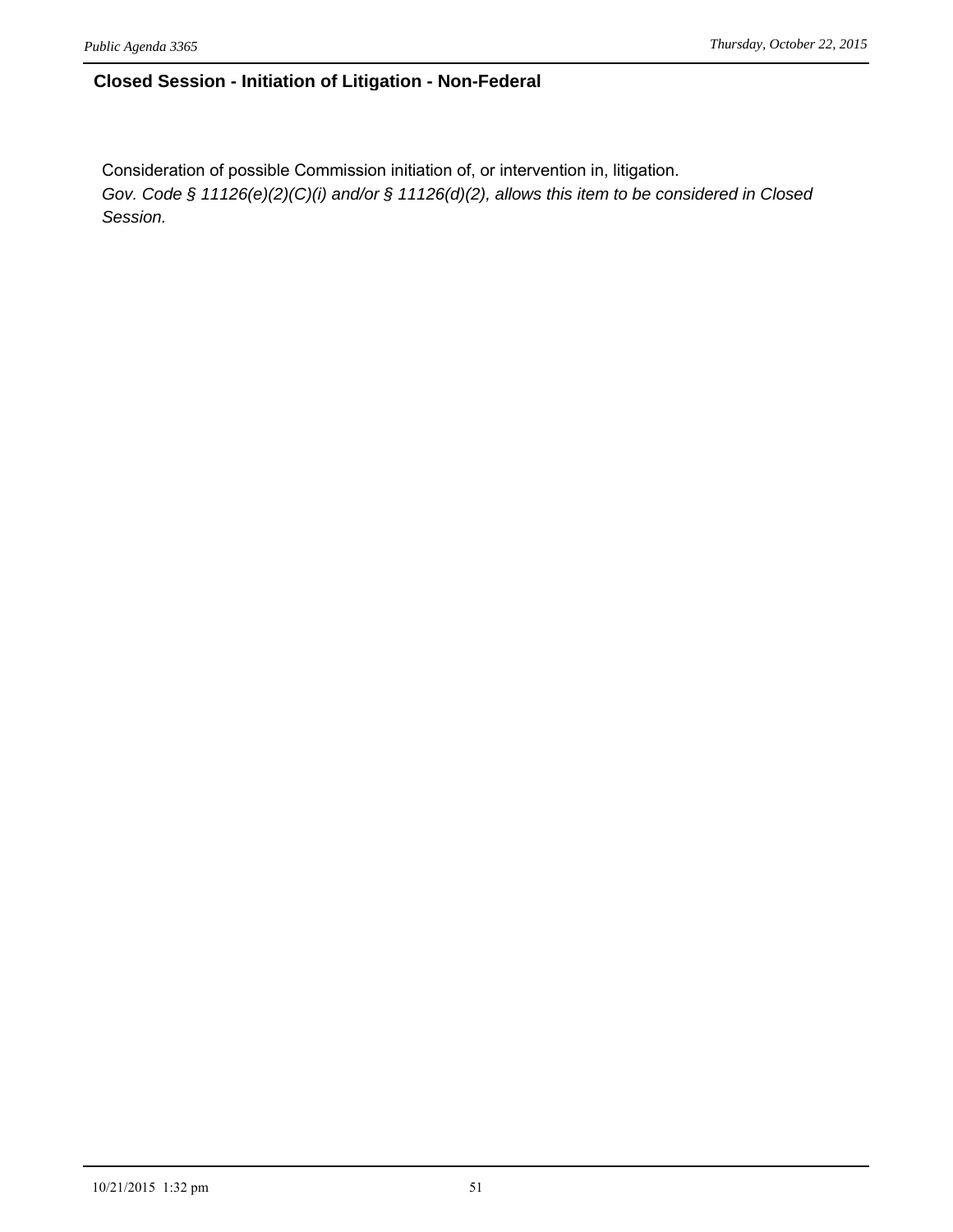#### **Closed Session - Threatened Litigation - Non-Federal**

Significant exposure to litigation

*Gov. Code § 11126(e)(2)(B), allows this item to be considered in Closed Session*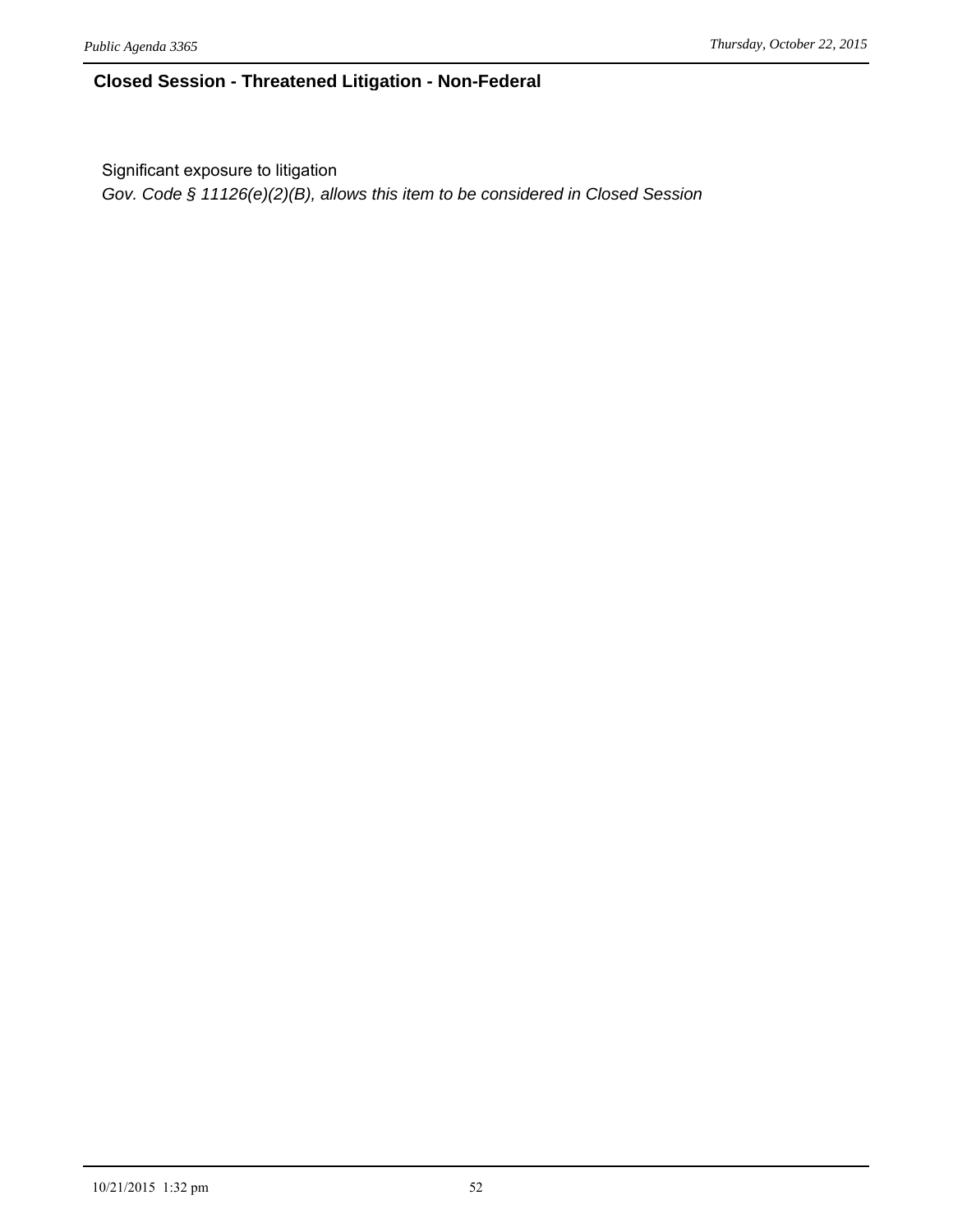## **Closed Session - Existing Litigation - Non-Federal**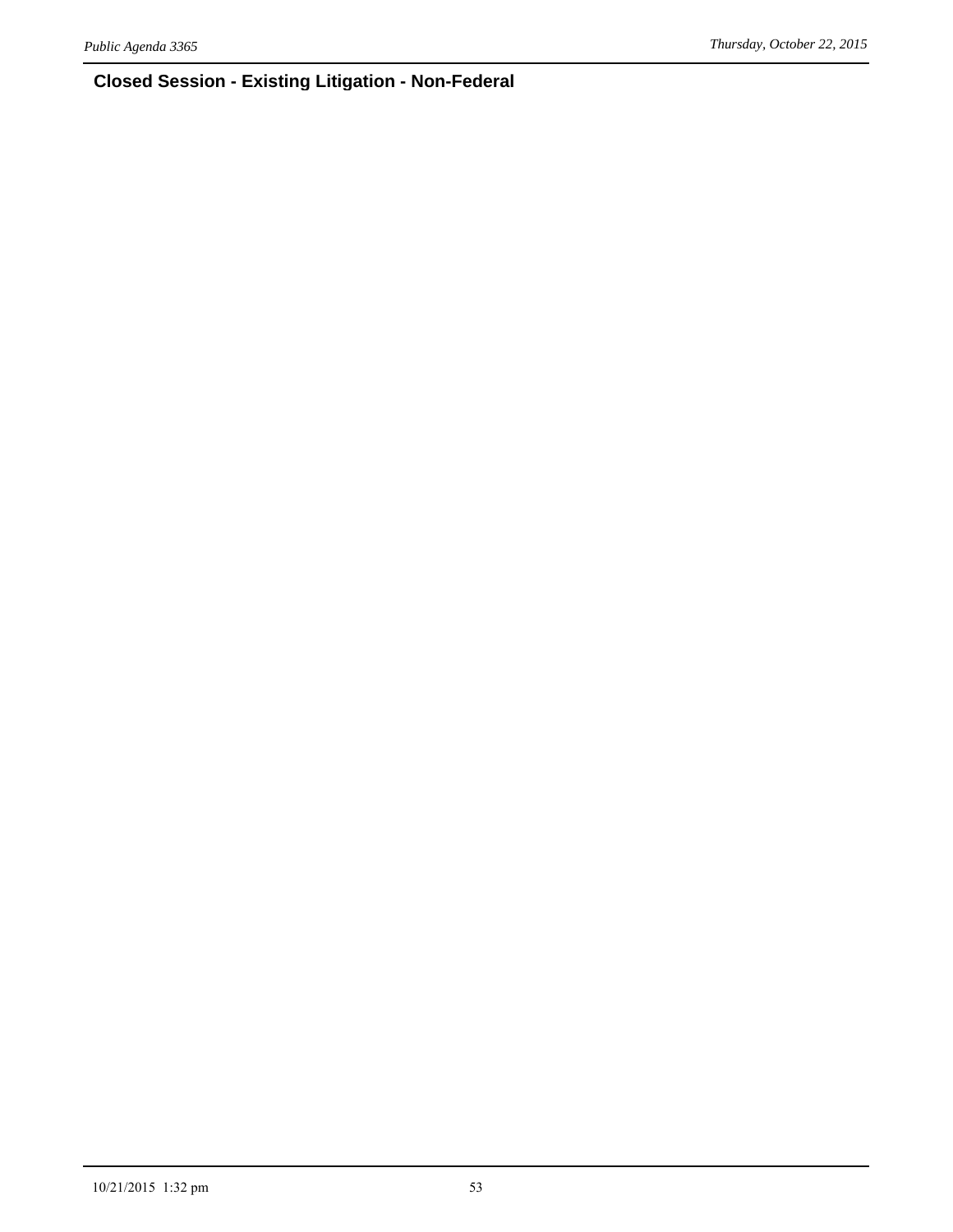#### **Closed Session - Threatened Litigation - Federal**

Significant exposure to litigation in federal agency or court proceedings. *Gov. Code § 11126(e)(2)(B), allows this item to be considered in Closed Session*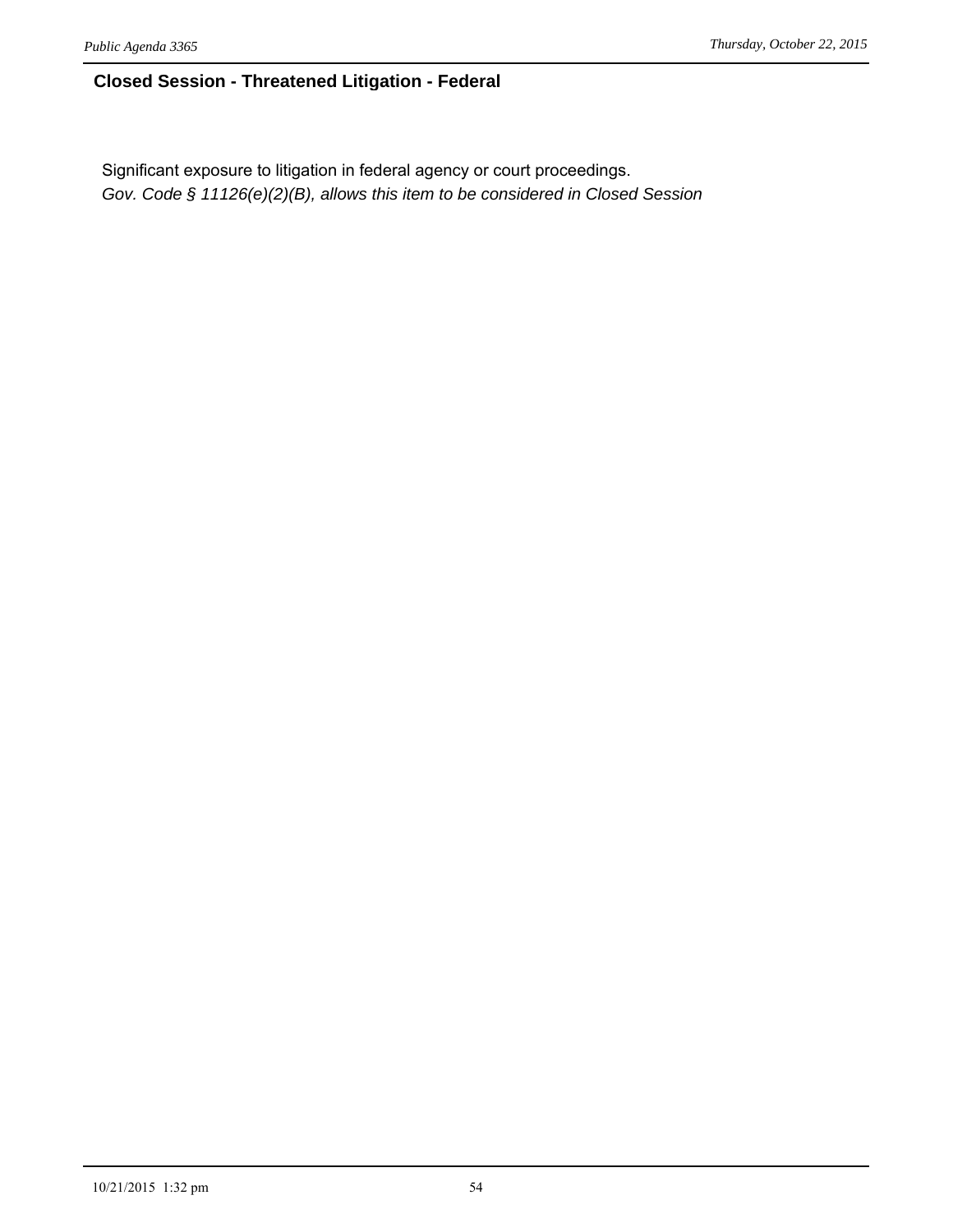#### **Closed Session - Initiation of Litigation - Federal**

Consideration of possible Commission initiation of, or intervention in, federal agency or court proceedings.

*Gov. Code § 11126(e)(2)(C)(i), allows this item to be considered in Closed Session.*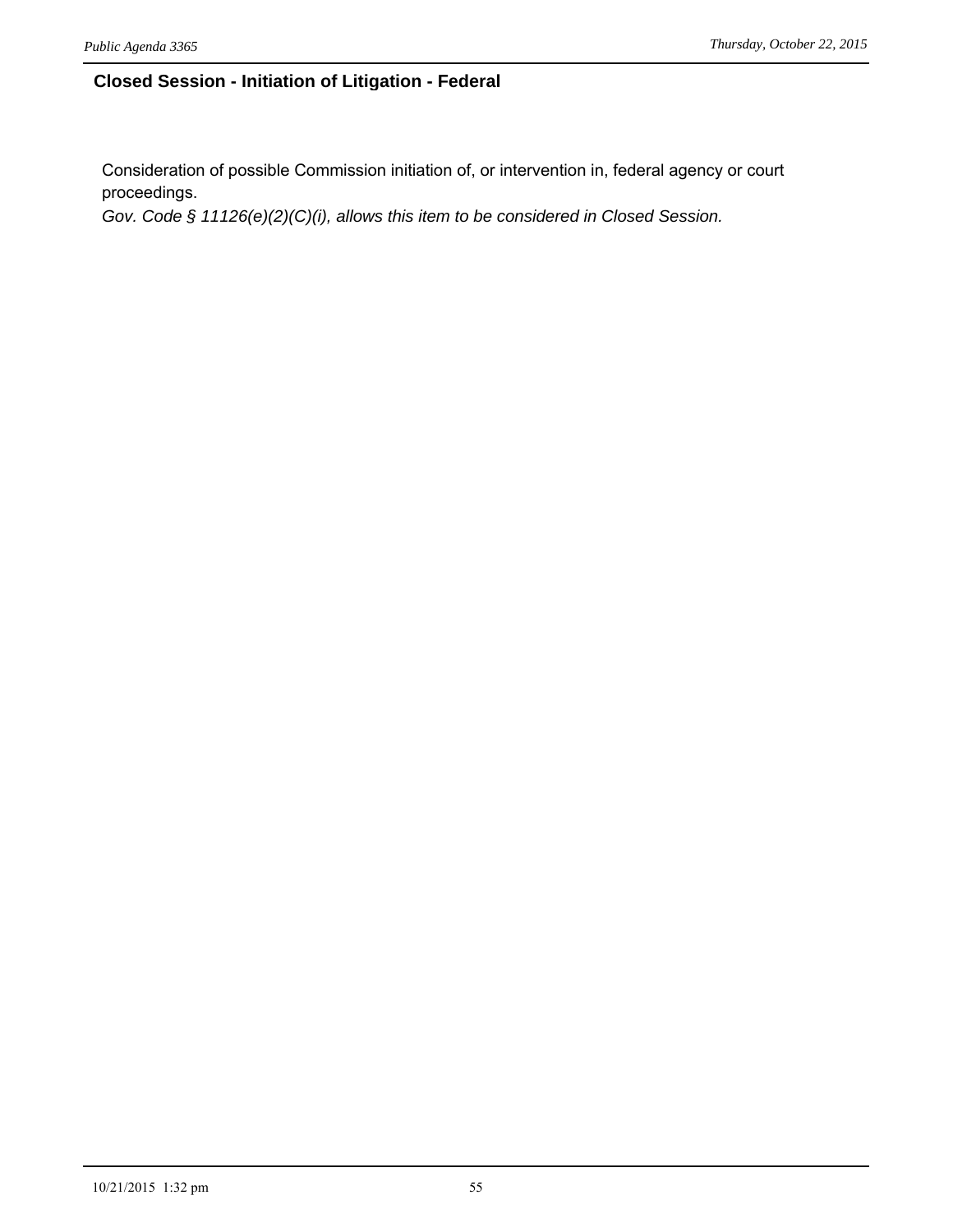## **Closed Session - Federal**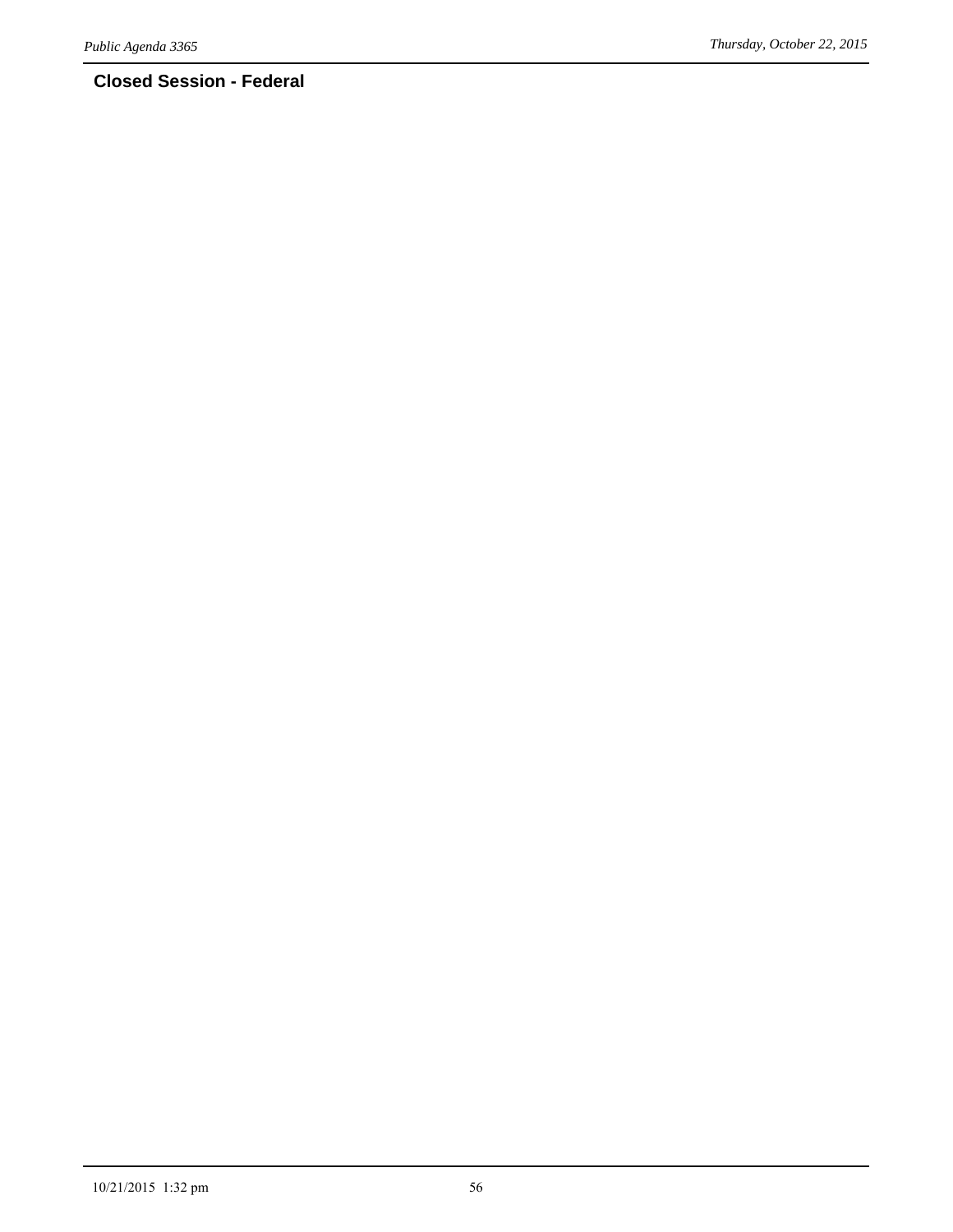#### **Closed Session - FERC Docket No. EL00-95-000, et al.**

Conference with Legal Counsel - Existing Litigation; San Diego Gas & Electric Co., FERC Docket No. EL00-95, Investigation of Practices of the California Independent System Operator and the California Power Exchange, FERC Docket EL00-98, and related dockets, CPUC v. FERC, Ninth Circuit Nos. 01-71051, et al., and 01-71934, et al., and related dockets.

*Gov. Code § 11126(e)(2)(A), allows this item to be considered in Closed Session.*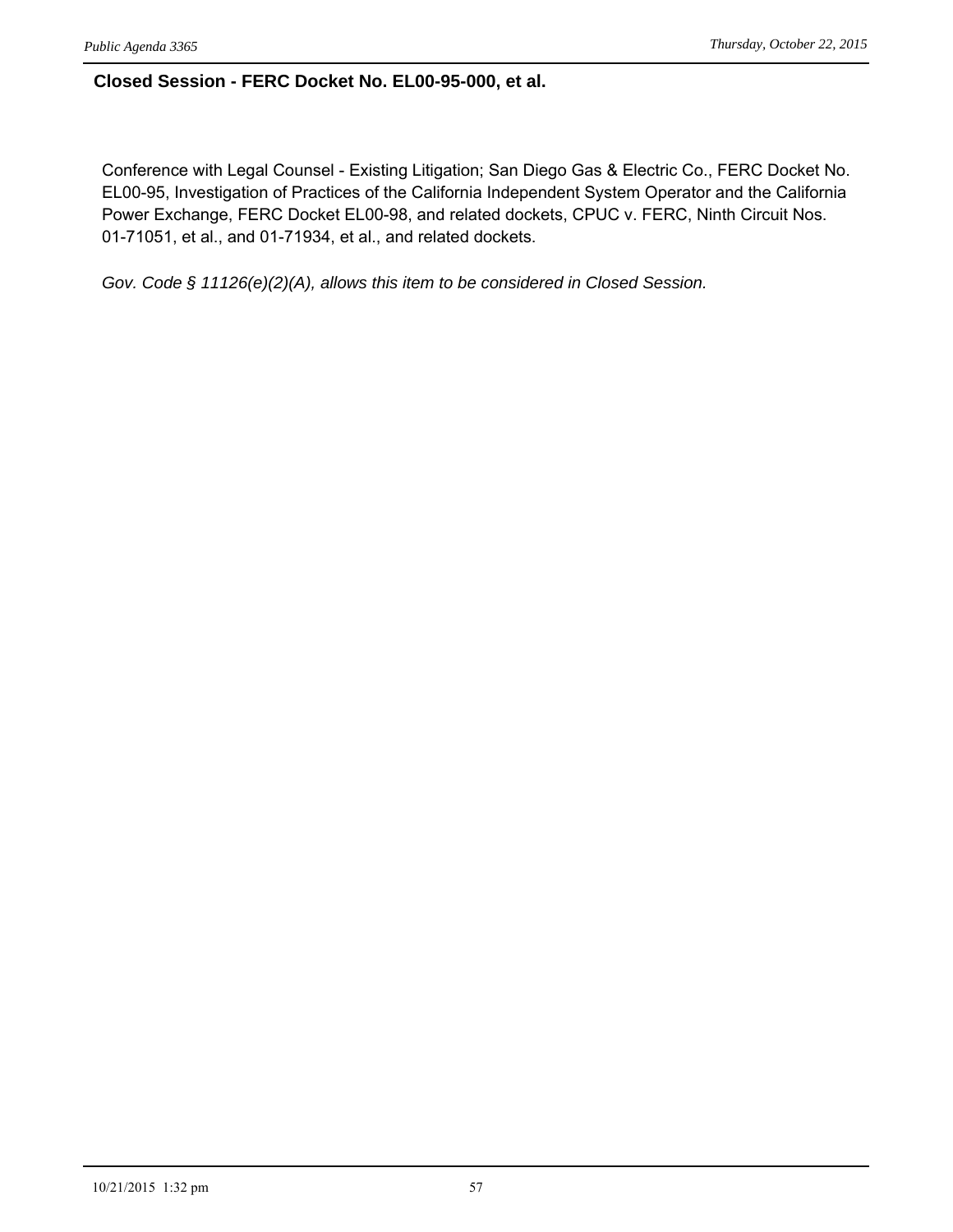#### **Closed Session - Appeals from Presiding Officer's Decisions**

Discussion of Appeals of Presiding Officer's Decision.

*Pub. Util. Code § 1701.2(c), allows a Presiding Officer's Decision to be considered in Closed Session*